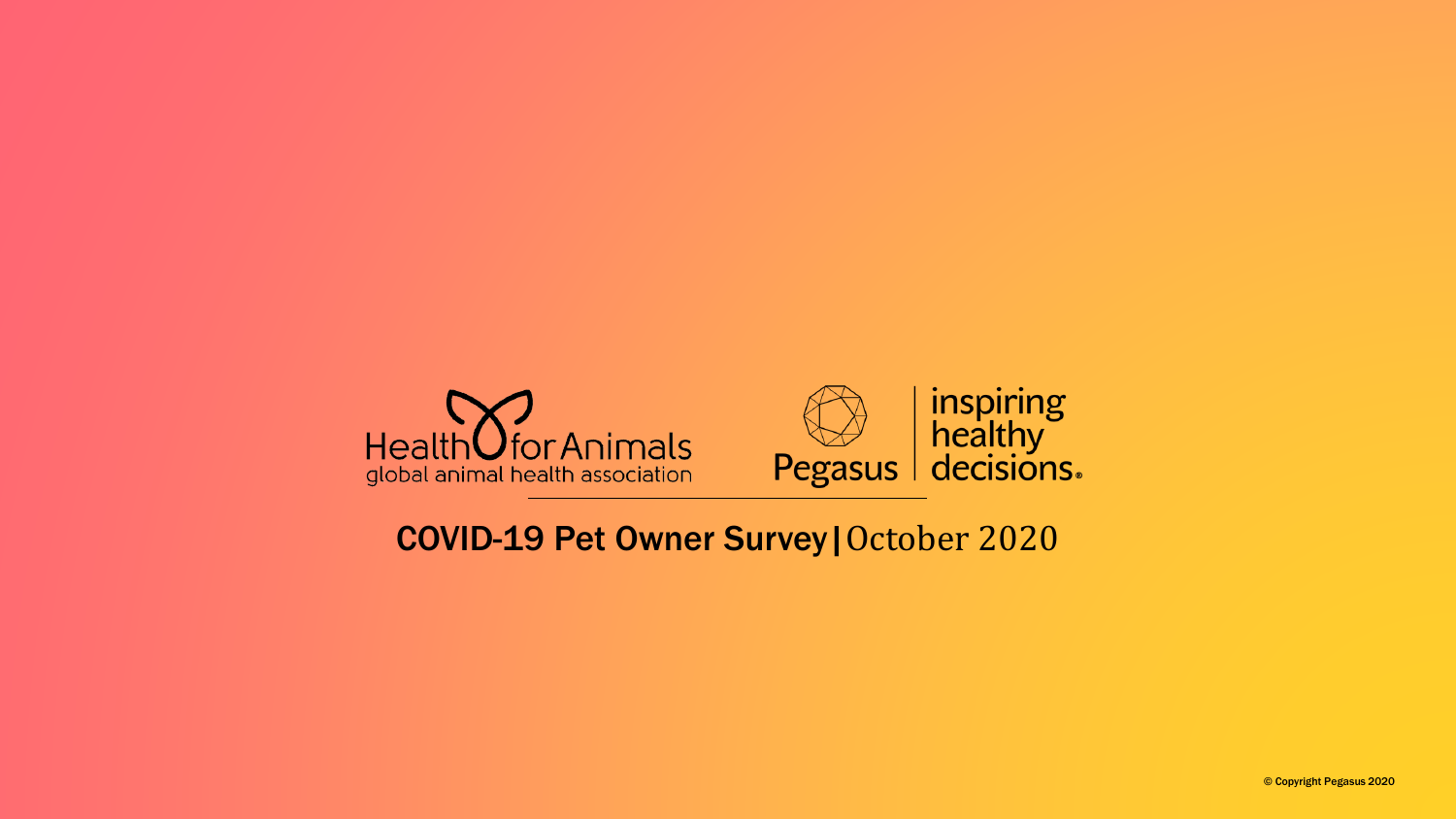

# **Contents**

- **Overview of approach**
- **Key themes**

#### **Overall trends by market:**

- Brazil
- France
- US
- $\blacksquare$  UK

#### **Detailed findings:**

- Contacting the vet practice
- Obtaining medicine
- Safety measures
- Digital consultation/telemedicine
- COVID-19 in pets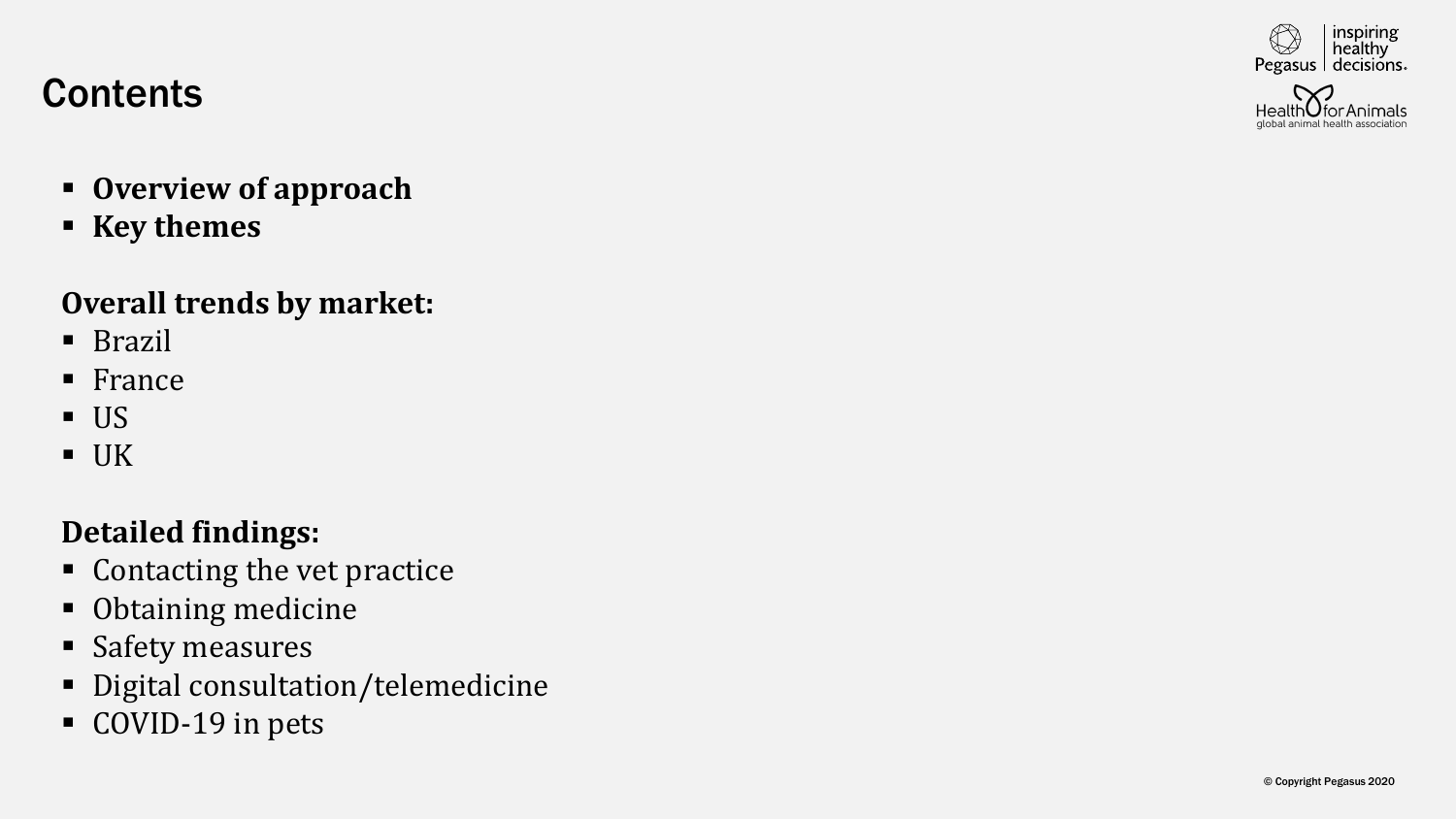

# *Overview of*

# approach

© Copyright Pegasus 2020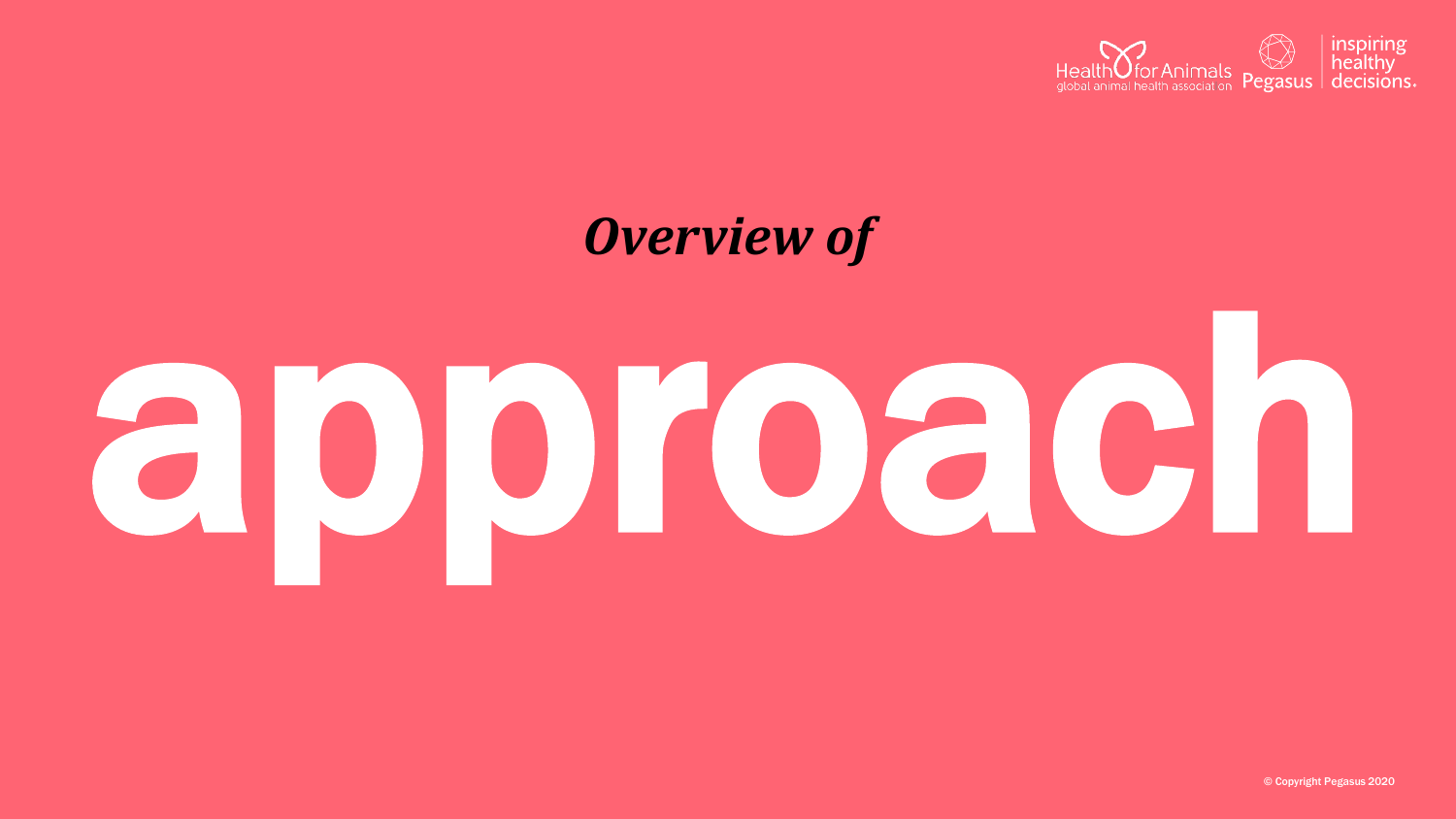#### Research overview



# **Objective**

#### **To:**

- ➢ Determine whether pet owners experienced any veterinary medicine shortages and/or inability to receive veterinary care during the pandemic
- ➢ Measure pet owner experiences with new care technologies/practices (such as telemedicine) implemented in response to the pandemic
- ➢ Measure pet owner concerns about COVID -19 in companion animals

Audience Timing N=3258 cat and/or dog owners across four markets: Brazil: 1015 US: 1010 France: 625 UK: 608 50% to have had experience with telemedicine, 50% to have not had experience with telemedicine.

#### Methodology

 $\sim$ 15 minute online survey

September 28<sup>th</sup> - October 9<sup>th</sup>, 2020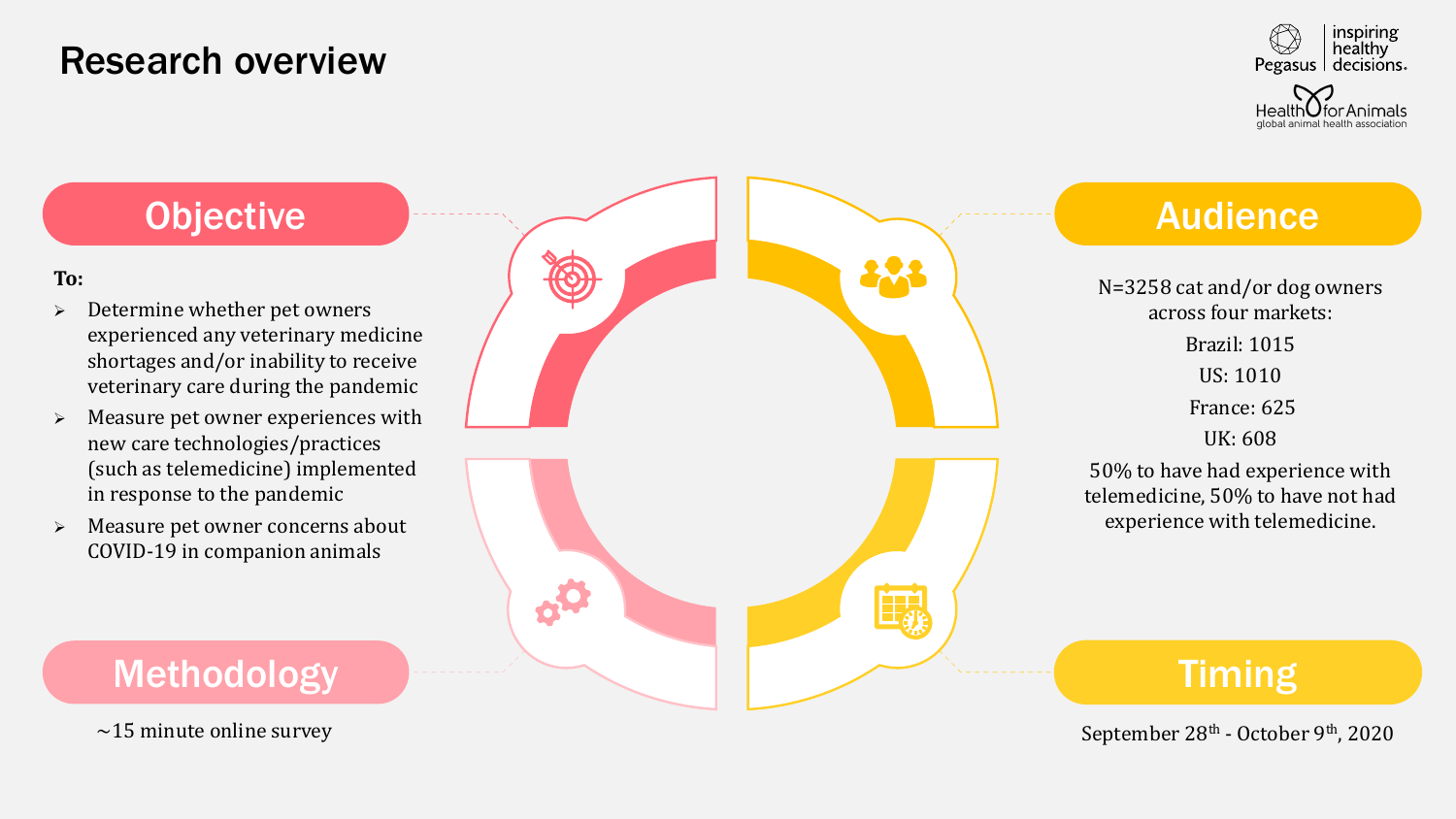

# *Key*

# themes

© Copyright Pegasus 2020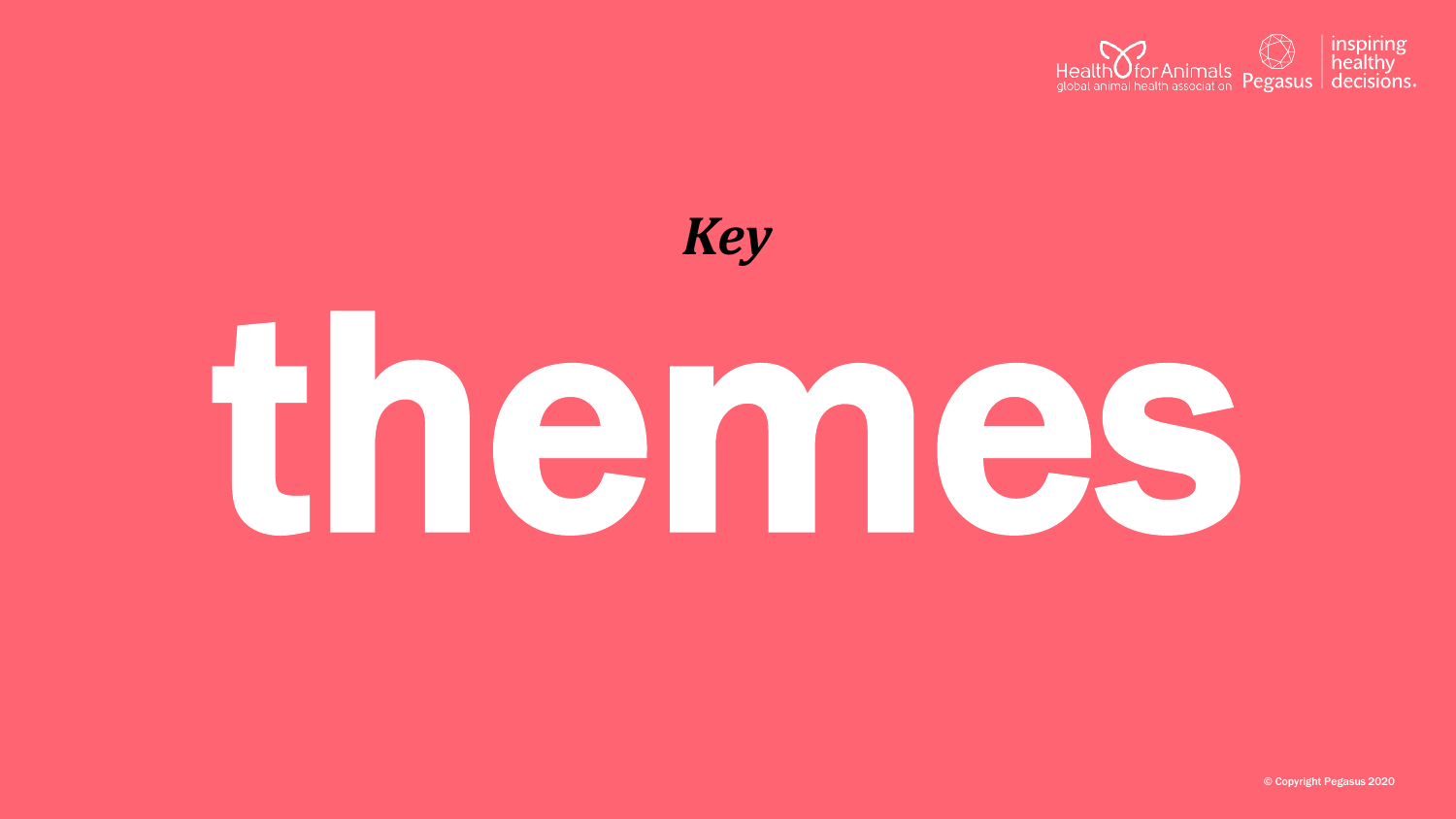# Key themes



- Across markets, a significant number of pet owners are altering their normal behaviour when making a decision on contacting their vet practice. The pandemic has disrupted life in a myriad of ways and this shows how concerns about safety and social distancing for human health may in turn have an effect on animal health.
- However, when pet owners do seek treatment they are satisfied with the care their pets are receiving from veterinary professionals. Positive relationships between vet and pet owner are able to be maintained despite a different system of care being in place.
- While vet practice closures have inevitably made it more difficult for pet owners to obtain medicines for their pets, owners have been turning to pet stores both on and offline to make sure they have everything they need. This is despite reservations about social distancing when visiting a practice, so other factors such as convenience may be at play here.
- Owners want virtual consults, and vets are willing to provide them. However, there seems to be a disconnect between owner and vet on the value of these, as many consultations (particularly in the UK) are being offered for free. This may be driven by perceptions of efficacy of the sessions by pet owners.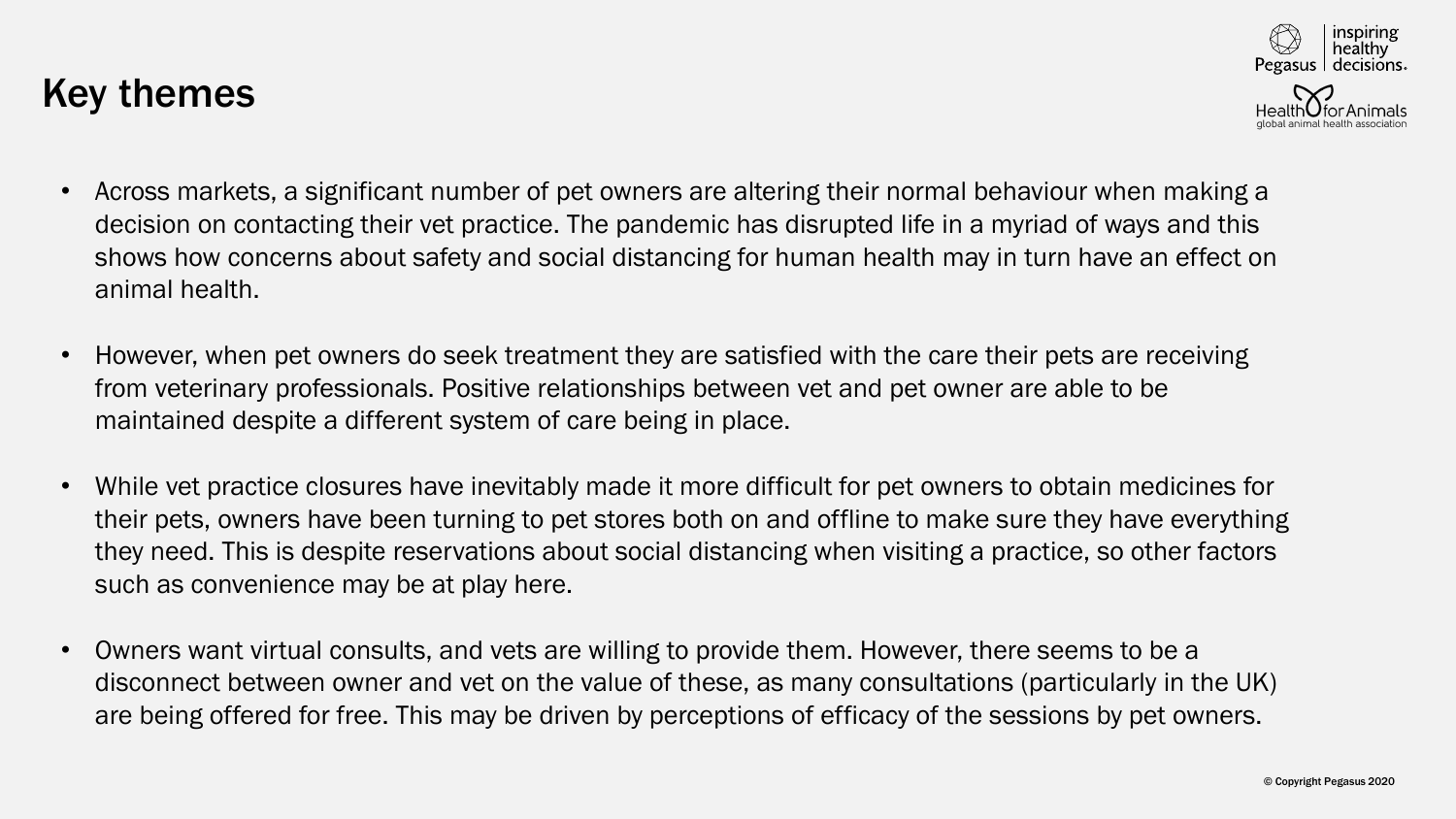

# trends *Overall*

*at market level*

© Copyright Pegasus 2020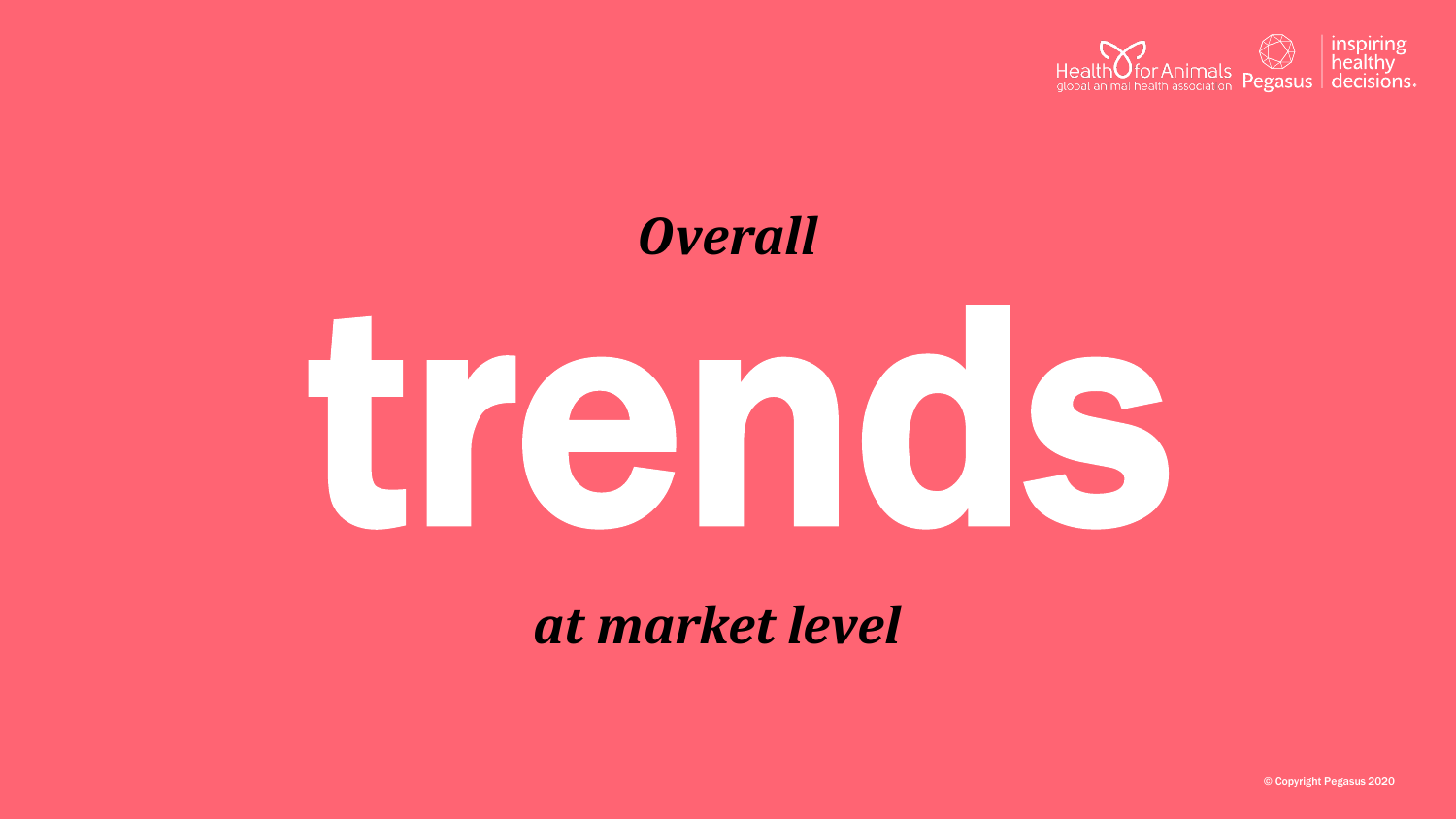

# Brazil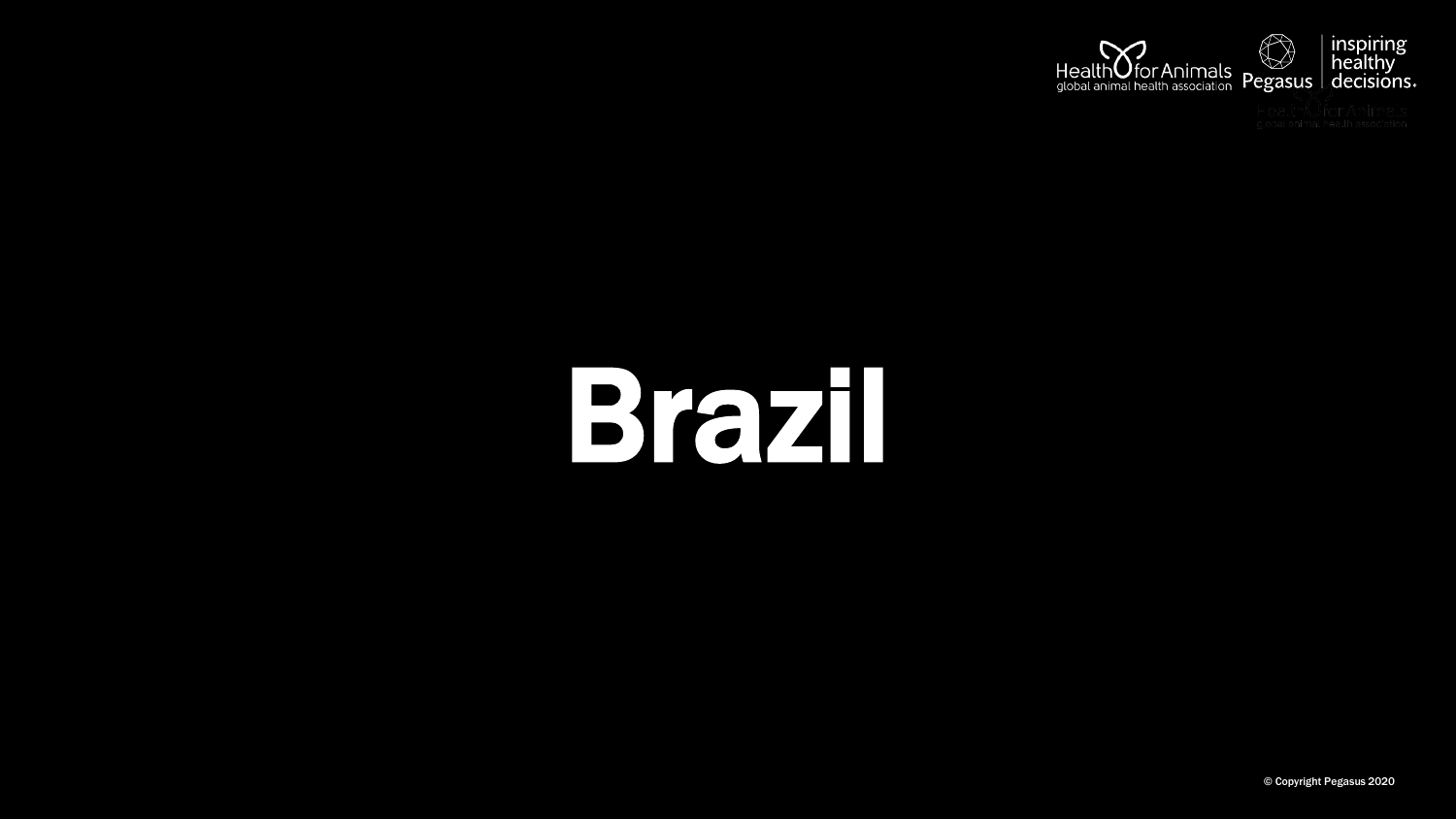



#### Brazilian pet owners are most likely to have avoided contacting their vet practice during the pandemic due to safety concerns

- ▶ One in six (16%) Brazilian pet owners have avoided contacting their veterinary practice altogether during the pandemic, which is significantly higher compared to owners residing in other markets
	- $\triangleright$  The key reason behind this, cited by almost 4 in 10 (38%) is that they did not want to risk being around people outside of their social bubble
- ➢ Moreover, a significantly higher proportion of Brazilian owners (37%) said that they have felt worried about visiting their veterinary practice during the pandemic due to social distancing/safety reasons despite 45% indicating that their veterinary practice has adopted social distancing measures

#### In Brazil, safety concerns regarding COVID-19 extend from owners to their pets

- ▶ In addition to being concerned about their own safety during the pandemic, Brazilian pet owners are also most likely to be concerned about their pet becoming ill with COVID-19 with 6 in 10 (60%) indicating that they are concerned, to some extent, about this (with 23% being very concerned)
- ▶ They are most engaged with researching information about COVID-19 in pets, with a significantly higher proportion (49%) using Google and news media (42%) as their primary sources of information
- ➢ Brazilian pet owners are also most likely to have spoken with their vet about the risk of COVID-19 in pets (31%) compared to owners residing in other markets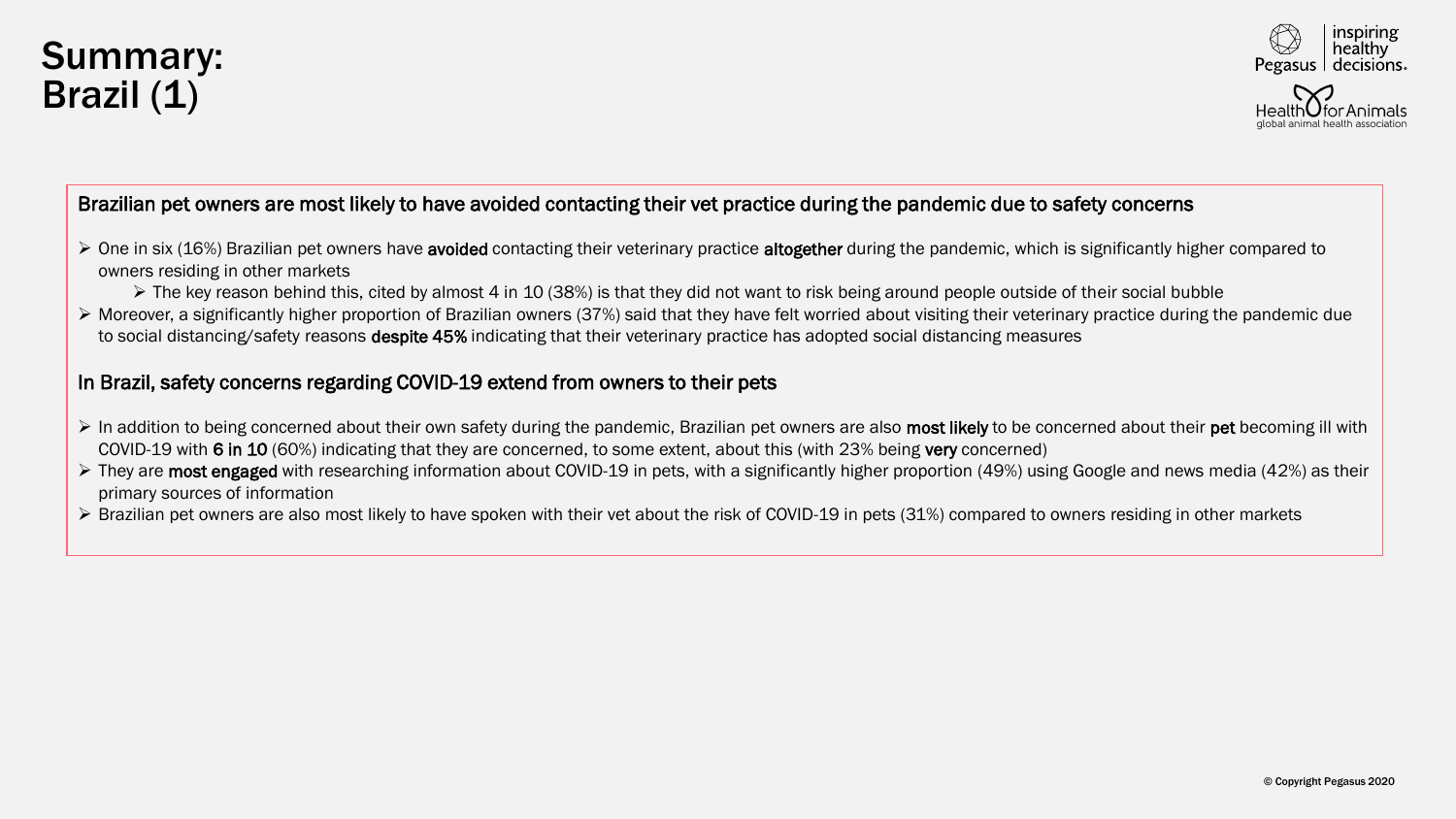#### Summary: Brazil (2)



#### 3 in 10 Brazilian owners obtained pet products/medicine from somewhere other than their vet practice but, despite safety concerns, over half shopped for these in-store

- ➢ Brazilian pet owners (30%), in particular, are most likely to have obtained pet products/medicines from somewhere other than their vet practice
- ▶ In terms of items bought from somewhere other than their vet practice; They are significantly more likely to have bought specialist pet food (47%) and skin and coat care products (24%) compared to owners residing in other markets
- ➢ Despite being particularly concerned about being around people outside of their social bubble, over half (53%) of Brazilian pet owners (who have purchased an item from somewhere other than their veterinary practice) have purchased pet medicine/health products in-store at a pet store during the pandemic, which is significantly higher compared to other markets
- $\triangleright$  Over two fifths (42%) of Brazilian owners shopped online at pet stores for these products during the pandemic

#### Brazilian pet owners are most likely to have had a digital/remote consultation during the pandemic, and are also most engaged with continuing to receive digital/remote consultations moving forward

- ➢ Brazilian pet owners are significantly more likely to have had a digital/remote consultation during the pandemic (84%) compared to owners residing in other markets: France: 34%, UK 26%, US, 24%, and therefore, vet practices in Brazil are most likely to have offered digital/remote consultations during the pandemic; with 6 in 10 (60%) Brazilian owners indicating that their practice currently offers these, compared to just 21% prior to the pandemic
- $\triangleright$  Of those who have had a digital/remote consultation, 97% were satisfied, to some extent, with the overall consultation with over 4 in 10 (41%) indicating that they were extremely satisfied
- ➢ A significantly higher proportion (38%) of Brazilian pet owners indicate that they would consider whether a veterinary practice offers digital/remote consultations before registering their pet
- ➢ Out of all pet owners across the four markets, Brazilian pet owners are most likely to agree (to some extent) that:
	- $\triangleright$  It's important that their dog (84%) or cat (71%) is registered with a vet practice that offers digital/remote consultations
	- $\triangleright$  They would be more likely to contact their vet practice if they knew they offered digital/remote consultations (79%)
	- ➢ Digital/remote consultations are more convenient than face-to-face visits (68%)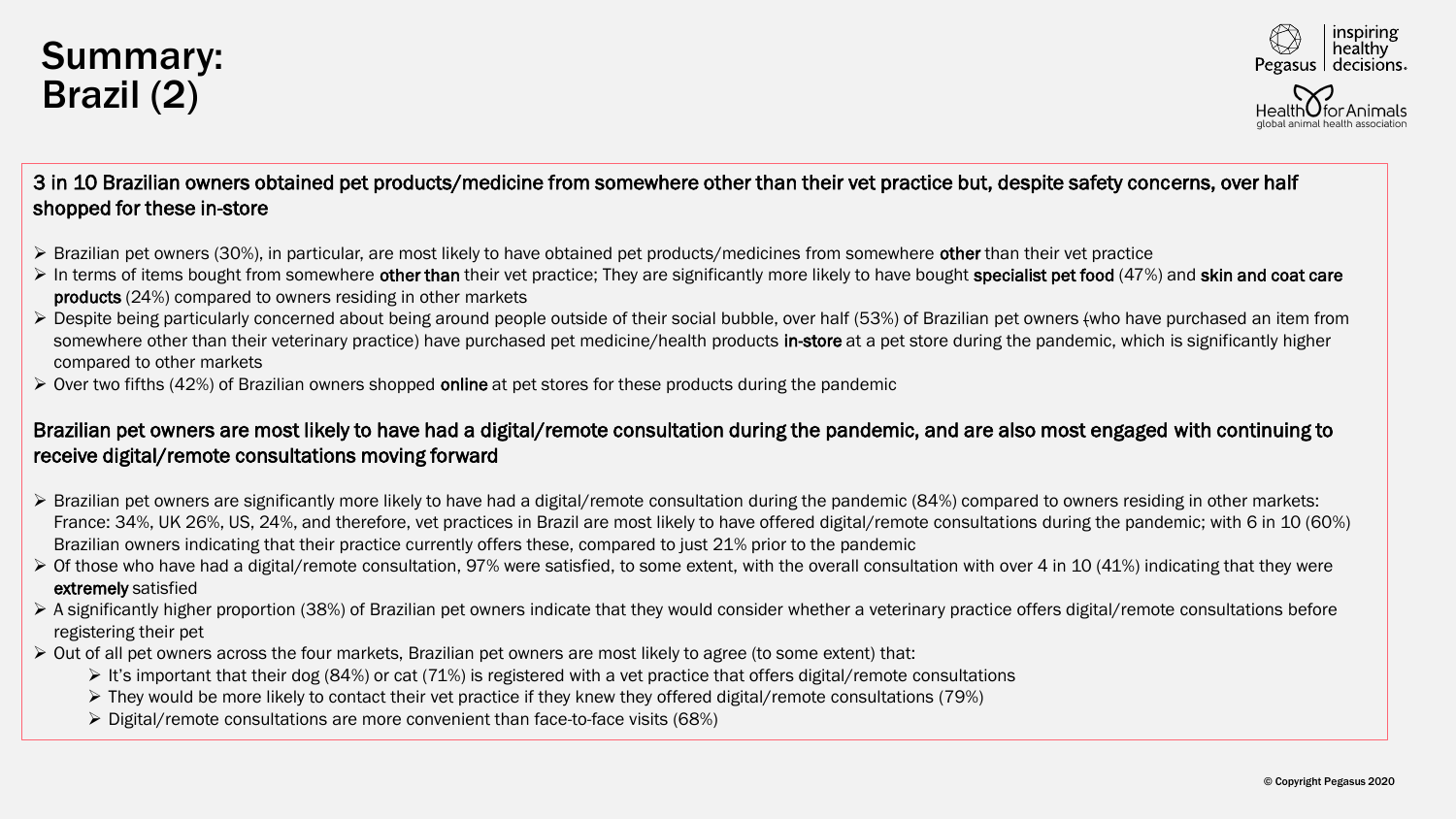

# France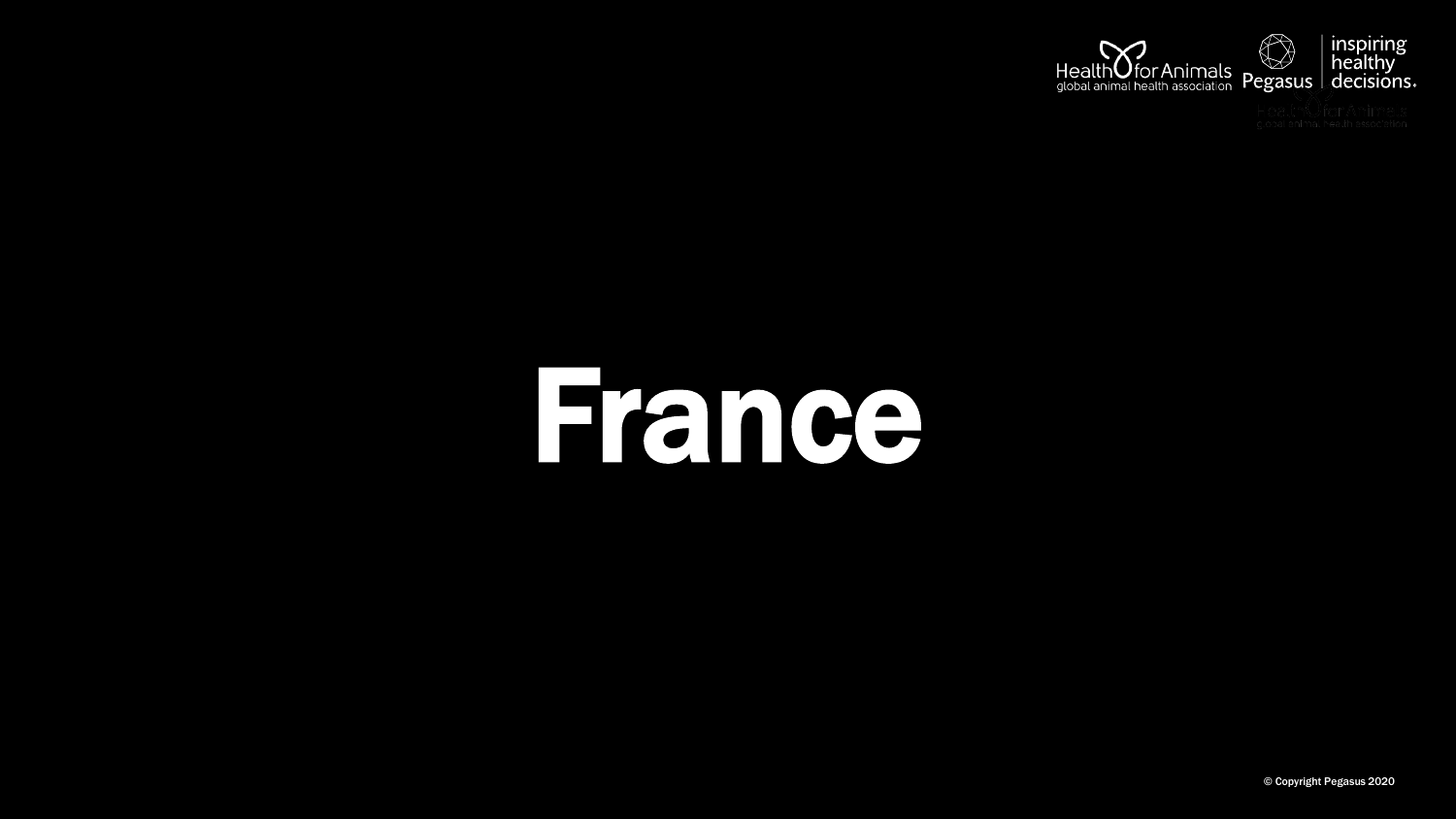## Summary: France (1)



Pharmacy culture is most prominent in France; as they are the only market where local pharmacy is the most cited place for purchasing pet medicines during the pandemic

- ➢ Almost a quarter (24%) of French pet owners have obtained products that they would normally get from their vet practice, elsewhere during the pandemic. Of these, around a quarter purchased parasite treatments (26%) or specialist pet food (24%) from somewhere other than their vet practice
- $\triangleright$  France is the only country where a local pharmacy is the most cited place for purchasing pet medicines/products (other than a vet practice) during the pandemic (25%)

#### French veterinary practices are less likely to have adopted social distancing and wearing PPE; but are most likely to have made disinfectants available for customers to use in the practice

- ➢ In terms of safety measures undertaken by veterinary practices, only 28% of French owners say that their veterinary practice staff have been wearing PPE (compared to 33% of Brazilian owners, 42% of American owners and 46% of UK owners)
- ➢ However, disinfectants that are available for customers to use appear to be more common in France (37%)

#### There is an appetite for digital/remote consultations in France, despite only 34% of French owners having had this type of consultation

- ➢ Just over a third (34%) of French pet owners have received a digital/remote consultation during the pandemic; yet French veterinary practices are the least likely (across all four markets) to offer digital/remote consultations (35%)
- ➢ There is a good appetite for digital/remote consultations in France, with 43% of owners indicating that they would like their practice to offer these types of consultations and just over 1 in 5 (21%) indicate that they would consider whether a veterinary practice offers digital/remote consultations before registering their pet
- Moreover, 56% agreed, to some extent, that they would be more likely to contact their vet practice if they offered digital/remote consultations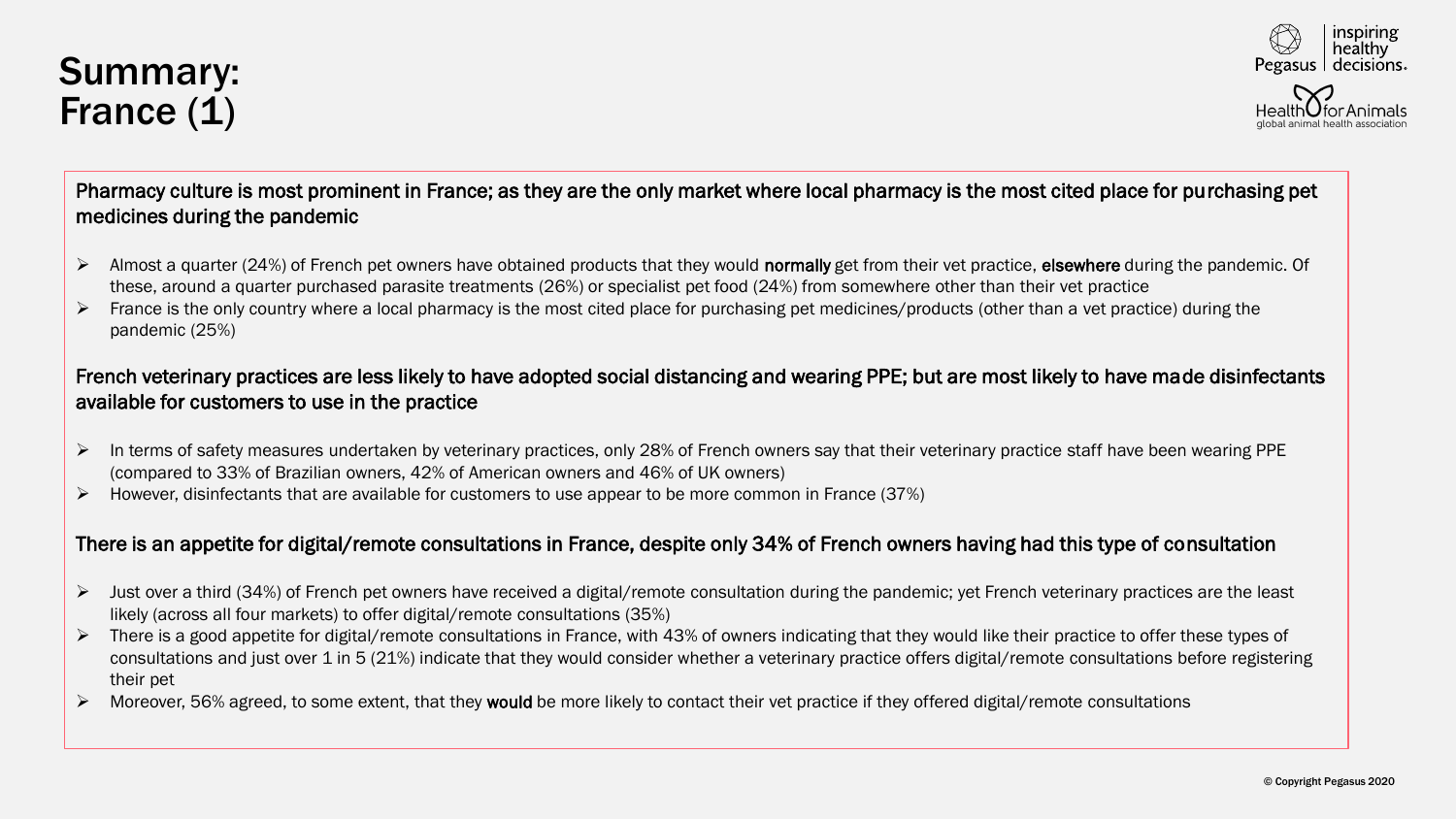



#### Satisfaction levels with digital/remote consultations are high

- ➢ Of the 34% of French pet owners who did receive a virtual consultation during the pandemic, almost 9 in 10 (89%) were satisfied, to some extent, with the overall consultations they received; with almost a third (31%) indicating that they were extremely satisfied
- ➢ French pet owners (54%) were most likely to have had an in-person veterinary visit following a digital/remote consultations and were also most likely to have paid the same amount for the digital/remote consultation (53%) as they would have for a face-to-face consultation

#### Half of French pet owners are concerned, to some extent, about their pet falling ill with COVID-19 but over half have not heard reports of dogs/cats catching COVID-19

- ➢ 1 in 2 (50%) French pet owners indicate that they are concerned, to some extent, about their pet falling ill with COVID-19 despite 54% indicating that they haven't heard any reports of dogs/cats catching COVID-19, either in France or another country
- ➢ Despite their concerns, a third (33%) of French pet owners are not researching or receiving information about the risk of COVID-19 in pets; of those who are, just over a fifth (21%) are using Google and news media to search for this information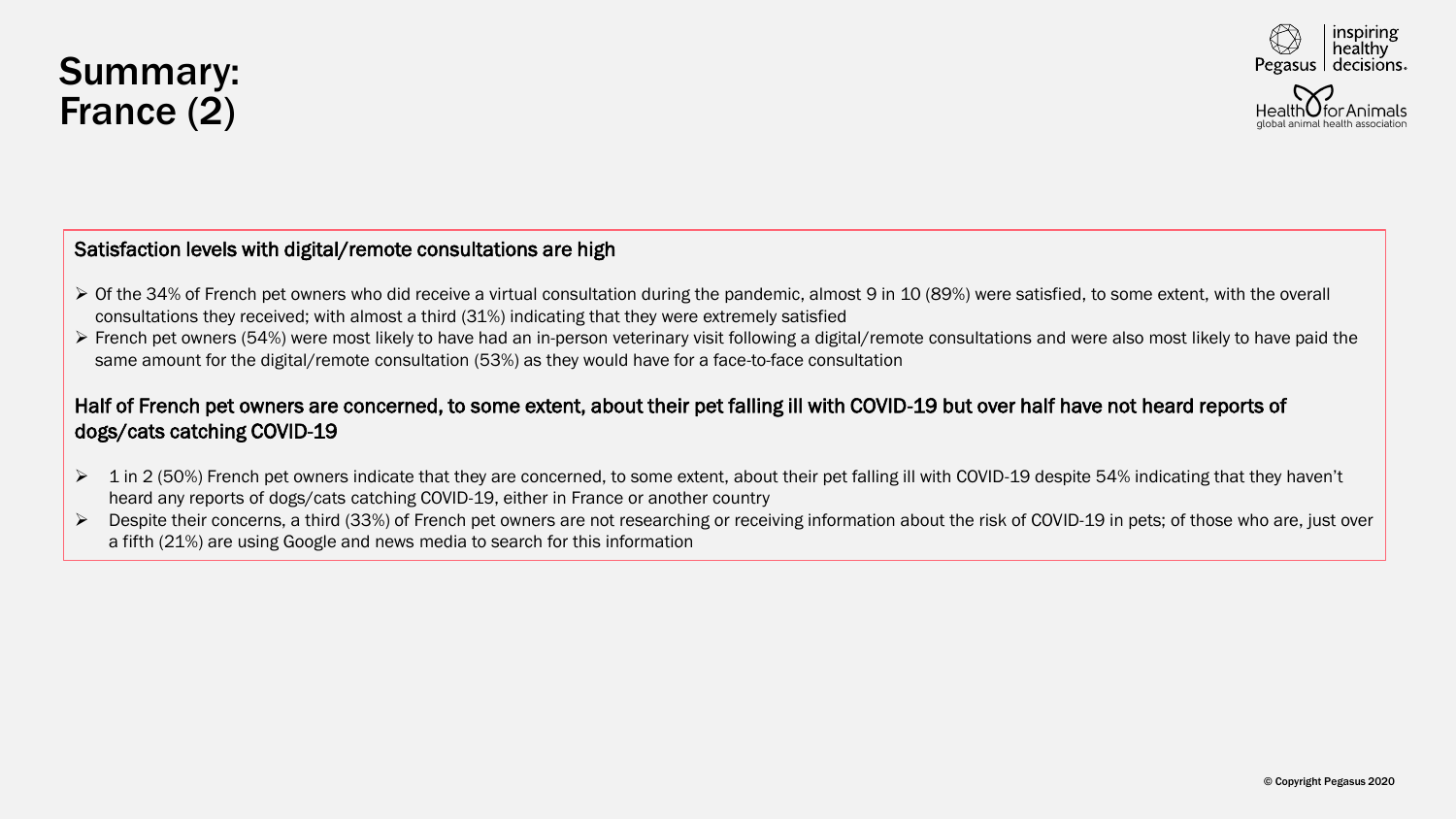

# UK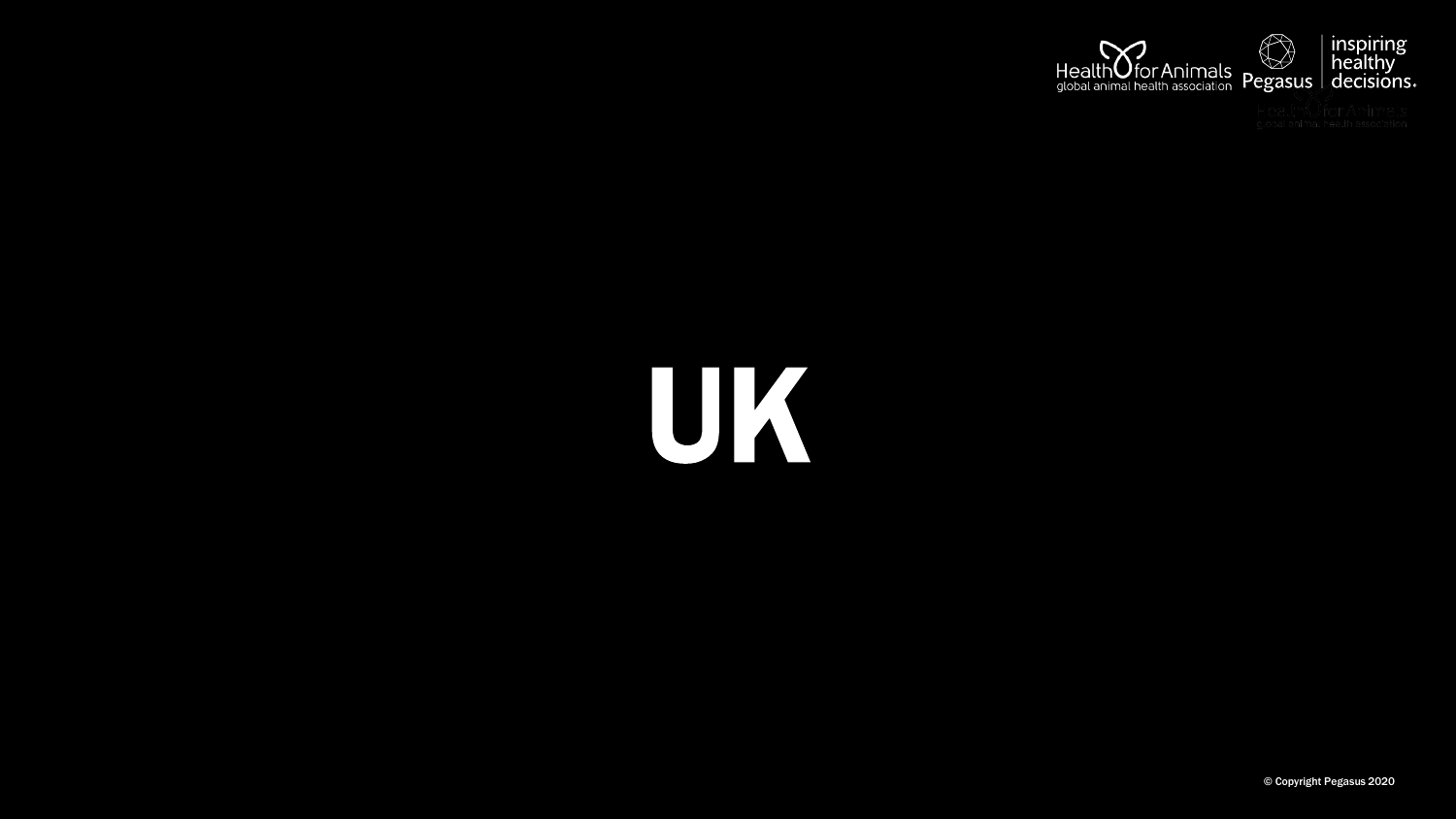# Summary: UK (1)



#### Despite stringent safety measures adopted by UK vet practices, UK owners are most likely to have delayed contacting their vet practice during the pandemic

- ➢ Although 73% of UK pet owners have either contacted their vet practice as normal (45%) or have not needed to contact their vet practice (28%) during the pandemic, they are most likely to have **delayed** contacting their vet practice during the pandemic (23%) compared to owners residing in other markets
- $\triangleright$  The key reason for this is that they considered visiting their vet practice a non-essential task that they were delaying/avoiding (41%)
- ➢ Almost half of UK owners (48%) say that their veterinary practice has adopted social distancing measures and a significantly higher proportion (along with the US: 42%) say that vet practice staff have been wearing PPE (46%) compared to only 33% in Brazil and 28% in France
- ➢ Pet owners residing in the UK have also been most likely to avoid contact with veterinary staff when collecting medication (32%) compared to 15% of American owners, 14% of Brazilian owners and 11% of French owners

#### Although over a third (36%) of UK pet owners have purchased pet medicines in-store at pet stores, purchasing online at pet stores (27%) and Amazon (25%) also remain popular choices

- ► Just over 1 in 5 UK pet owners (21%) have bought medicines/treatments (particularly parasite treatment: 29%) that they would normally get from their vet practice, elsewhere
- $\triangleright$  Pet stores, both in-store (36%) and online (27%), remain popular choices for purchasing these items during the pandemic; with a quarter (25%) also indicating that they have purchased online at Amazon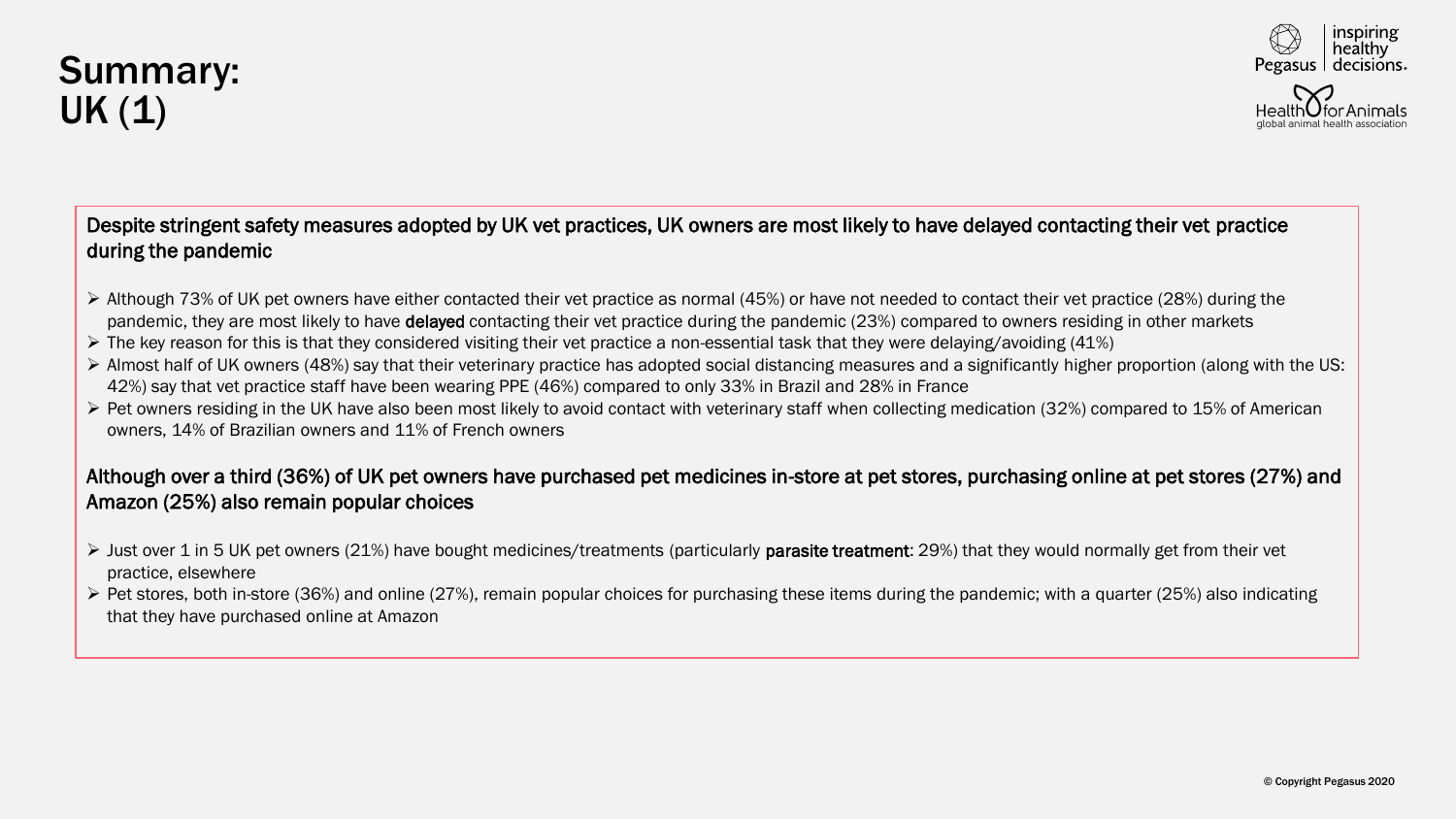# Summary: UK (2)



#### Although almost 6 in 10 UK owners are willing to pay for digital/remote consultations, they are most likely to have had these consultations for free during the pandemic

- $\triangleright$  Just over a quarter (26%) of UK pet owners have had a digital/remote consultation during the pandemic
- ➢ Almost half (48%) of UK owners also say that their vet practice currently offers digital/remote consultations; which is a significant rise from before the pandemic (16%)
- ➢ 57% of UK owners are willing to pay for digital/remote consultations, but (amongst those who had a digital/remote consultation) they are the most likely to have received this for free (23%)
- ➢ Almost 9 in 10 (89%) UK owners were satisfied, to some extent, with the digital/remote consultations they received while 37% said that having a digital/remote consultation meant that they didn't have to wait as long to speak to a vet, and 1 in 5 (20%) said that it was less hassle than an in person veterinary visit
- ➢ 57% of UK pet owners agree, to some extent, that they would be more likely to contact their vet practice if they knew that they could have a digital/remote consultation with their vet and that they would find it more convenient to have a digital/remote consultation rather than a face-to-face visit
- $\triangleright$  For under half of UK pet owners (47%), the digital/remote consultation did not result in an in-person veterinary visit

#### UK pet owners are the least concerned about their pet falling ill with COVID-19

- ➢ 41% of UK pet owners are concerned, to some extent, about their pet falling ill with COVID-19, but they are the least likely to feel very concerned about this (10%) compared with owners in other markets
- ➢ UK pet owners lack of concern is reflected by the fact that 41% have not been researching/receiving information about the risk of COVID-19 in pets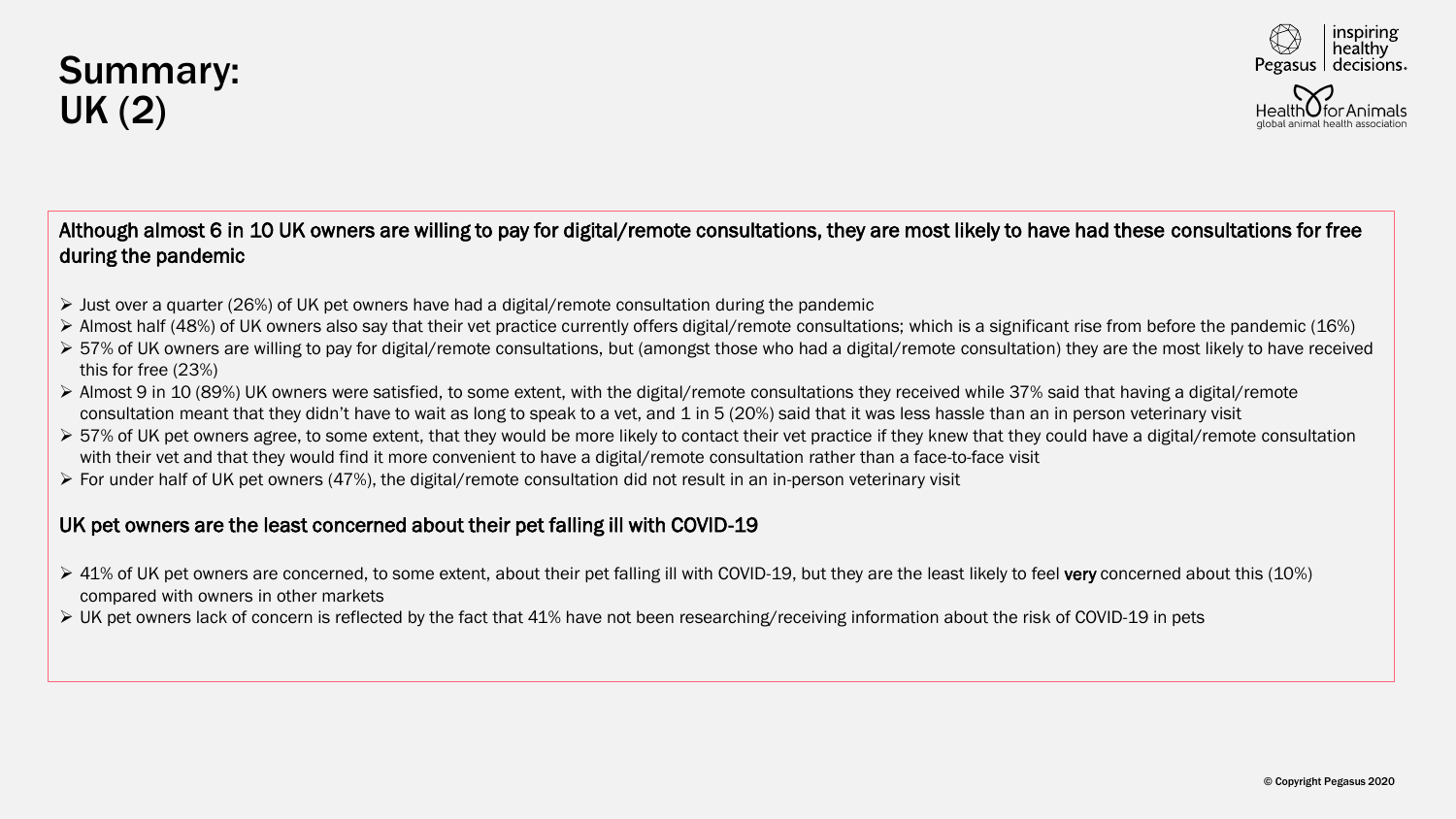

# US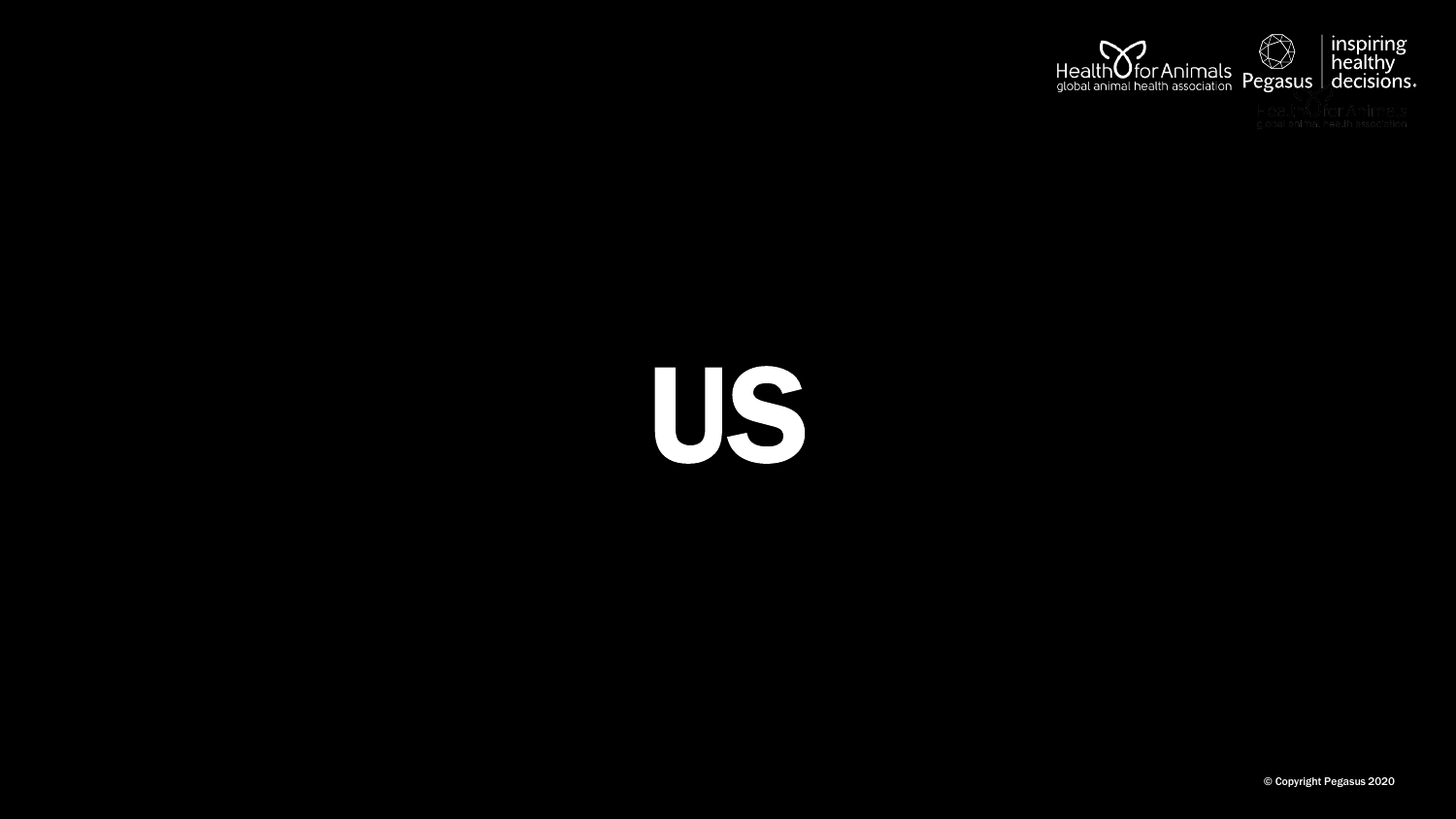# Summary: US (1)

'egasus | decisions.

#### The risk of being around people outside of their social bubble, and perceiving veterinary visits as a non-essential task serve as the two biggest barriers to American pet owners contacting their vet practice during the pandemic

- ➢ Virtually half (49%) of American pet owners have contacted the vet practice as normal during the pandemic, but just over 1 in 5 (21%) have delayed or avoided contacting their vet practice
- ➢ The key reason for delaying/avoiding contact with the vet practice is (like Brazilian owners) not wanting to risk being around other outside for their social bubble (39%) and (like UK owners) perceiving veterinary visits as a non-essential task that they were delaying/avoiding
	- ➢ This is interesting because, like UK owners, a high proportion of American owners also cite social distancing (47%) and veterinary staff wearing PPE (42%) as the top two safety measures undertaken by their vet practice during the COVID-19 pandemic
- ➢ American cat owners (17%), in particular, were concerned that the process would be too stressful for their cat

#### American pet owners are the only owners across all four markets to favour online shopping for pet products over going in-store

- ➢ Just under a fifth (19%) of American owners bought medicines/treatments (particularly parasite treatment: 19%), which they would have normally bought from their vet practice, elsewhere during the pandemic
- ➢ The US is the only country where Amazon (33%) and online pet stores (34%) were used to buy these items over physical stores for product purchase. This suggests more of a reluctance to shop in physical stores perhaps due to long distances from said stores
- ➢ Encouragingly, almost three quarters (72%) of American owners indicate that the COVID-19 pandemic has not a) made it harder for them to get hold of medicines for their dog/cat nor b) forced them to give their dog/cat different medicine from what they're used to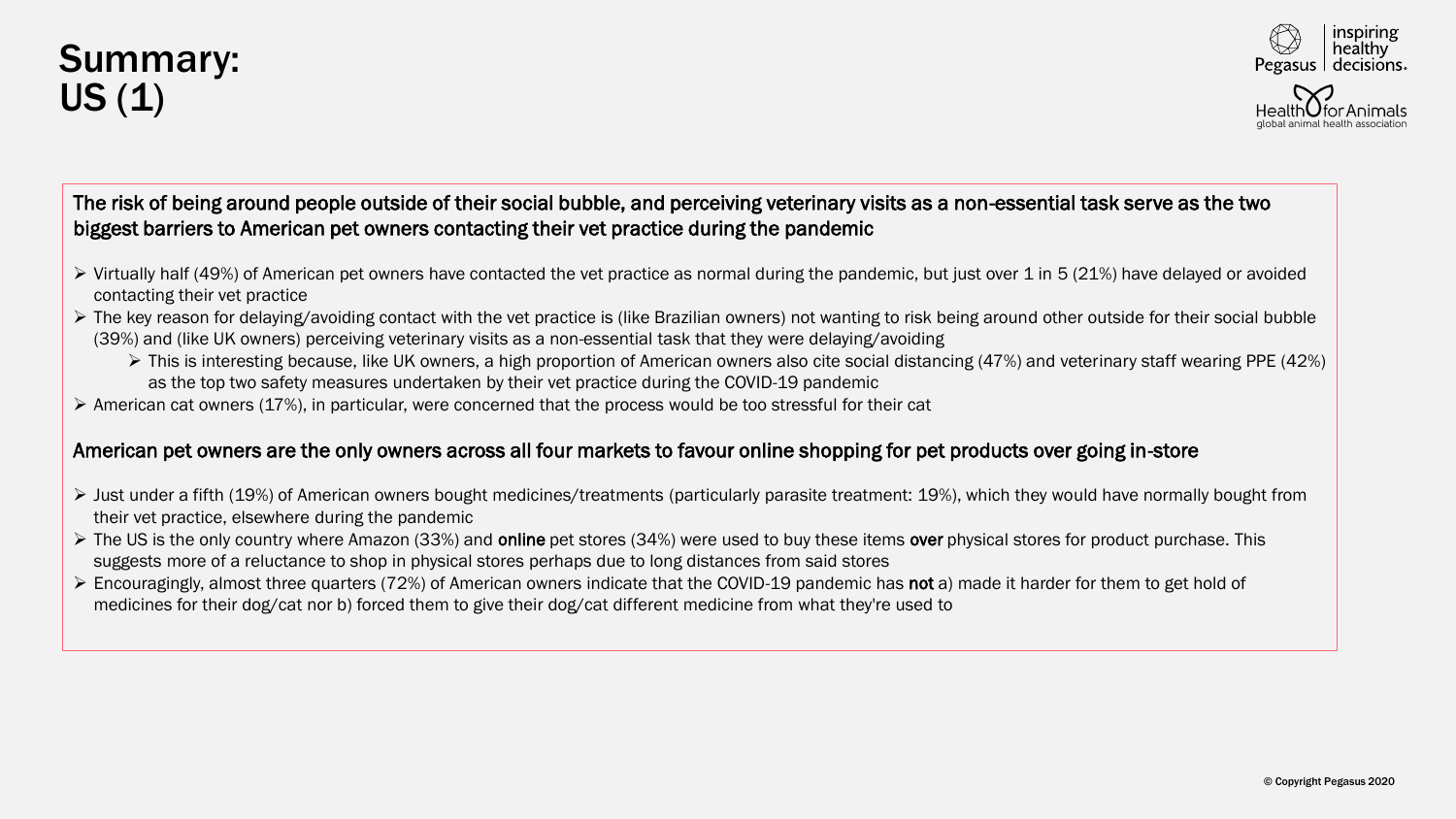# Summary: US (2)

healthy<sup>-</sup> Pegasus | decisions.

#### American pet owners are the least likely to have had a digital/remote consultation during the pandemic; but there is an appetite to receive these types of consultations

- ➢ Although 43% of American owners say that their vet practice currently offers digital/remote consultations, they are the least likely to have had a digital consultation with a vet (22%) compared to owners across other markets. This might be due to the fact that quite a large proportion (47%) do not know whether their vet practice offers digital/remote consultations
- ➢ Despite being the least likely to have had a digital/remote consultation during the pandemic, almost half (47%) of American owners say that they would like their vet practice to offer these types of consultations and just over 1 in 5 (22%) say that they would consider whether a vet practice offers digital/remote consultations before registering their pet
- ➢ Moreover, 55% of American pet owners agree, to some extent, that if they knew that they could have a digital/remote consultation with their vet, then they would be more likely to contact their vet practice; with 1 in 7 (14%) strongly agreeing with this sentiment.
- ➢ Almost 6 in 10 (59%) say that they would find a digital/remote consultation more convenient than an in-person visit

#### A high proportion of American owners indicate that they are unconcerned, to some extent, about their pet falling ill with COVID-19

- ➢ Although 54% of American owners have not heard reports of dogs/cats falling ill with COVID-19 either in the US, or another country, they are still the most likely to have heard reports of **dogs** falling ill with COVID-19 in their own country (US) compared with owners residing in other markets
- ➢ Almost 6 in 10 (58%) say that they are not particularly, or not at all, concerned about their pet becoming ill with COVID-19 and this is reflected by the fact that 36% of American owners have not been researching/receiving information about the risk of COVID-19 in pets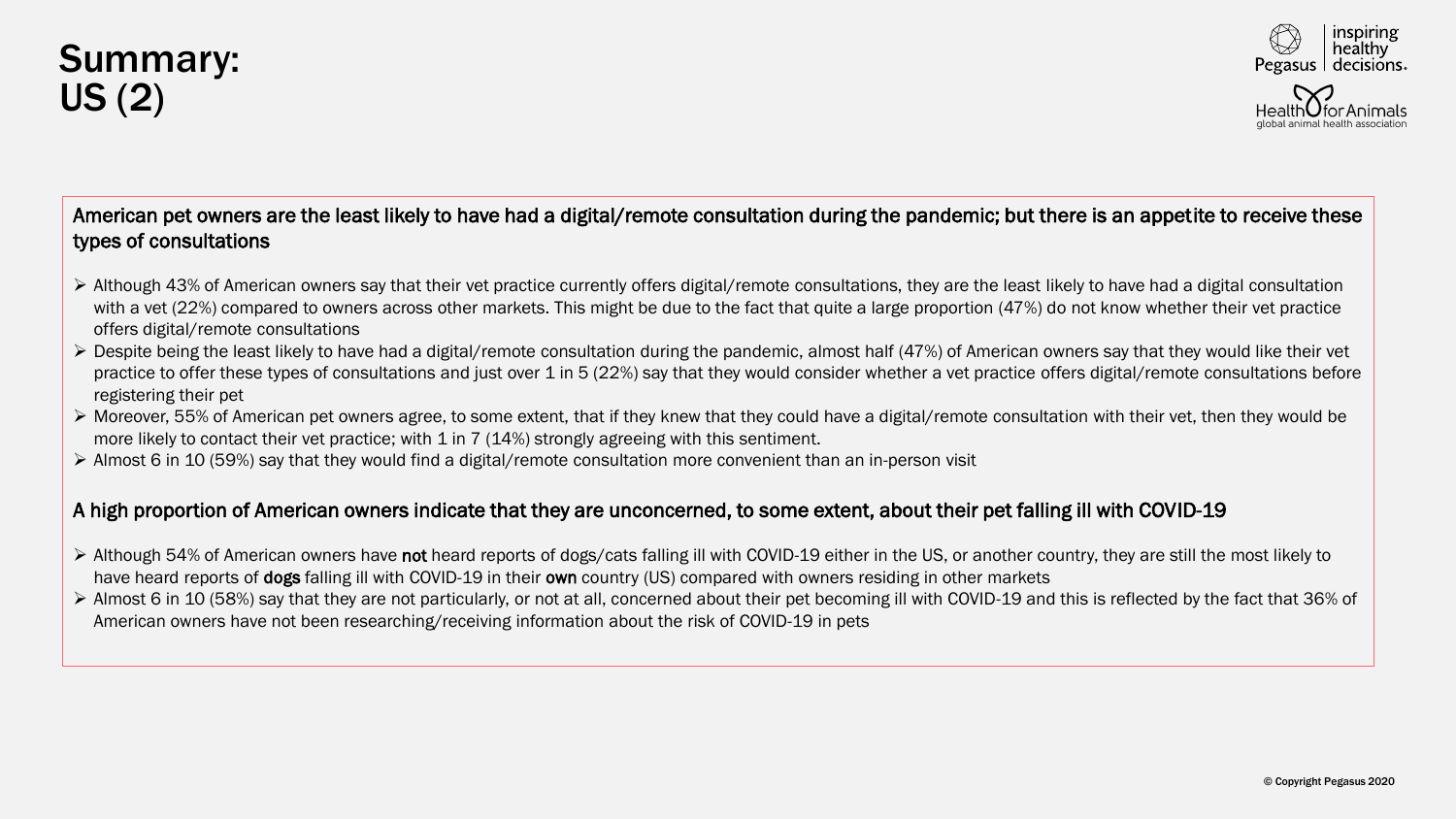

# *Detailed*

# findings

© Copyright Pegasus 2020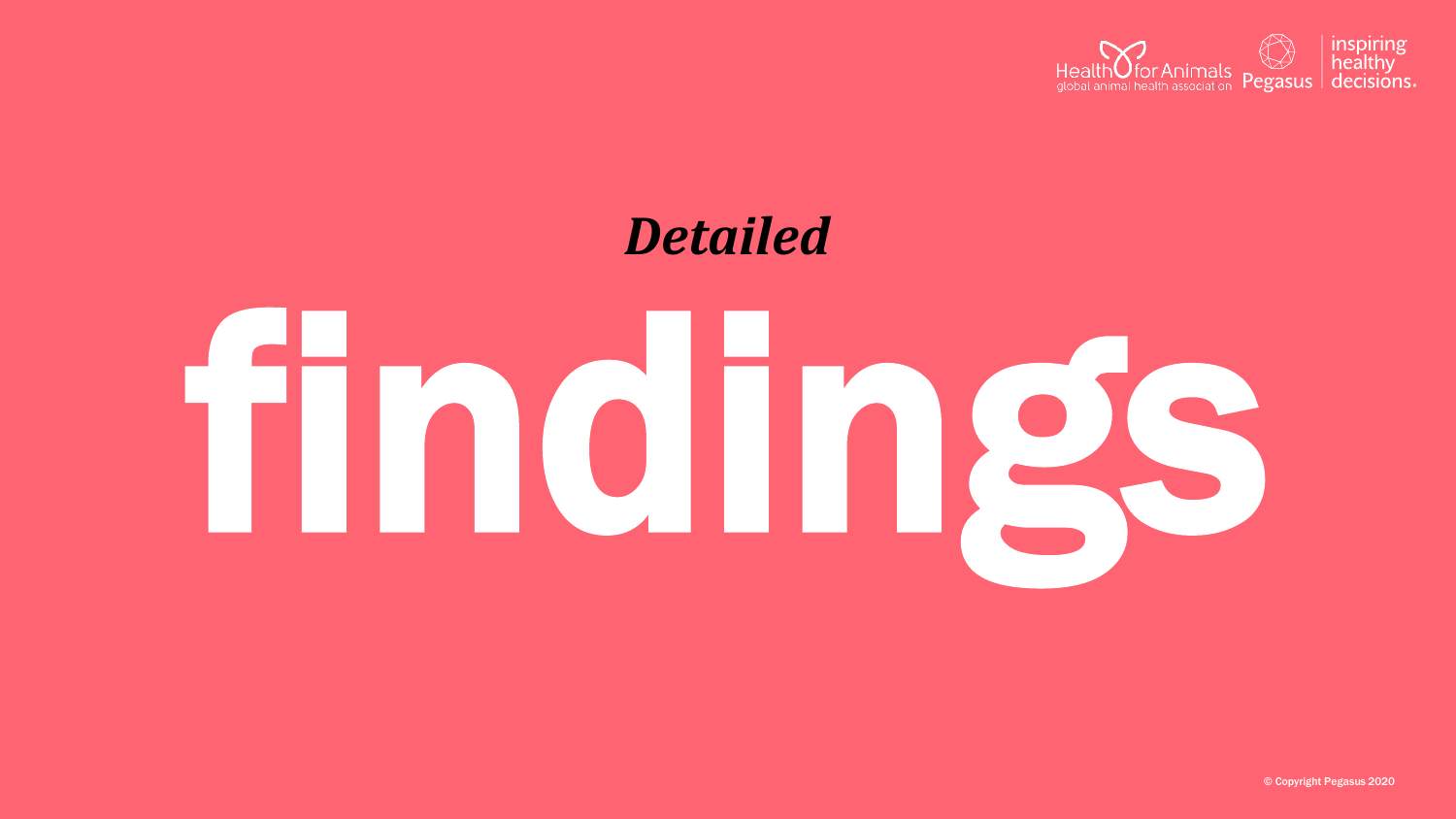

# Contacting the vet practice

© Copyright Pegasus 2020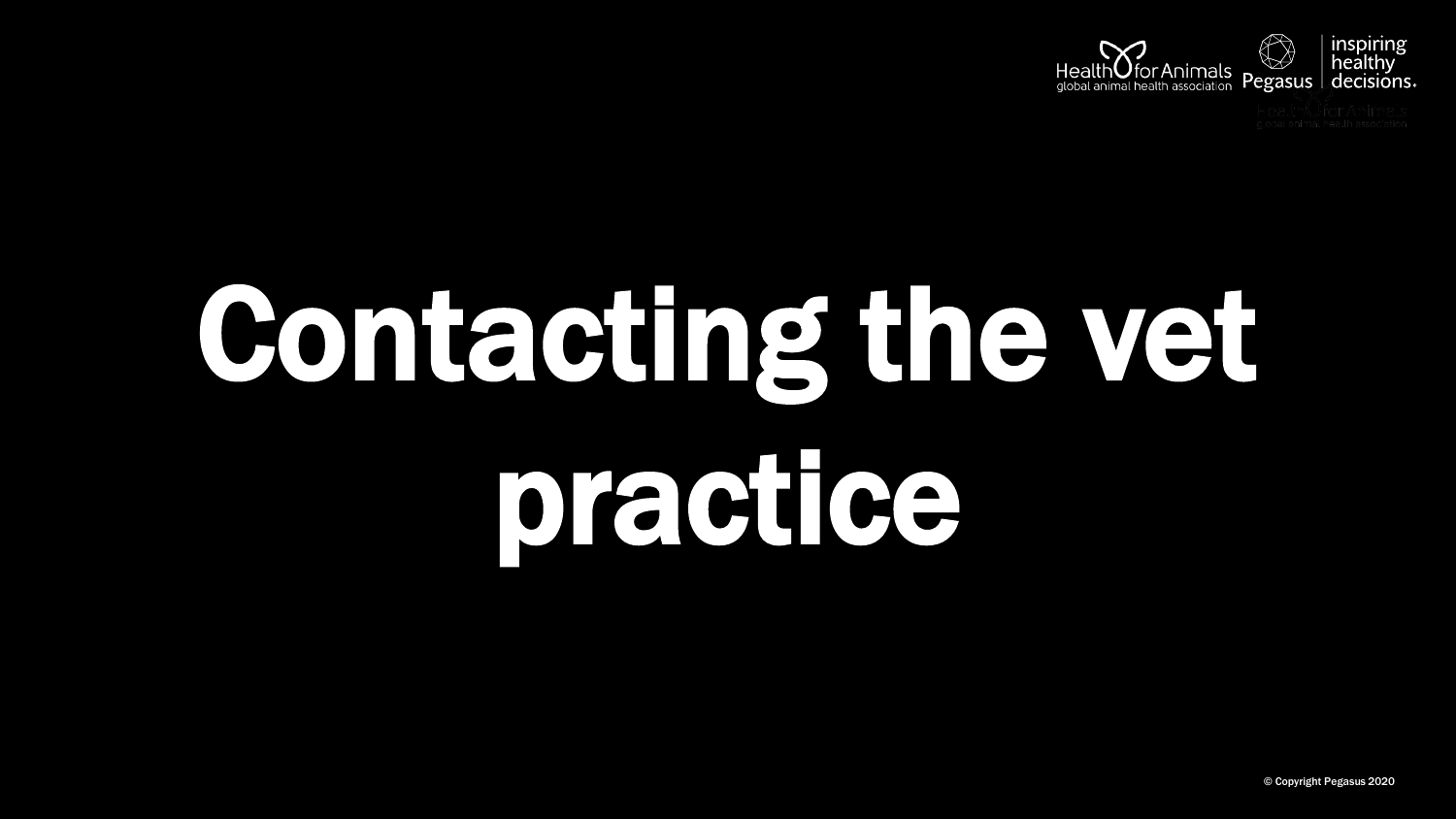#### Across all four markets, almost three fifths (58%) of respondents have NOT contacted their vet practice as normal during the pandemic





Base: n=3258 US=1010, UK=608 Brazil=1015 France=625 (all respondents)

Q1. Which one of the following best describes your circumstances/behaviour regarding your interaction (if any) with a vet practice during the COVID-19 pandemic? During the COVID-19 pandemic (Select one answer only)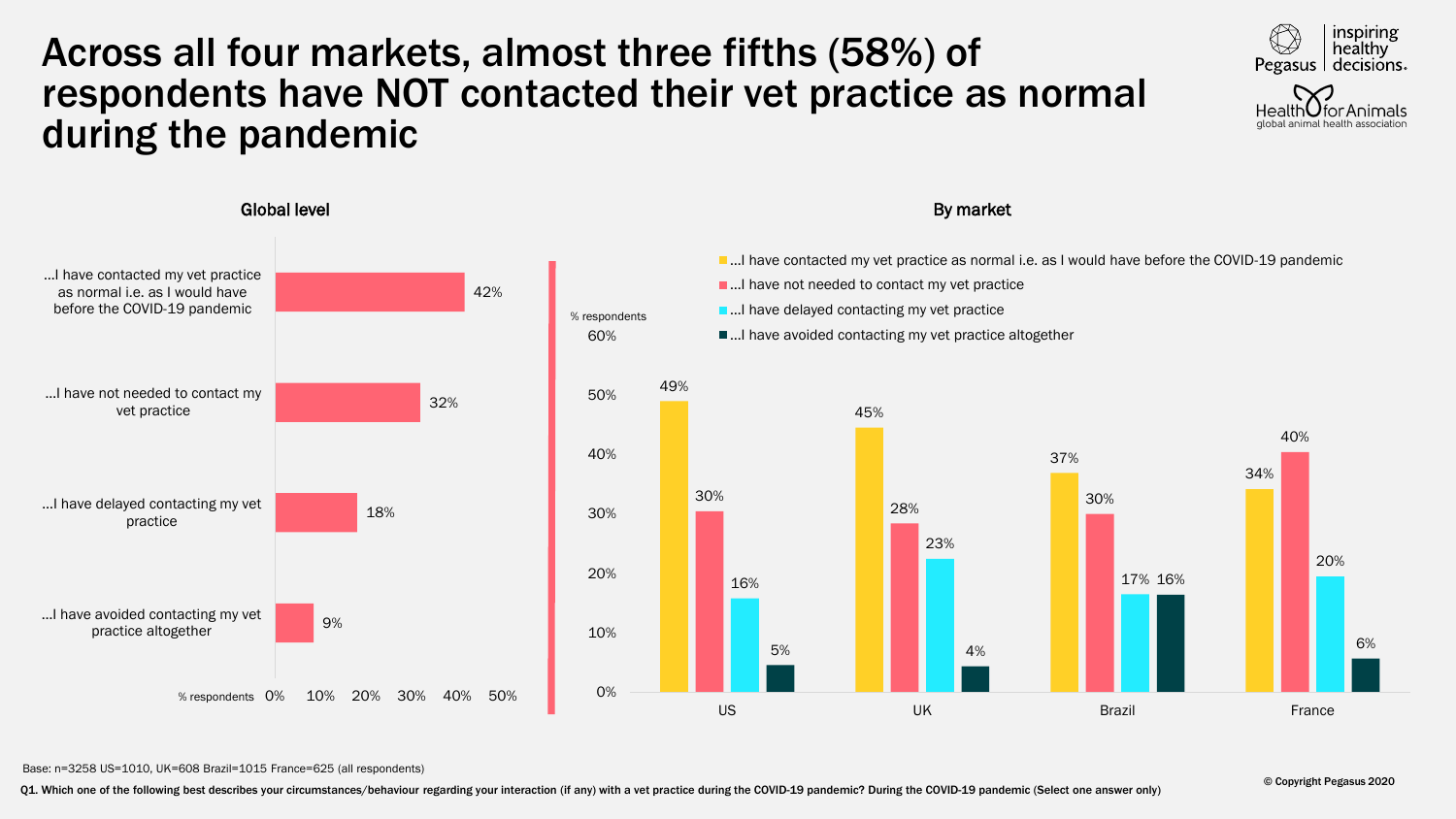#### Not wanting to risk being around people outside of social bubble and avoiding/delaying 'non-essential' tasks were the two most common reasons for delaying or avoiding contact with the vet practice



Global level **By market** % respondents % respondents 3% 9% 9% 10% 14% 21% 21% 23% 34% 34% 0% 10% 20% 30% 40% Other reason I was concerned the process would be too stressful for my dog I was concerned the process would be too stressful for my cat I did not want to bother my vet practice I thought the process would be too much hassle I was subject to a quarantine and could not leave home I did not know if the practice was taking proper safety precautions My vet practice was not open I was delaying/avoiding 'nonessential^ tasks I did not want to take the risk of being around people outside of… 39% 39% 30% 38% 26% 26% 26% 26% 26% l was concerned the process would be too stressful for my dog 30% 21% 18% 16% 14% 28% 19%  $14%$  $11%$ 33% <mark>13%31%</mark> 19% 20% 9% 9% 16% 6% 17% 10% 5% 6% 6% 8%  $14%$ 8% 6%6% 4% 4% 2% 0% 5% 10% 15% 20% 25% 30% 35% 40% 45% US UK Brazil France  $\blacksquare$ I did not want to take the risk of being around people outside of my social bubble I was delaying/avoiding 'non-essential^ tasks My vet practice was not open  $\blacksquare$ I did not know if the practice was taking proper safety precautions  $\blacksquare$  I was subject to a quarantine and could not leave home I thought the process would be too much hassle I did not want to bother my vet practice  $\blacksquare$  I was concerned the process would be too stressful for my cat Other reason

Base: n=3258 US=207, UK=164 Brazil=335 France=158 (those who delayed/avoided contacting your vet practice during the COVID-19 pandemic)

Q2. Why have you delayed/avoided contacting your vet practice during the COVID-19 pandemic? (Select all that apply)

1%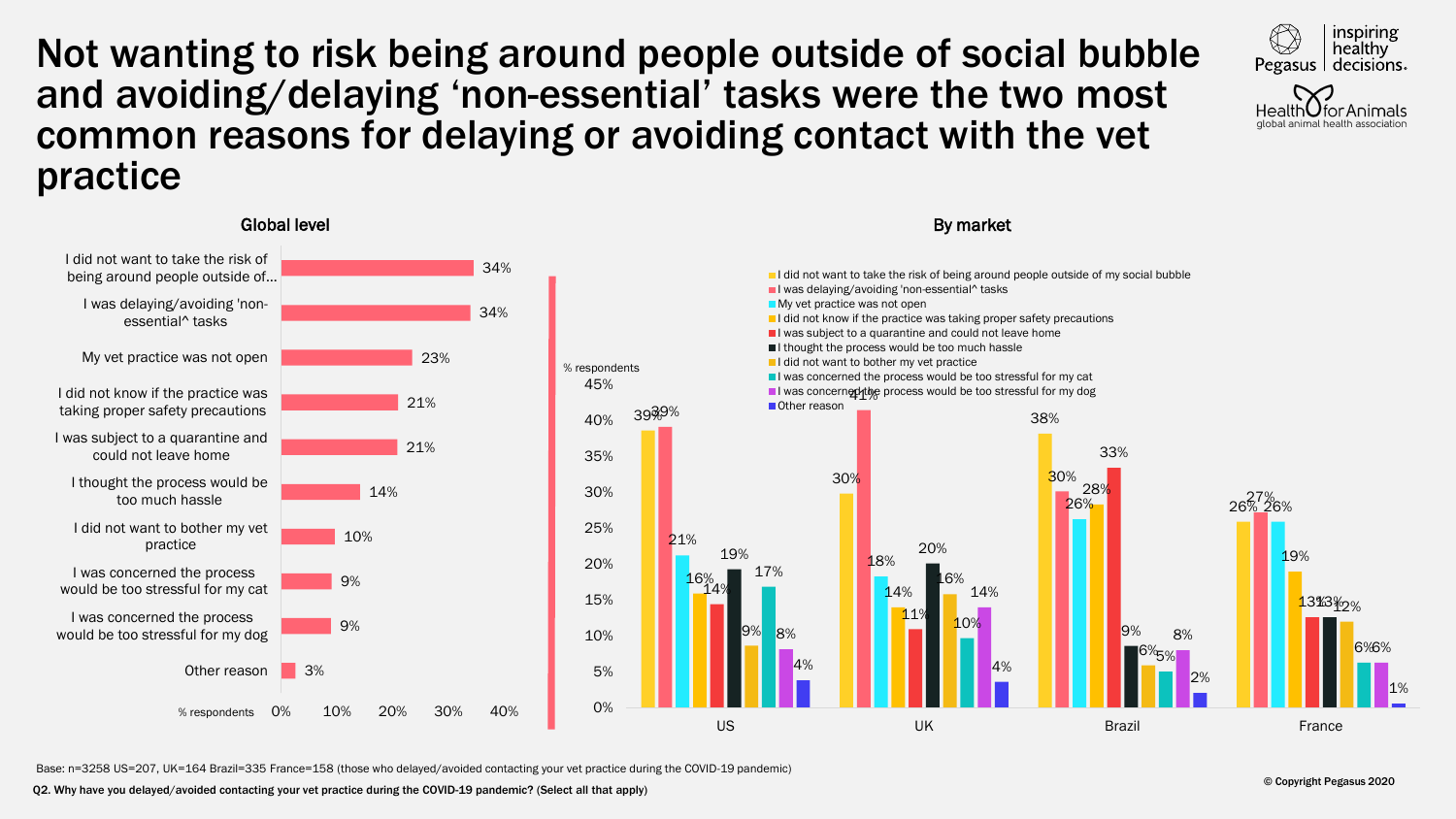

# Obtaining medicine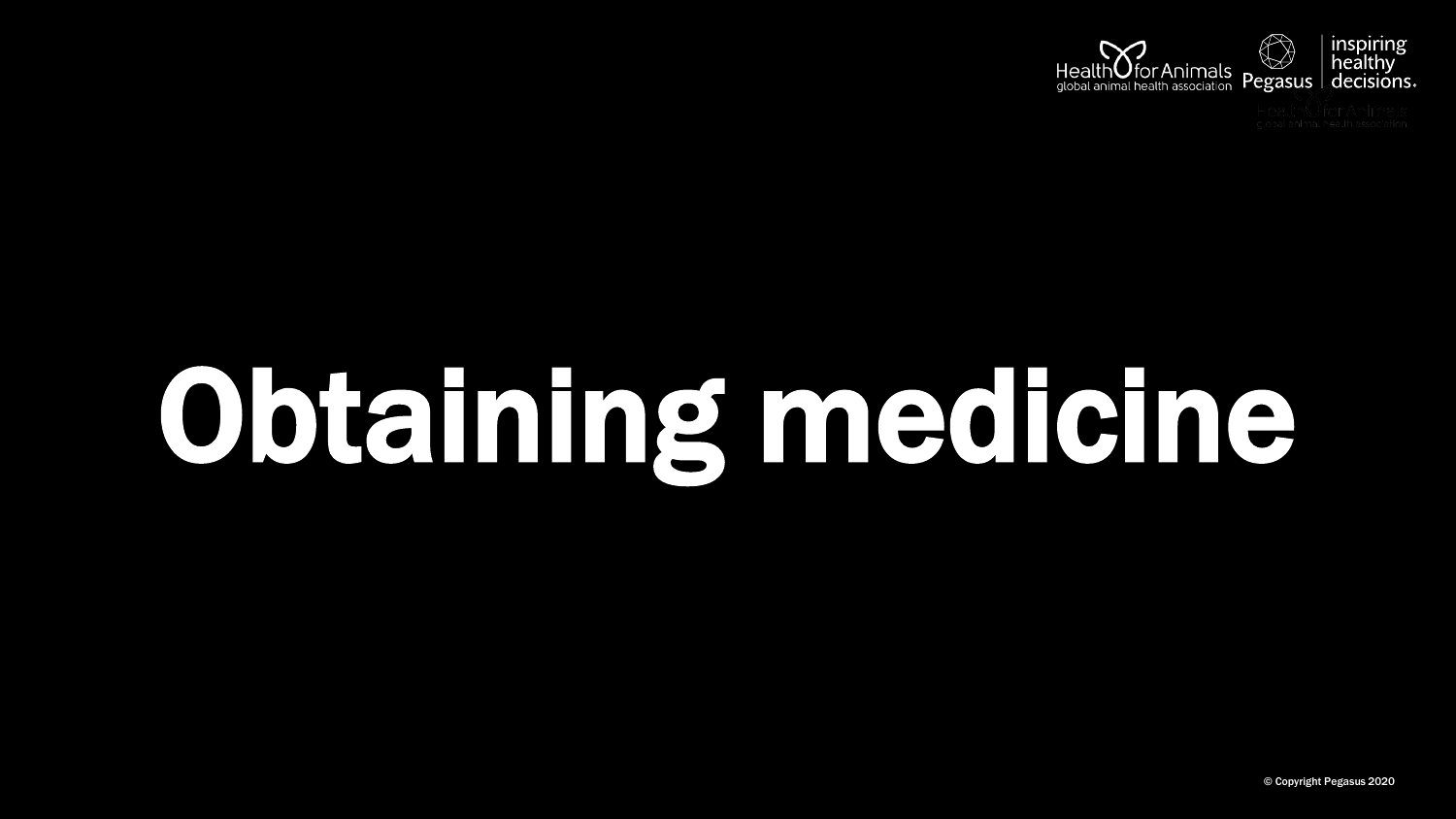## Almost a quarter of respondents have obtained medicines or treatments, that they would normally get from their vet practice, somewhere else







Base: n=3258 US=1010, UK=608 Brazil=1015 France=625 (all respondents)

Q3. Which, if any, of the following statements apply to you? (Select all that apply During the COVID-19 pandemic…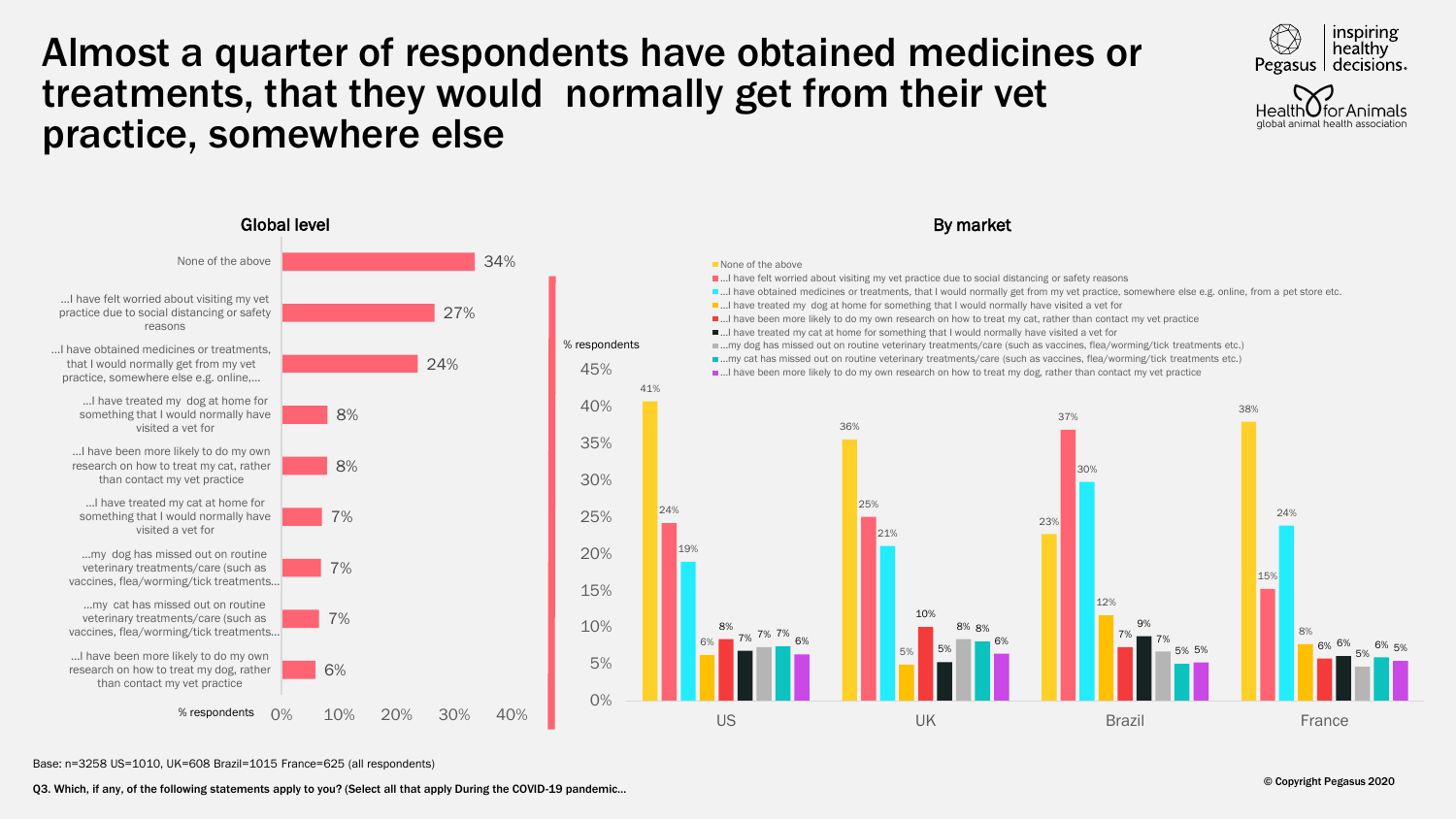# During the COVID-19 pandemic, over a quarter of owners have purchased parasite treatment and specialist pet food from somewhere other than their vet practice



#### % respondents  $0\%$ % respondents 4% 6% 6% 6% 6% 7% 8% 8% 8% 8% 11% 11% 14% 25% 26% 27% 0% 5% 10% 15% 20% 25% 30% Behaviour/calming support Other pet medicines or health products not... Joint supplements Pain relief Anti-inflammatories Eye drops or cleaners Injury or wound care Digestion care I have purchased pet medicines or health… Ear drops or cleaners Dental products/treatment **Supplements** Skin and coat care I have not purchased any pet medicines or… Specialist pet food Parasite treatment (e.g. flea, tick and/or… 19% 29% 33% 12% 15% 47% 34% 26% 15% 12% 10% 24% 11% 9% 14% 10% 13% 11% 9% 8% 7<sub>3%</sub> 7% 1 8% 8% 8% 8% 8% 8%% 11% 9% 5% 5% ... **10 <sup>00</sup> 10 5**% 6% 6% <sup>7%</sup> <sub>5% %</sub> 1 1 5% 10% 4% 4% 14% 6% 7% 6% 8% 8% 8% 8% 4% <u>2005 10 10 10 10 10 1</u>0 12 13 14 13% 4% 4% 10% 7% 9% 5% 5% 5% 4%  $\frac{5\%}{2}$  ,  $\frac{1}{2}$  ,  $\frac{1}{2}$  ,  $\frac{1}{2}$  ,  $\frac{1}{4}$  ,  $\frac{4\%}{4}$  ,  $\frac{4\%}{4}$  ,  $\frac{4\%}{4}$  ,  $\frac{4\%}{4}$  ,  $\frac{4\%}{4}$  ,  $\frac{4\%}{4}$  ,  $\frac{4\%}{4}$  ,  $\frac{4\%}{4}$  ,  $\frac{4\%}{4}$  ,  $\frac{4\%}{4}$  ,  $\frac{4\%}{4}$  ,  $\frac{4$ 0% 10% 20% 30% 40% 50% **Parasite treatment (e.g. flea, tick and/or worm control)** Specialist pet food  $\blacksquare$ I have not purchased any pet medicines or health products during the pandemic Skin and coat care **Supplements** Dental products/treatment Ear drops or cleaners I have purchased pet medicines or health products, but only through my vet practice Digestion care Injury or wound care Eve drops or cleaners Anti-inflammatories **Pain relief Joint supplements** Other pet medicines or health products not listed above Behaviour/calming support

#### Global level **By market**

US **UK** Brazil **Example 19 UK** Brazil **Example 20 Brazil** France

Base: n=2178 US=550 UK=393 Brazil=809 France=426 (those who have purchased from somewhere other than their vet)

Q4. During the COVID-19 pandemic, which, if any, of the following have you purchased from somewhere other than your vet practice? (Select all that apply)

3%

4%

4%

5%

26% 27%

24%

8%

6%

8%

8%

7%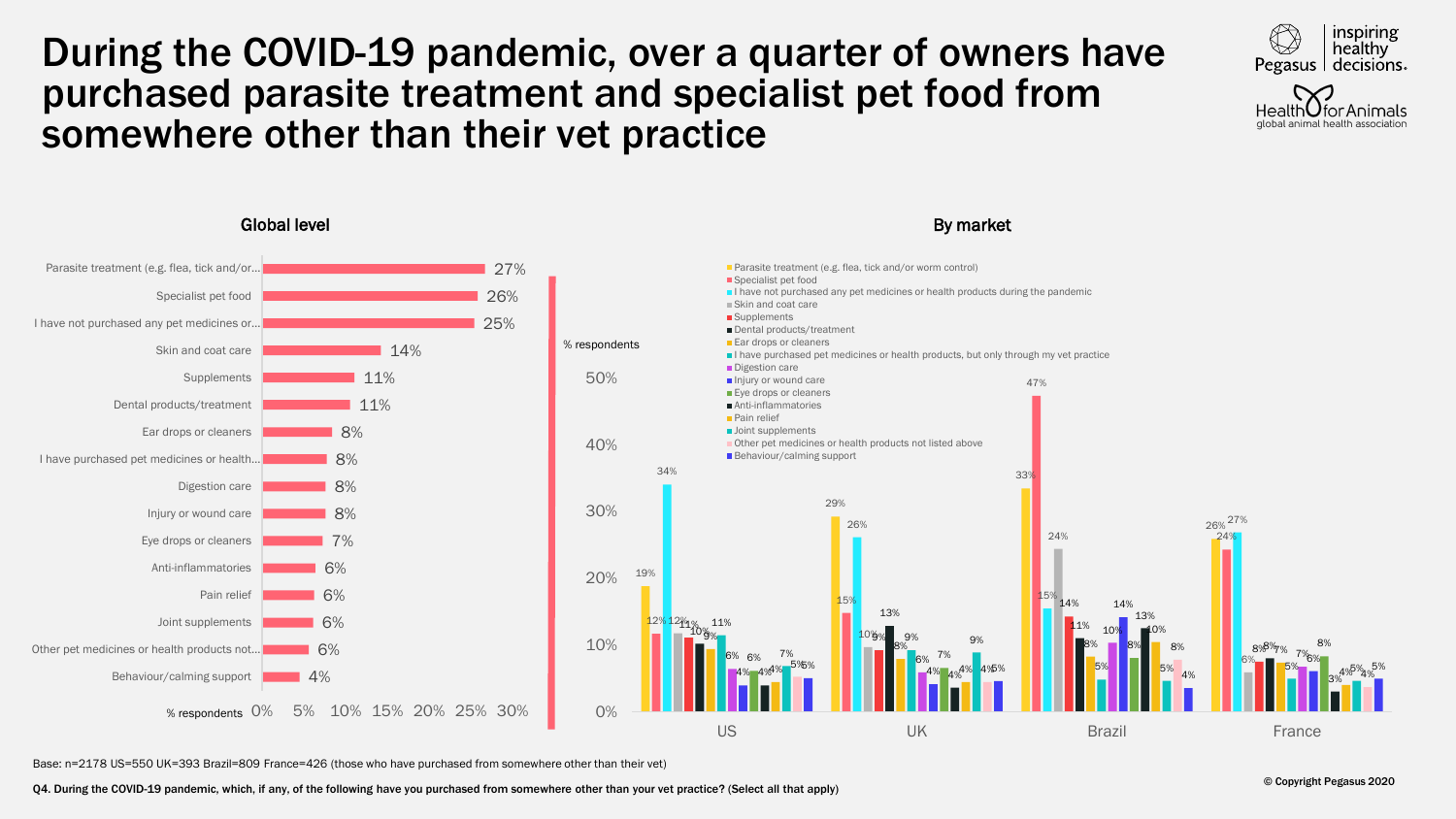Of those who purchased an item from somewhere other than their vet practice, almost 4 in 10 purchased at a pet store (in store) while a third purchased online at a pet store



Base: n=2178 US=550 UK=393 Brazil=809 France=426 (those who have purchased from somewhere other than their vet)

Tails.com)

21%

20%

25%

10%

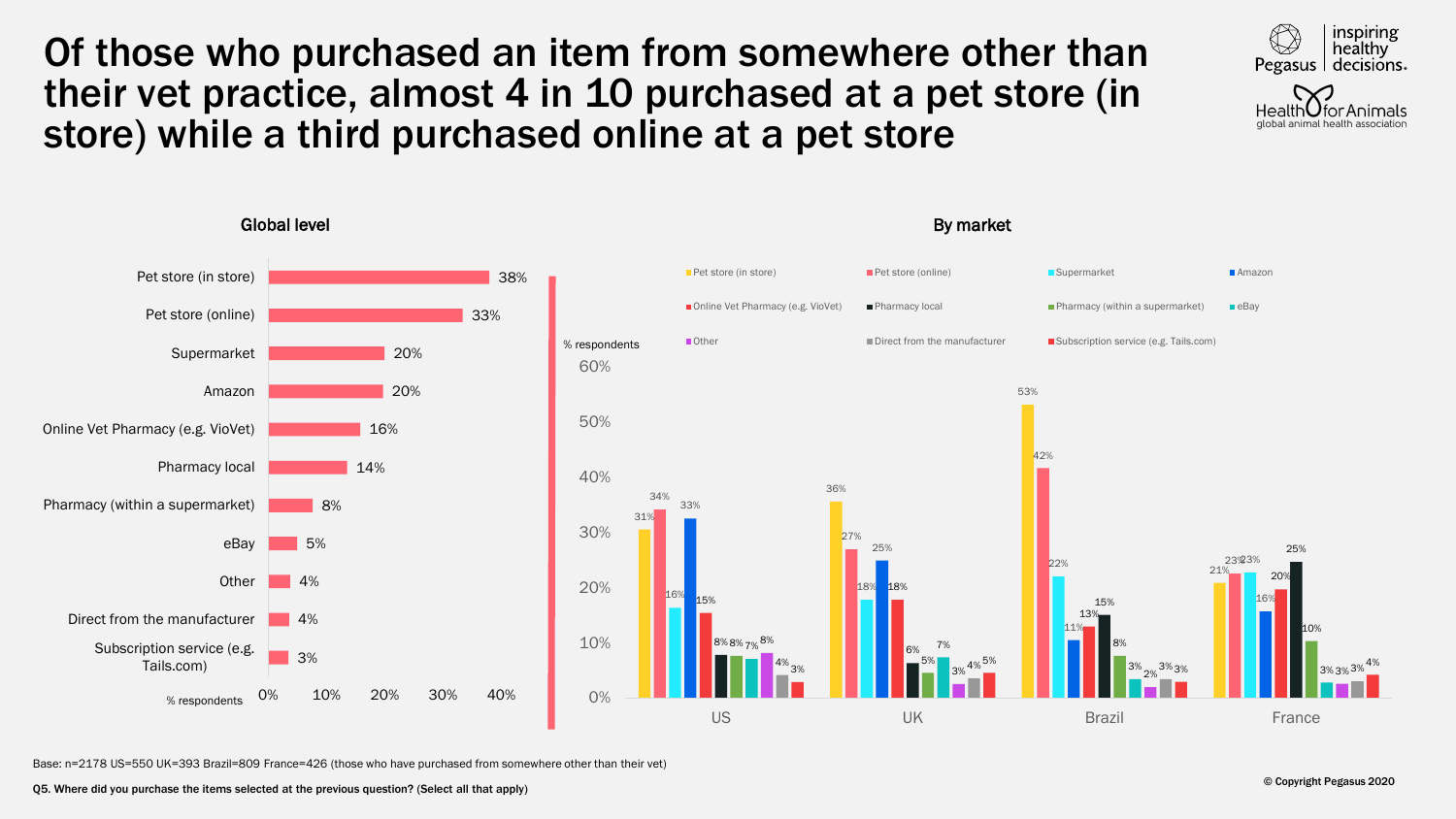# Over a third (35%) said the pandemic had made it harder to get hold of medicines for their pet, or that they were forced to give their pet different medicine from what they're used to







Base: n=3258 US=1010, UK=608 Brazil=1015 France=625 (all respondents)

Q6. Which, if any, of the following statements apply to you? (Select all that apply) The COVID-19 pandemic has…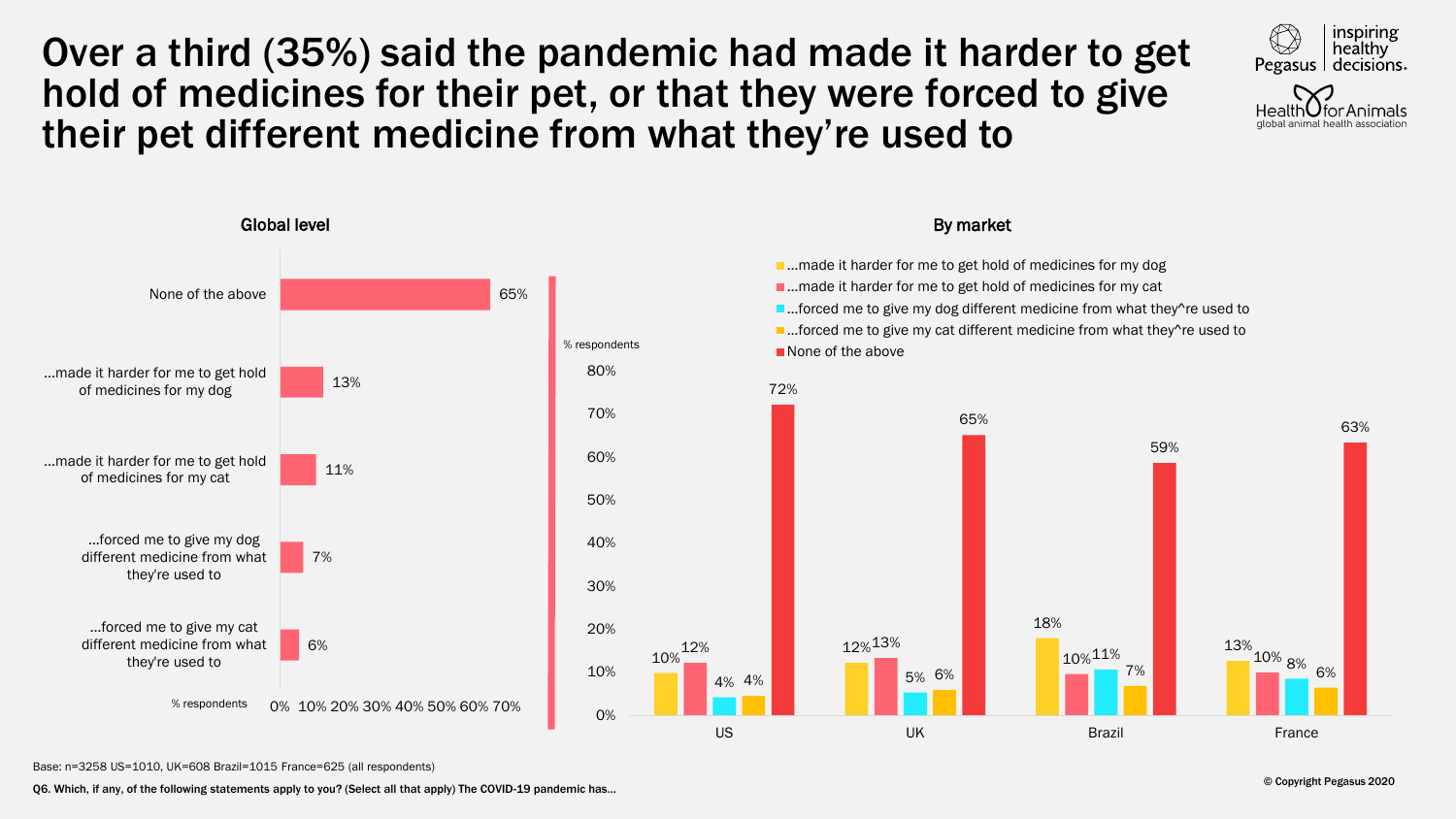# Of those who said it was harder for them to get hold of certain medicines, over a quarter (26%) said this was because their vet practice and/or pharmacist was not open



Global level **By market** % respondents % respondents 4% 18% 19% 19% 20% 21% 22% 24% 26% 0% 5% 10% 15% 20% 25% 30% Other reason The medicine was unavailable online My vet practice and/or pharmacist did not have the… The medicine was unavailable in pet store(s) The medicine was more expensive than what I normally… I could not visit my vet practice and/or pharmacist to obtain a… I was unable to collect the medicine due to social… The medicine was available, but shipping times were delayed My vet practice and/or pharmacist was not open  $27\%$  26% 27% 27% 27% 31% 23%3% 22<sup>23%</sup> 22%  $24\%$  23% 17% **15% 14% 14% 14%** 32%  $18\%$ <sub>70</sub>,  $18\%$ 22% <u>1</u>7%  $12\%$ 24% 23% <u>11</u>6% 14% 5% 7% 2% 3% 0% 5% 10% 15% 20% 25% 30% 35% US UK Brazil France My vet practice and/or pharmacist was not open  $\blacksquare$  The medicine was available, but shipping times were delayed I was unable to collect the medicine due to social distancing restrictions/ personal safety practices  $\blacksquare$ I could not visit my vet practice and/or pharmacist to obtain a prescription ■ The medicine was more expensive than what I normally expect to pay The medicine was unavailable in pet store(s) My vet practice and/or pharmacist did not have the medicine in stock ■ The medicine was unavailable online Other reason

Base: n=797 US=222 UK=155 Brazil=279 France=141 (all who have found it difficult to get certain medication)

Q7. Why have you found it difficult to get hold of certain medicines during the COVID-19 pandemic? (Select all that apply)

24%

18%849% 19%0%

13%

13%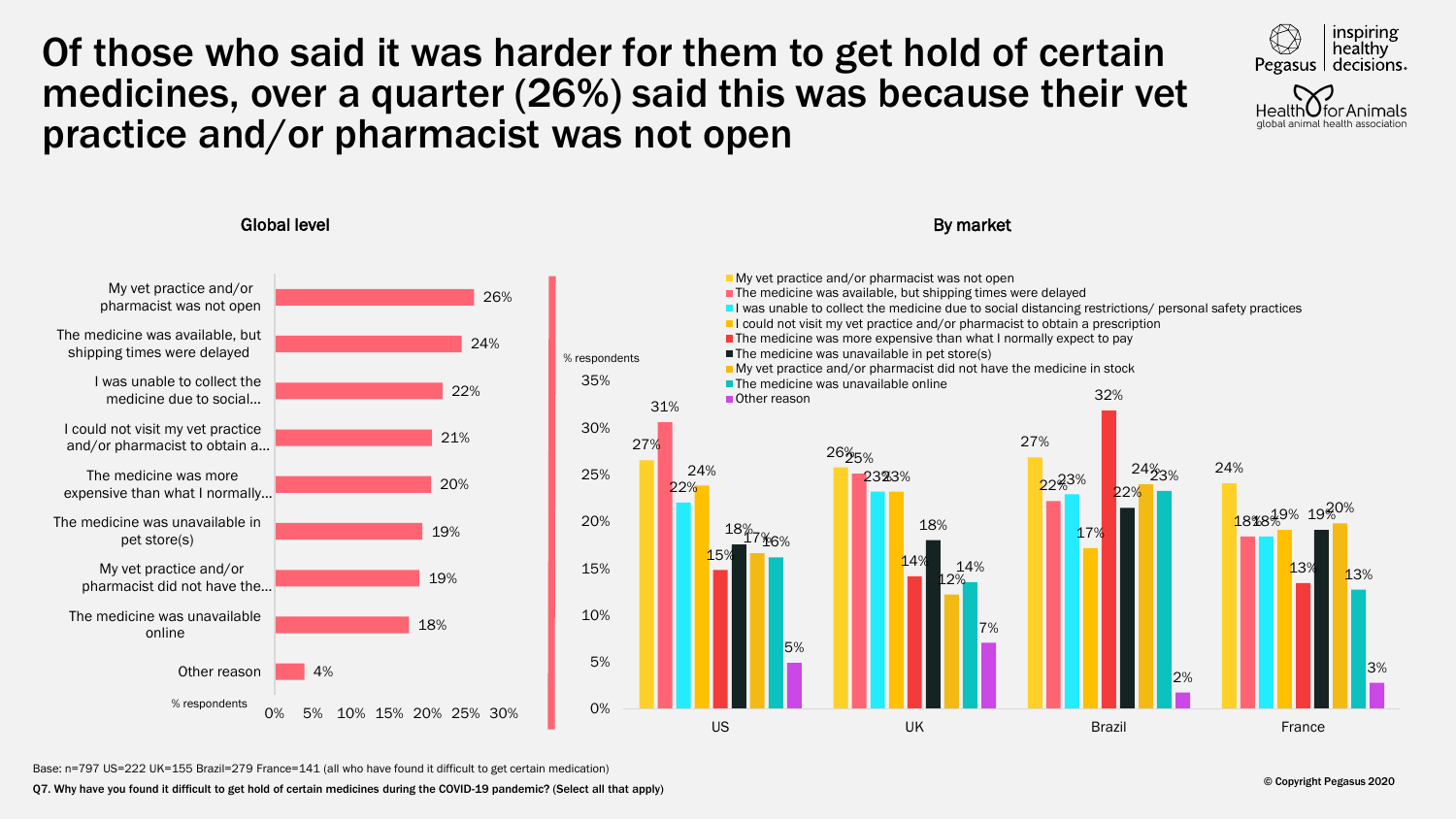

# Safety measures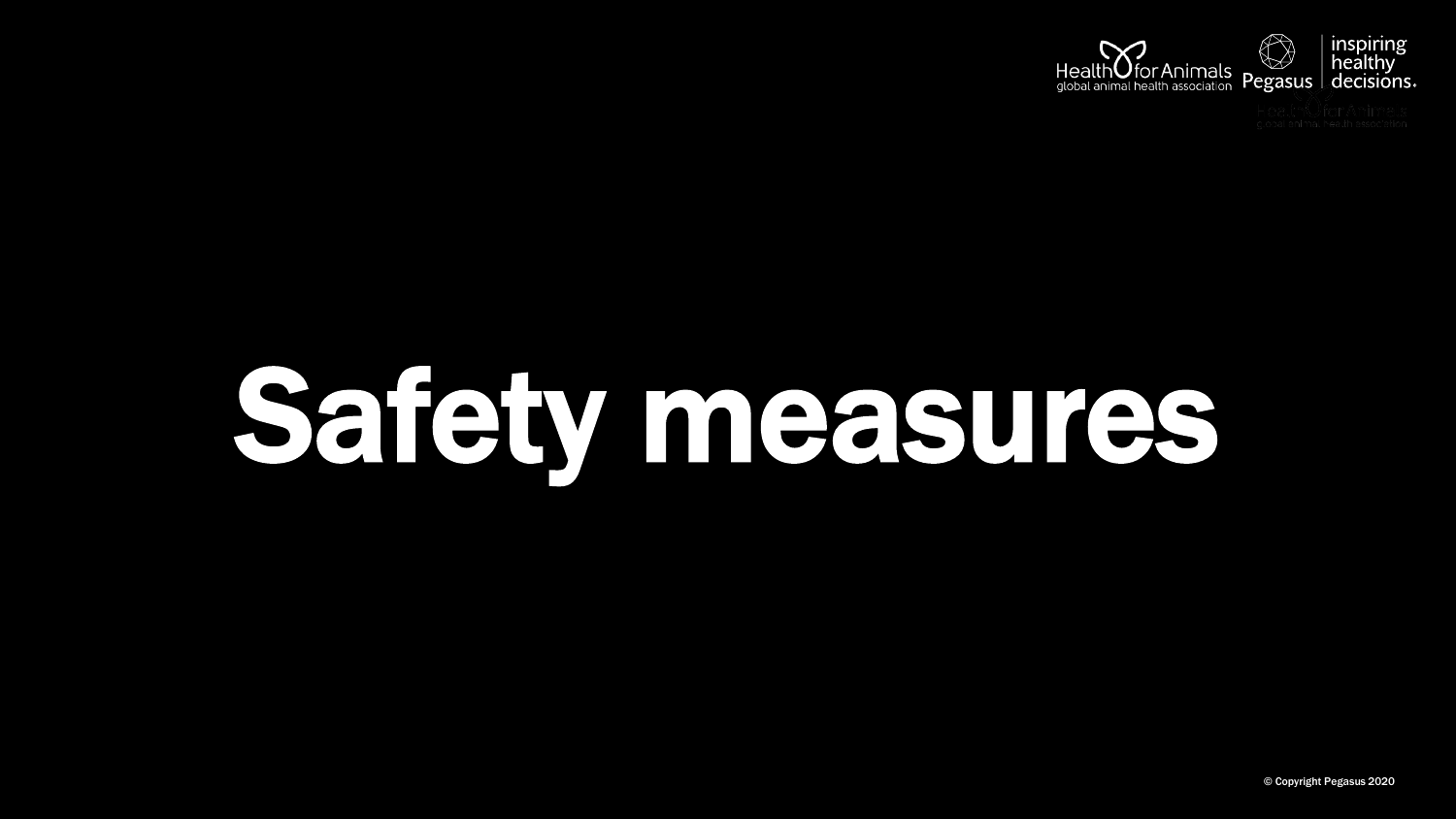# Social distancing is the main safety measure undertaken by vet practices across all four markets





Base: n=3258 US=1010 UK=608 Brazil=1015 France=625 (all respondents)

Q8. Which, if any, of the following safety measures has (or did) your vet practice adopted during the COVID-19 pandemic? (Select all that apply)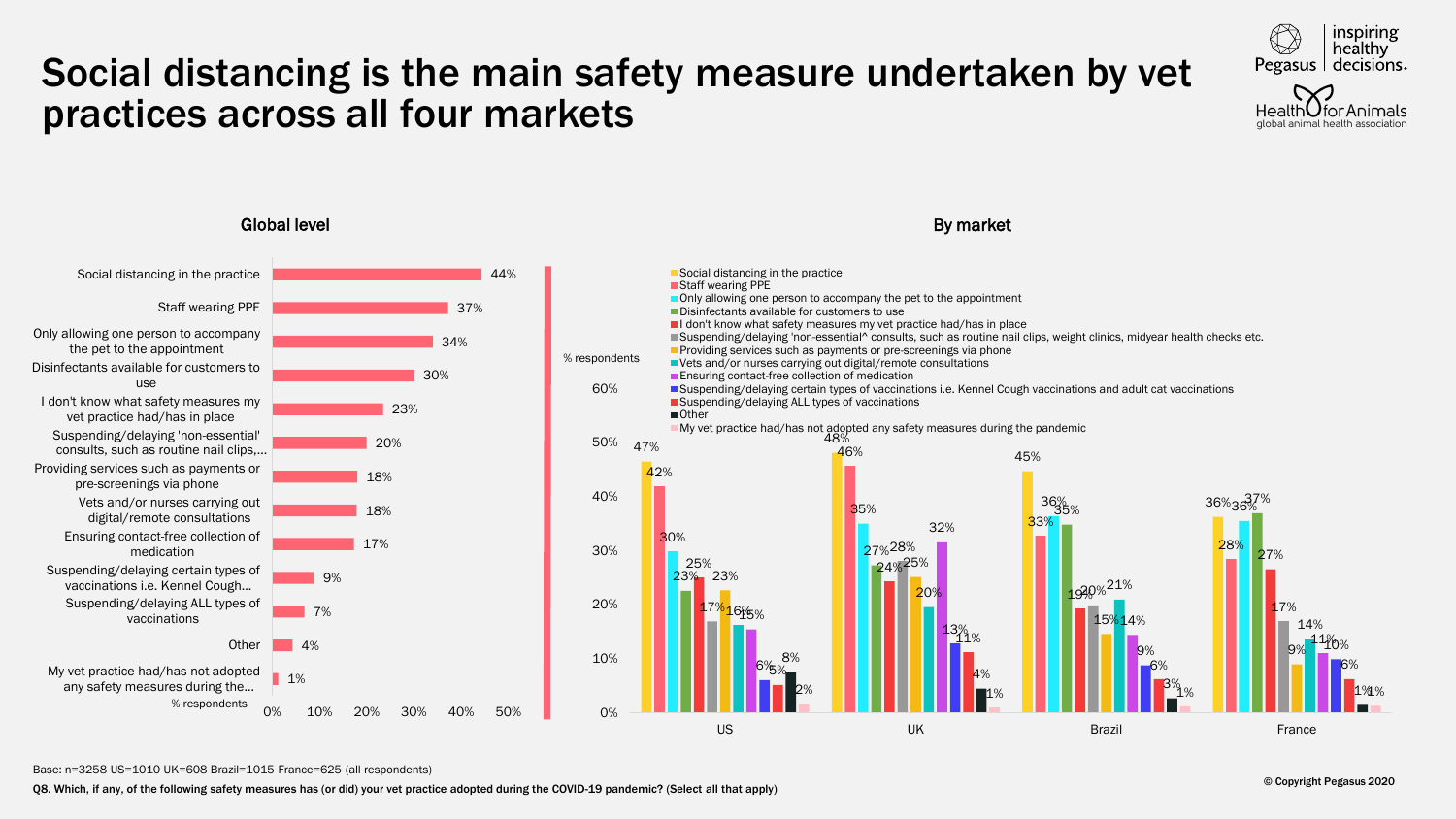

Digital consultationations and telemedicine

© Copyright Pegasus 2020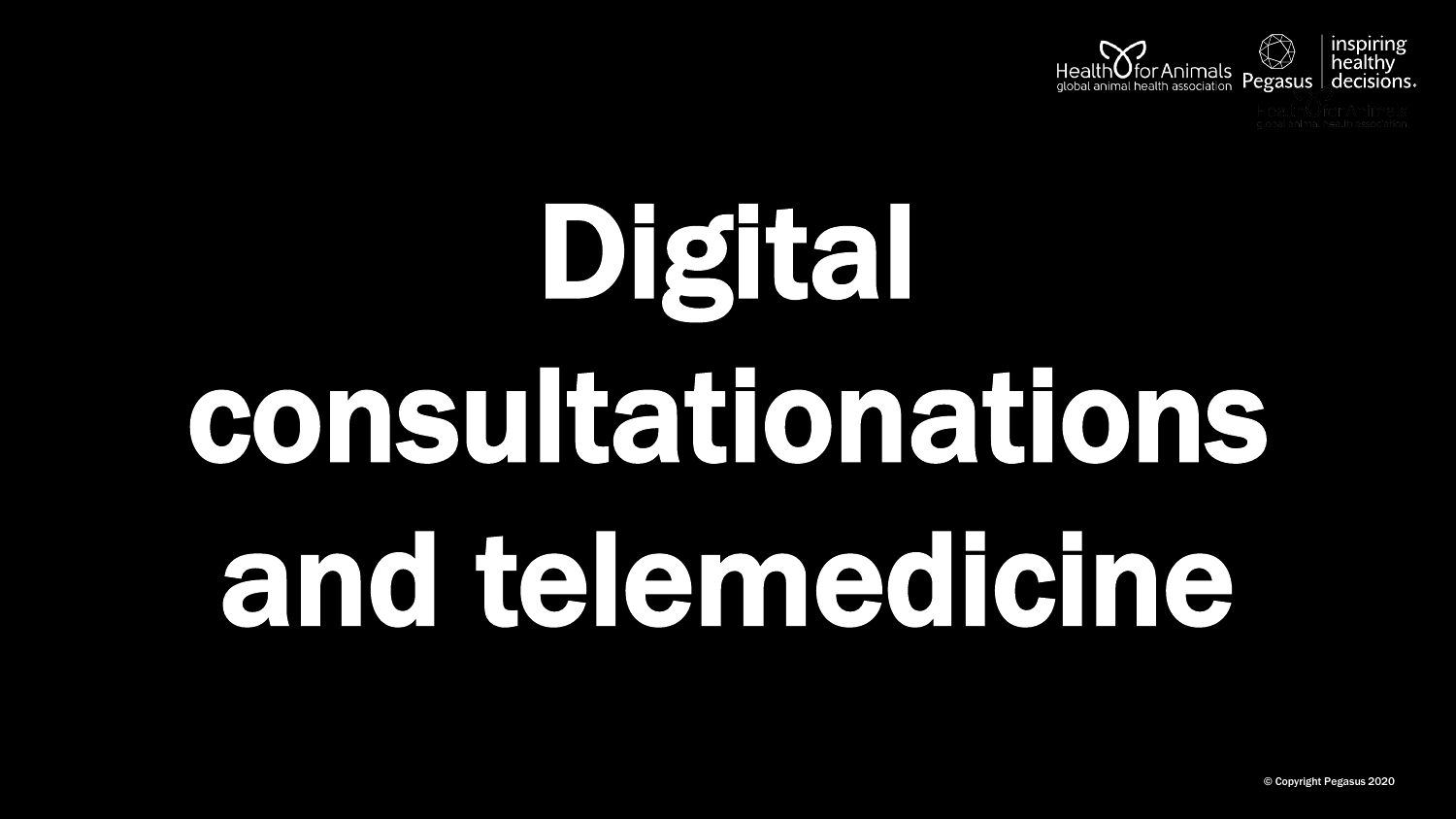## Across all four markets, there has been a rise in vet practices offering digital/remote consultations (a rise from 20% - 47%)



Base: n=3258 (all respondents)

inspiring healthy

Pegasus decisions.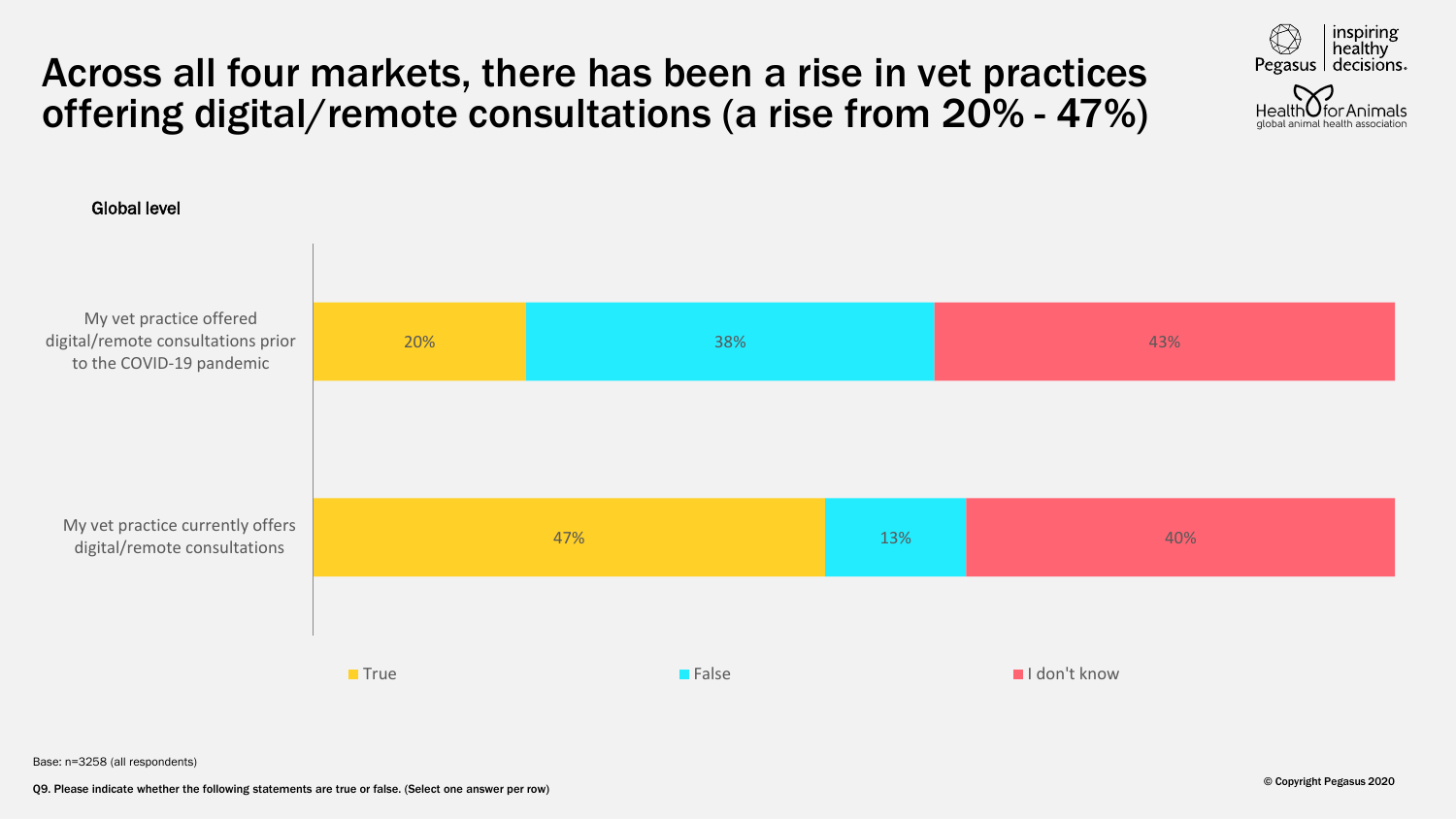# In the US; over four fifths (43%) said their vet practice currently offers digital/remote consultations





Base: US=1010 (all respondents)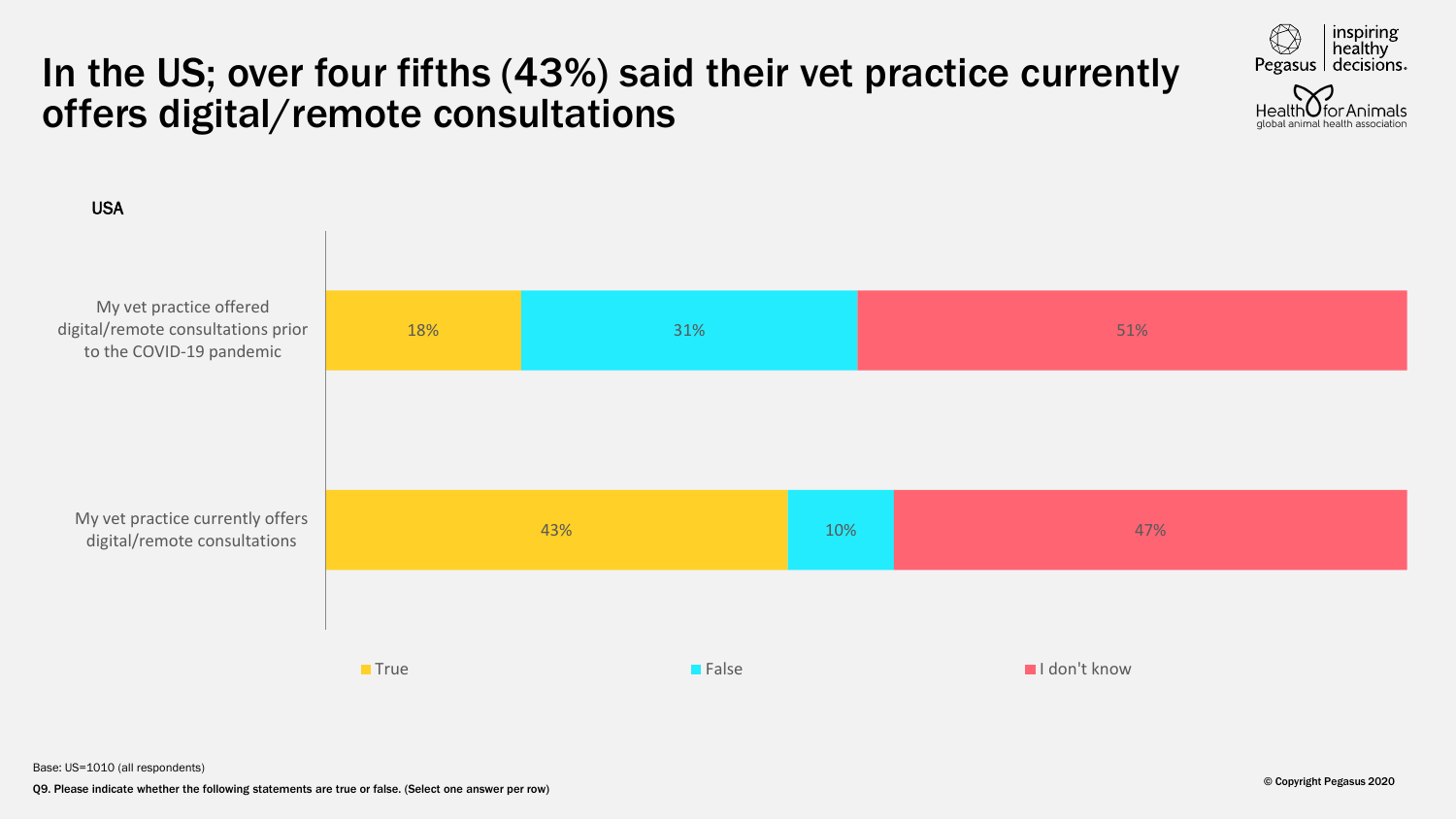# In the UK; almost half (48%) said their vet practice currently offers digital/remote consultations





Base: UK=608 (all respondents)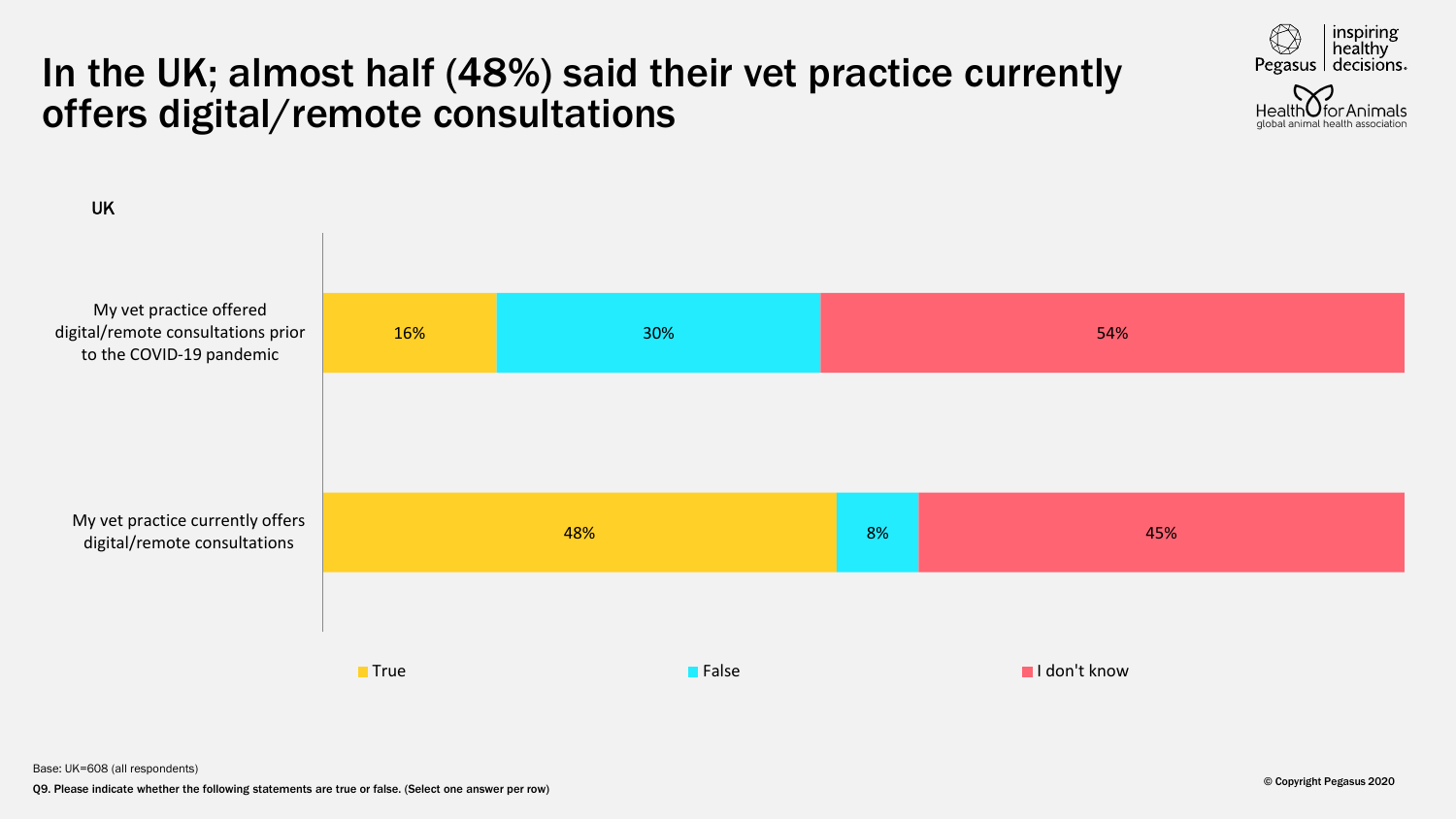#### Brazilian vet practices are most likely to offer virtual consultations; with 6 in 10 owners indicating that their practice currently offers these, compared to just 21% prior to the pandemic



ınspırıng healthy<sup>-</sup>

Pegasus decisions.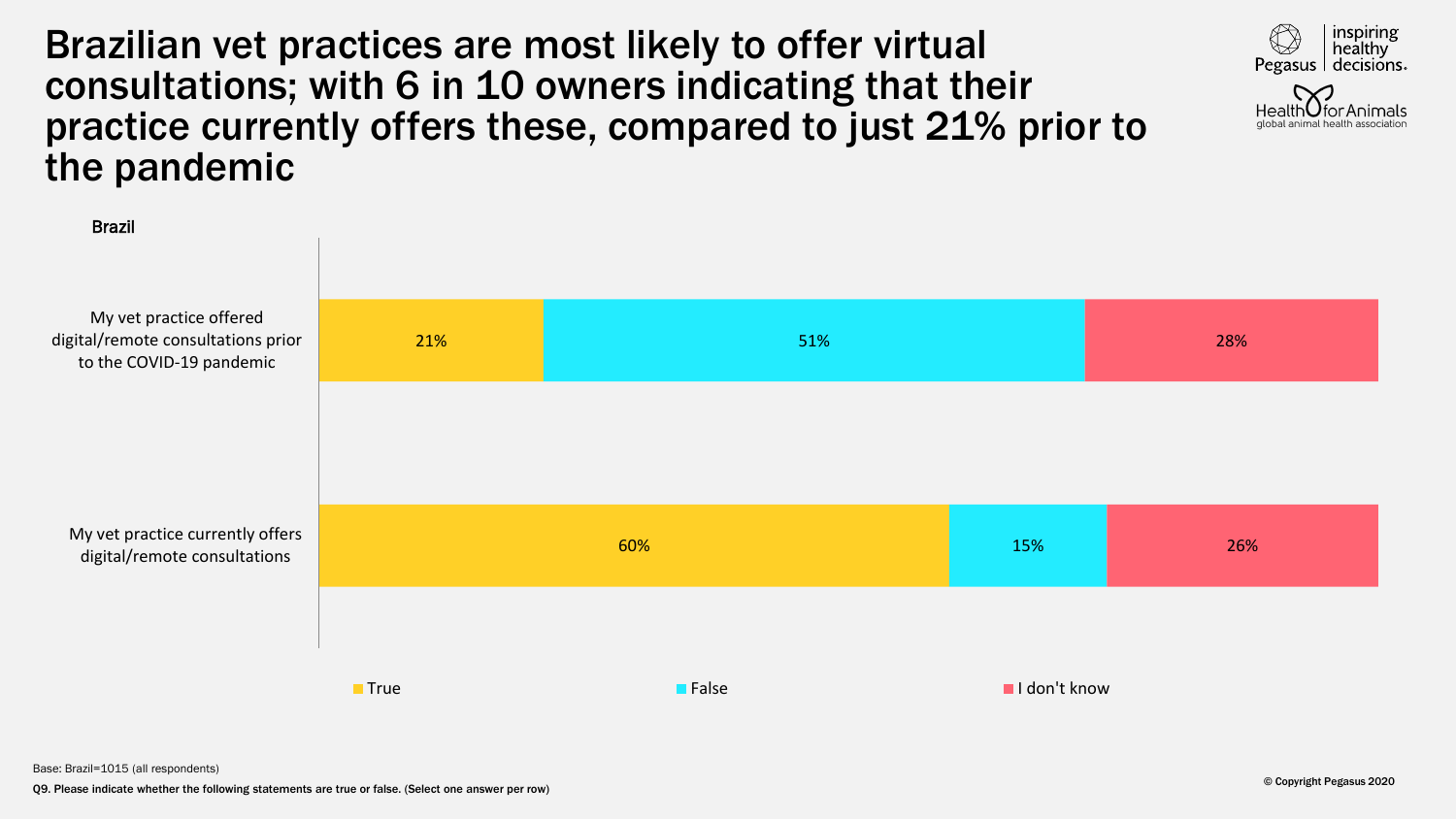# French vet practices are the least likely to offer virtual consultations during the pandemic; with just over a third of owners indicating that their practice offers these



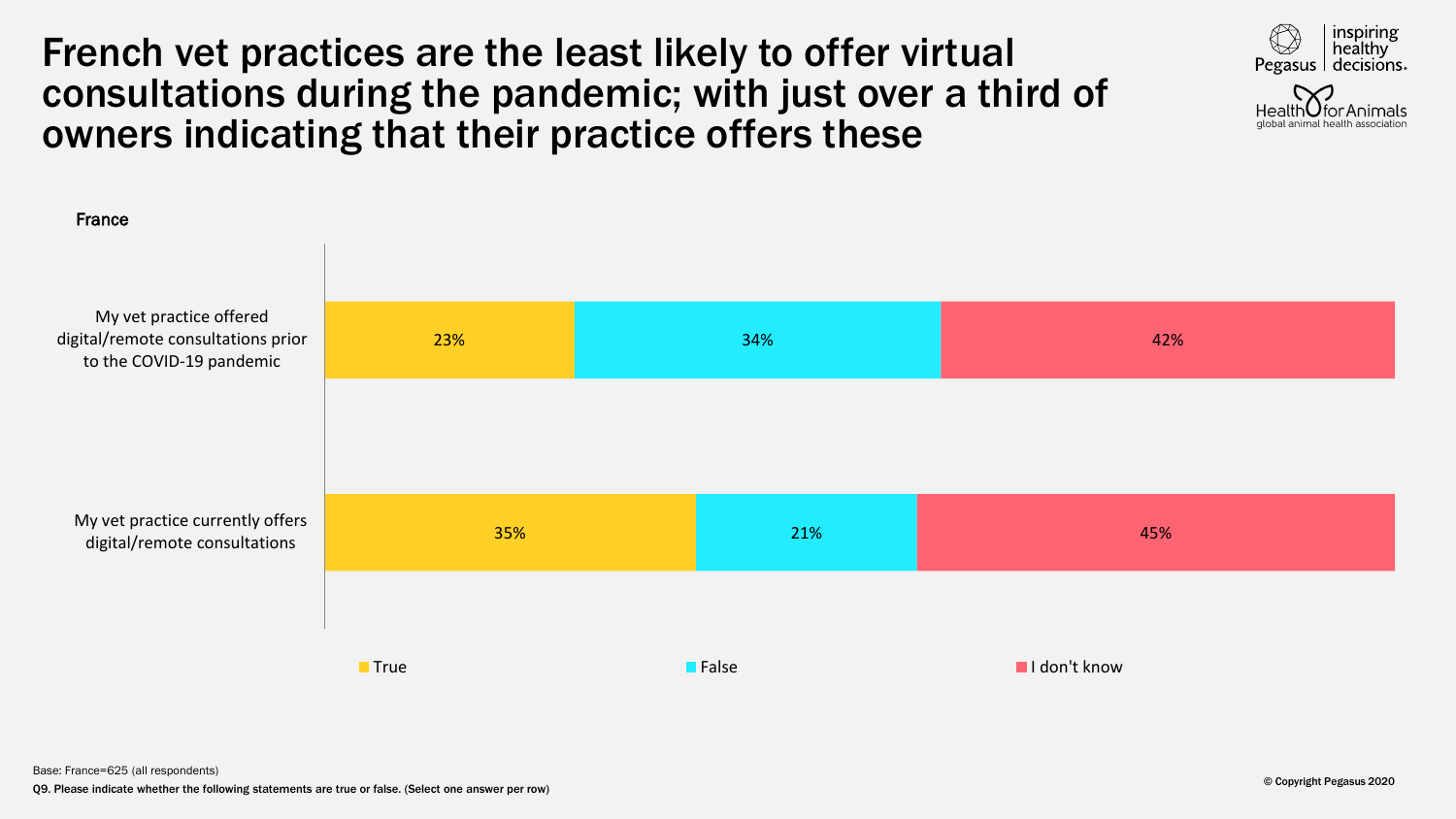## Across four markets, three fifths (60%) of respondents are willing to pay for veterinary advice/consultations through digital or remote services



inspiring healthy

Pegasus decisions.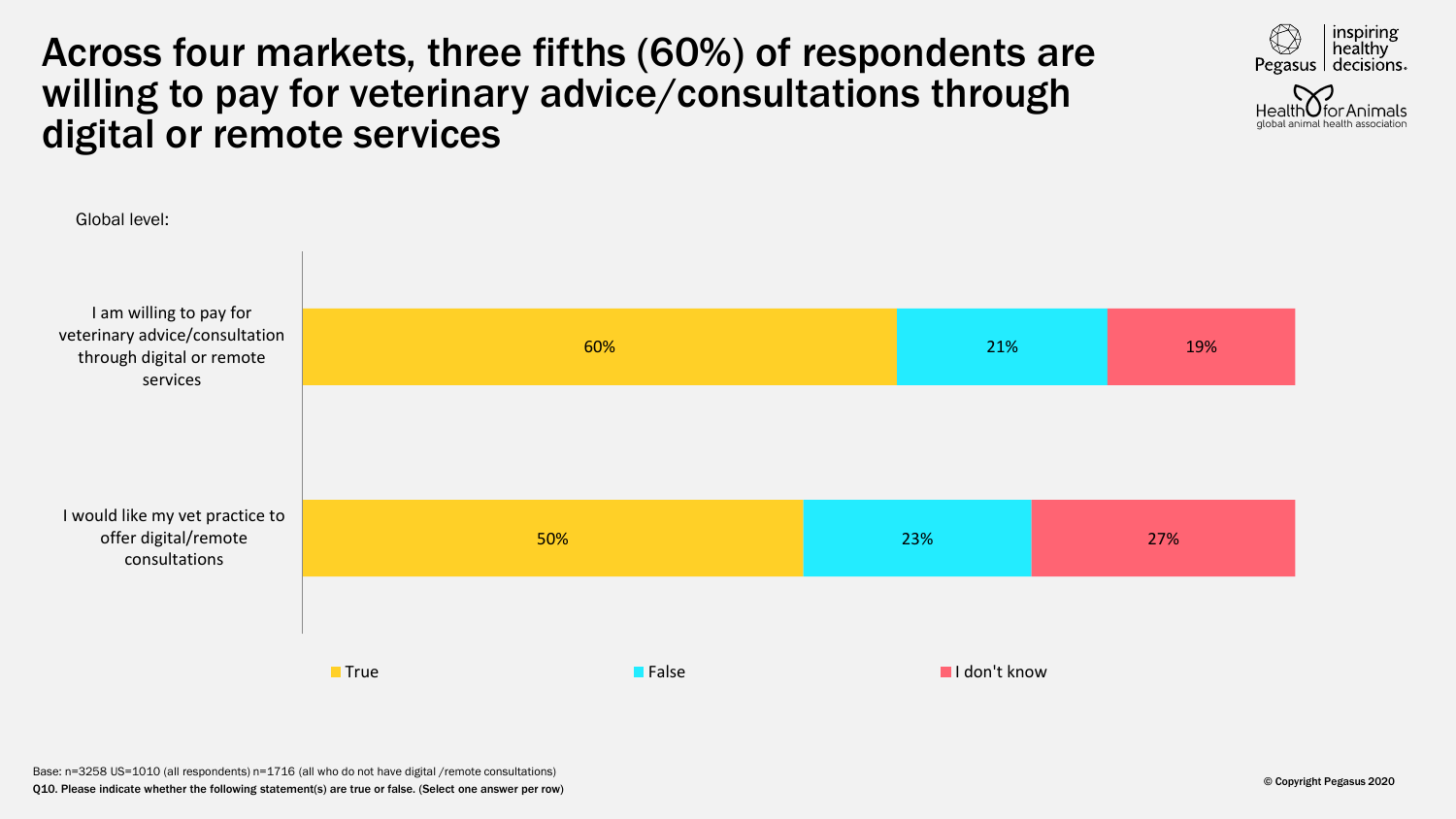#### In the US, almost three fifths (58%) of respondents are willing to pay for veterinary advice/consultations through digital or remote services



Base: US=1010 (all respondents) US=578 (all who do not have digital /remote consultations)

inspiring healthy

Pegasus decisions.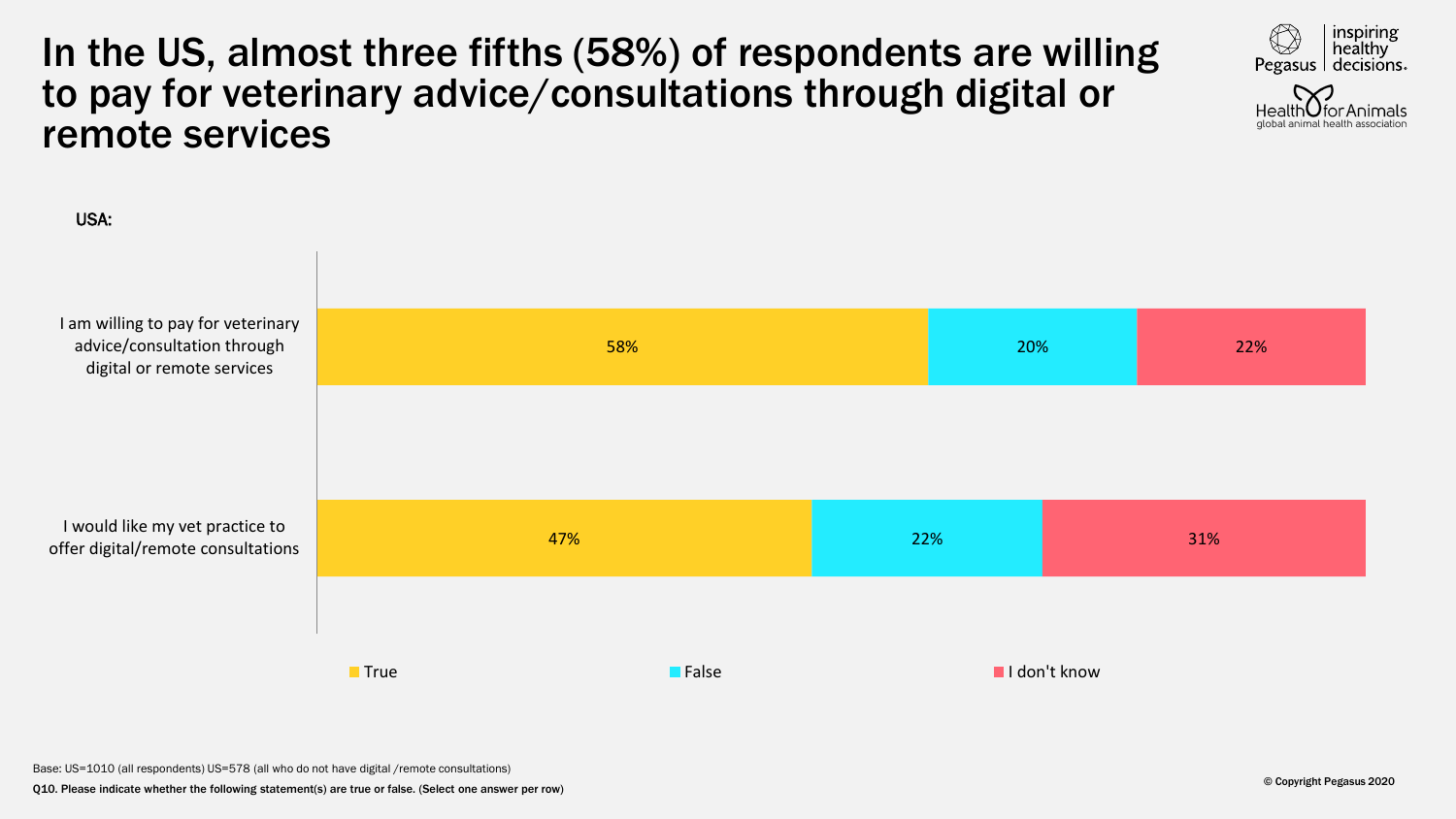## Almost half (47%) of UK owners would like their vet practice to offer digital/remote consultations yet almost a quarter are not prepared to pay for them





Base: UK=608 (all respondents) UK=319 (all who do not have digital /remote consultations)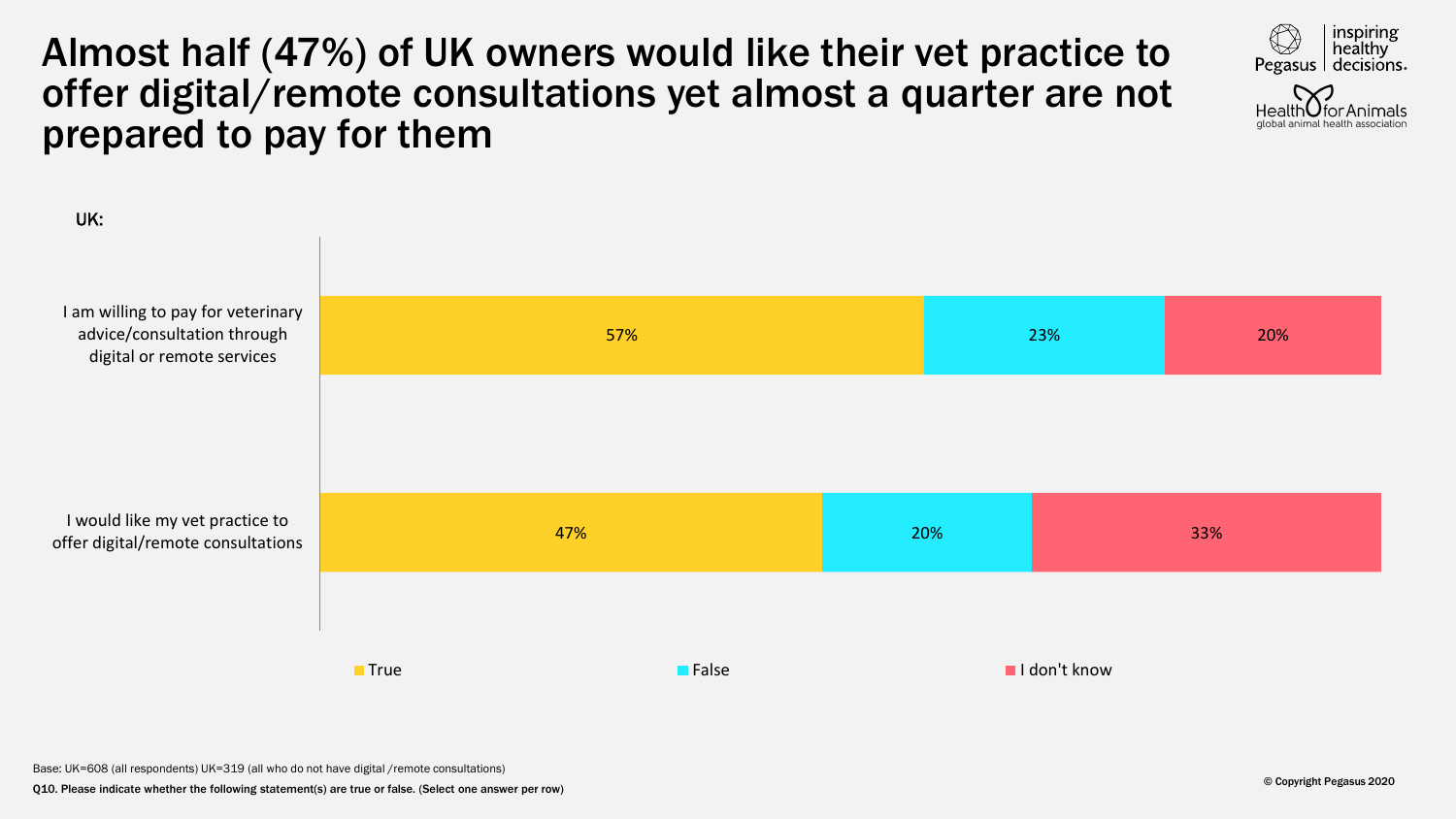In Brazil, almost seven in ten (69%) respondents are willing to pay for veterinary advice/consultations through digital or remote services, while 65% would value this service



inspiring healthy

Pegasus decisions.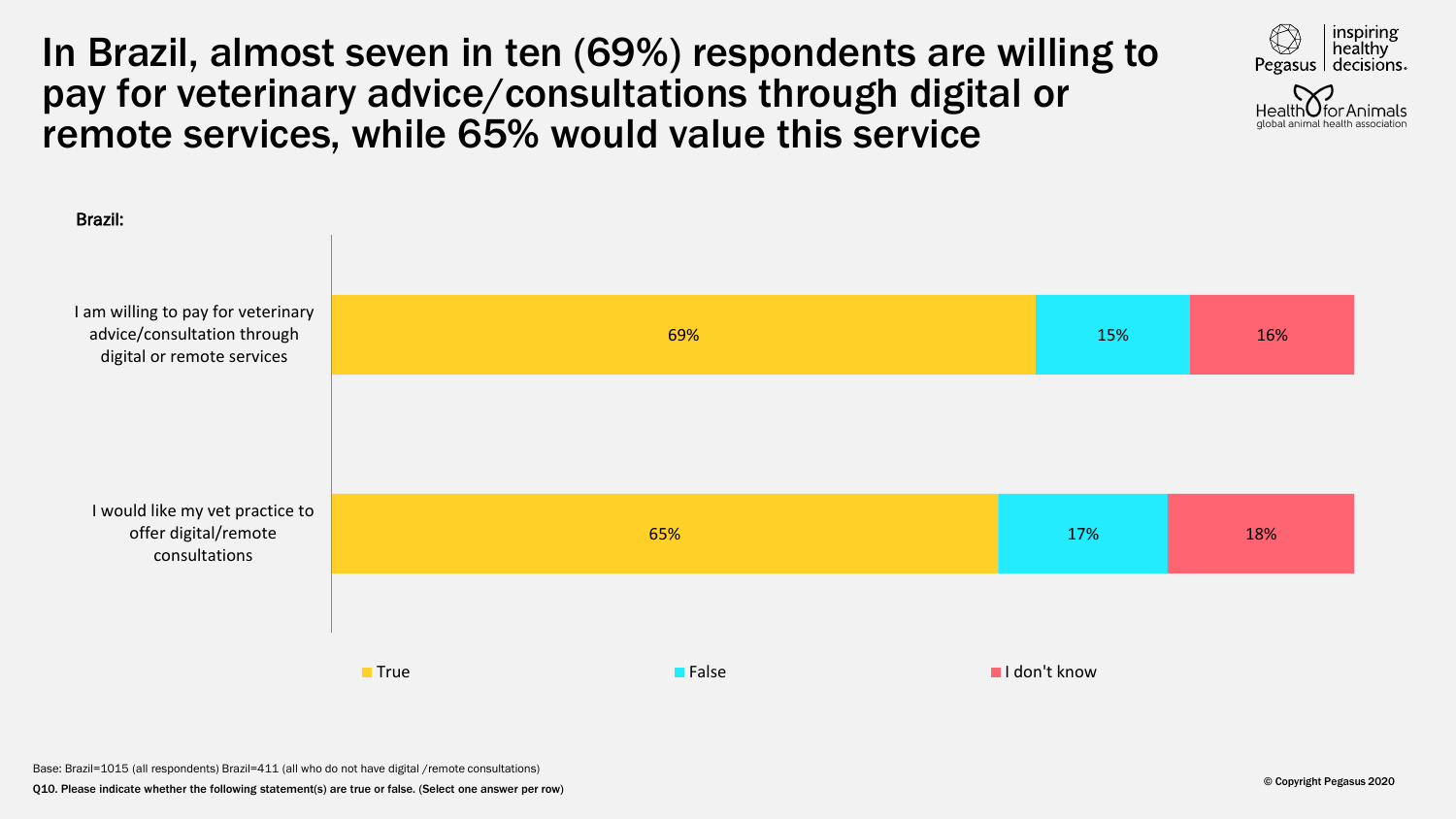## French pet owners are the *least* willing to pay for digital/remote consultations at 32%; yet over 4 in 10 (43%) would like their practice to offer these





Base: France=625 (all respondents) France=408 (all who do not have digital /remote consultations)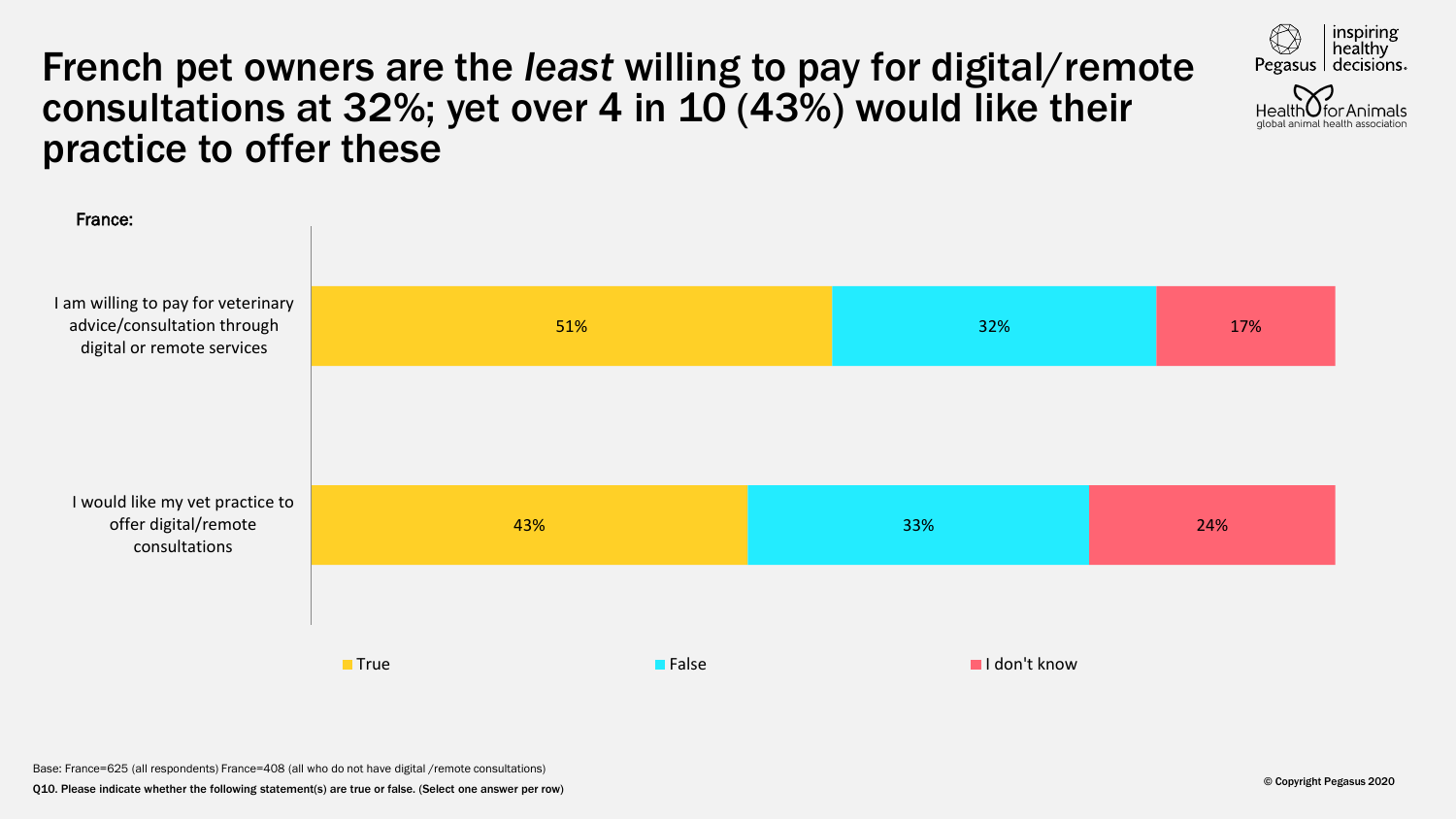# Across all four markets, three quarters (75%) of owners are extremely satisfied or satisfied with the overall digital/remote consultations that they had with their vet





Global level:

Base: n=1626 (all who've had a digital/remote consultations)

Q11. Please rate your level of satisfaction or dissatisfaction with each of the following aspects of the digital/remote consultations that you had with your vet. If you have had more than one digital/remote consultations, please think of the most recent. (Select one answer per row)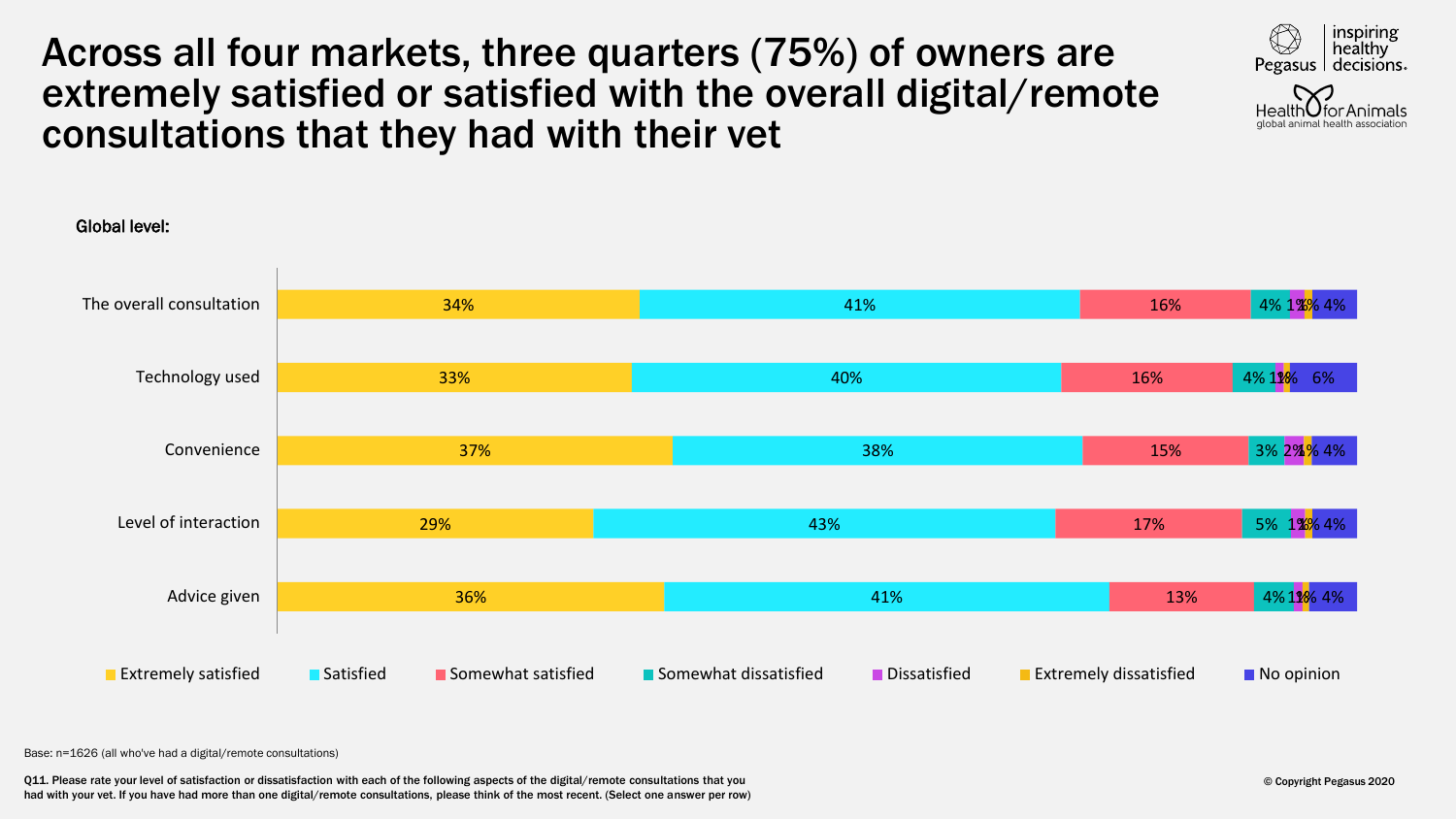# In the US, just over a third of respondents are extremely satisfied with the overall digital/remote consultations



Base: US=507 (all who've had a digital/remote consultations)

Q11. Please rate your level of satisfaction or dissatisfaction with each of the following aspects of the digital/remote consultations that you had with your vet. If you have had more than one digital/remote consultations, please think of the most recent. (Select one answer per row)

inspiring healthy

Pegasus | decisions.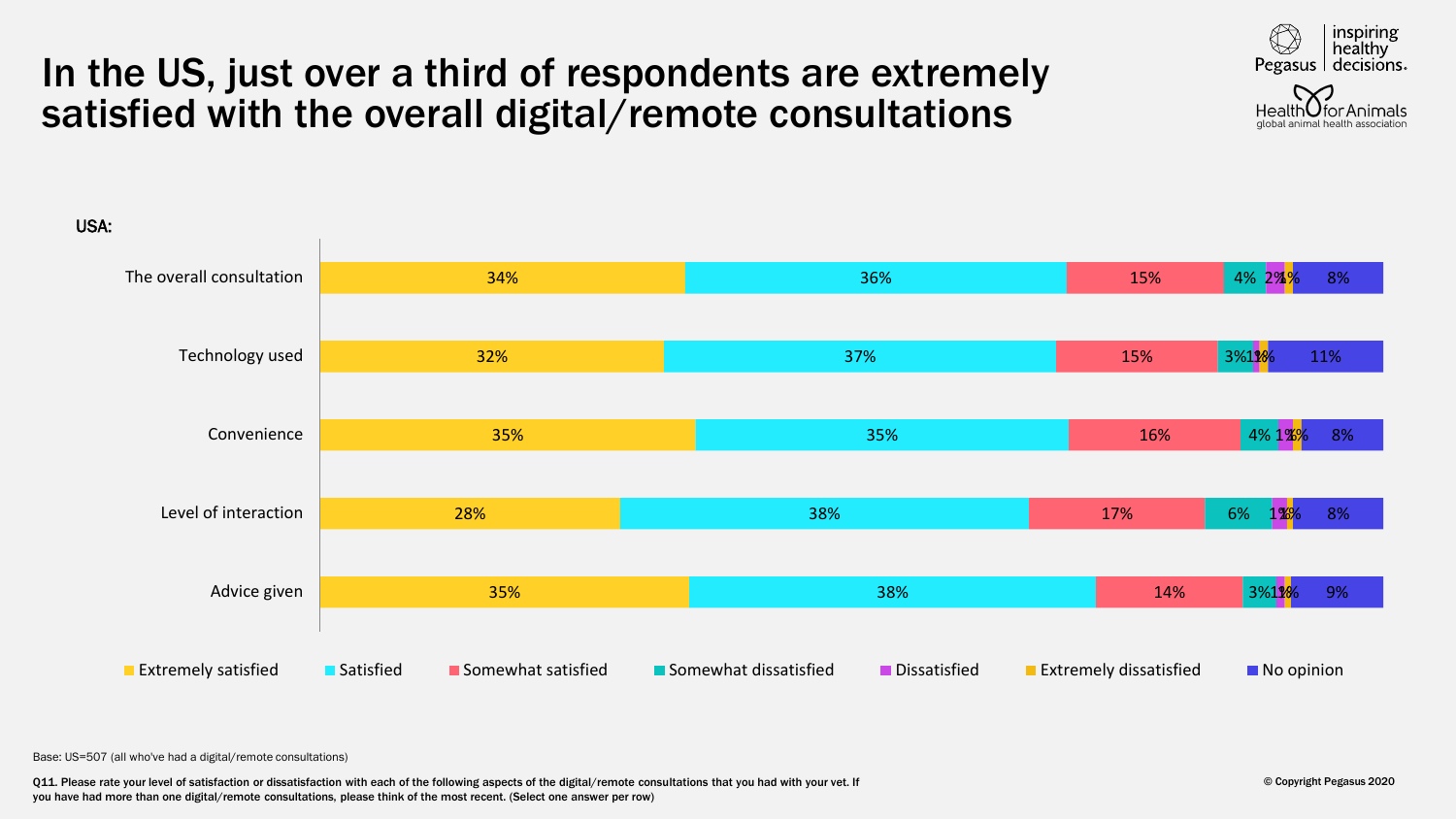## In the UK, over a quarter (28%) of respondents are extremely satisfied with the advice given from the digital/remote consultation with their vet



Base UK=300 (all who've had a digital/remote consultationation)

Q11. Please rate your level of satisfaction or dissatisfaction with each of the following aspects of the digital/remote consultations that you had with your vet. If you have had more than one digital/remote consultations, please think of the most recent. (Select one answer per row)

inspiring healthy

Pegasus decisions.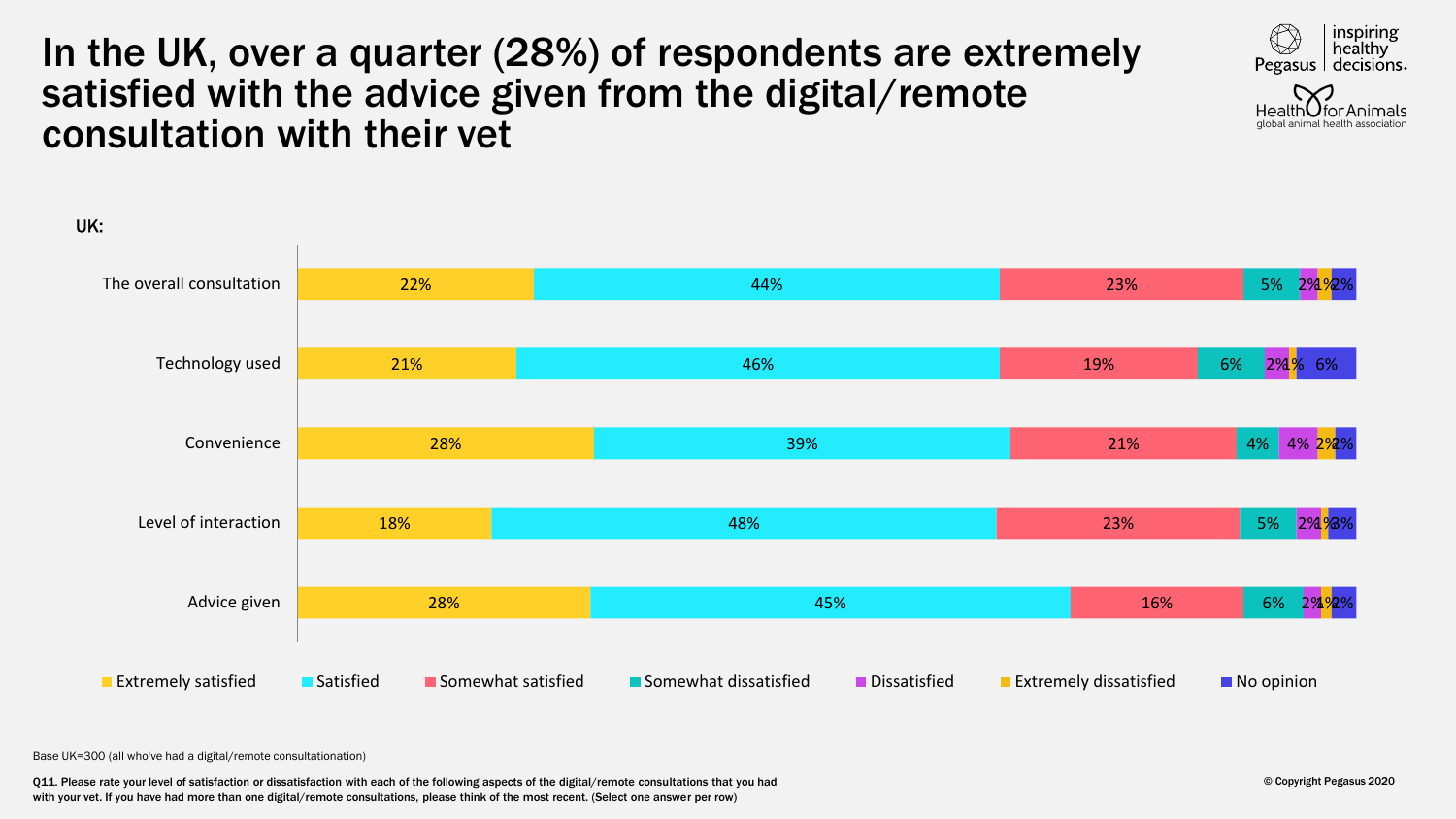# Brazilian owners were particularly satisfied with the convenience element of digital consultations; as well as the advice they were given during the consultation



#### 45% 35% 46% 42% 41% 41% 48% 40% 40% 45% 9% 12% 10% 13% 11% 1% 0% 1%2% 3% <mark>1%</mark> 2**%%** 2%D<mark>%2%</mark> 1% 0% 1% Advice given Level of interaction Convenience Technology used The overall consultation **Extremely satisfied** Satisfied Somewhat satisfied Somewhat dissatisfied Dissatisfied Extremely dissatisfied No opinion

Brazil:

Base: Brazil=514 (all who've had a digital/remote consultationation)

Q11. Please rate your level of satisfaction or dissatisfaction with each of the following aspects of the digital/remote consultations that you had with your vet. If you have had more than one digital/remote consultations, please think of the most recent. (Select one answer per row)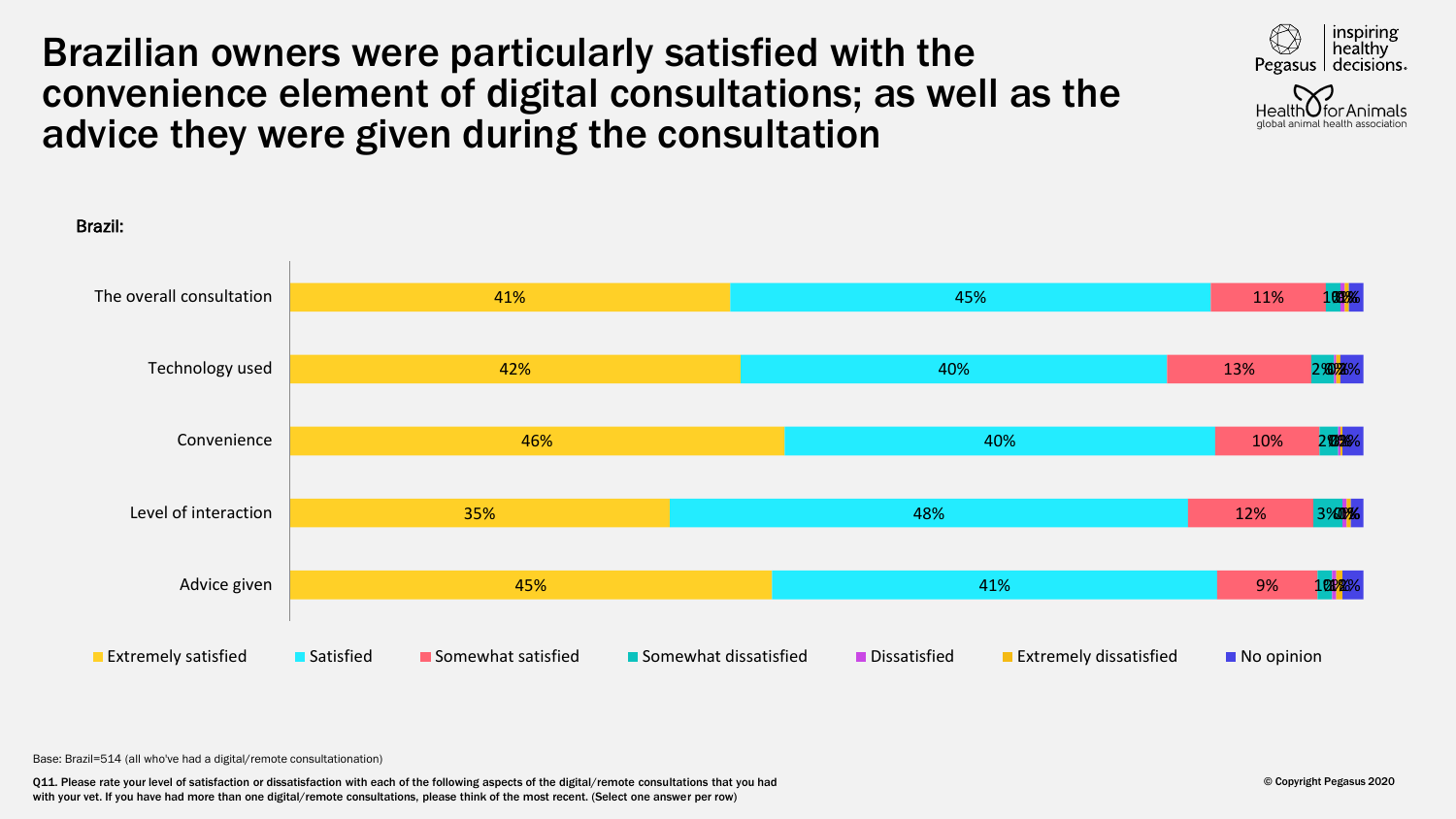### In France, three in ten (30%) respondents are extremely satisfied with the advice given from the digital/remote consultation





Base: France=305 (all who've had a digital/remote consultations)

Q11. Please rate your level of satisfaction or dissatisfaction with each of the following aspects of the digital/remote consultations that you had with your vet. If you have had more than one digital/remote consultations, please think of the most recent. (Select one answer per row)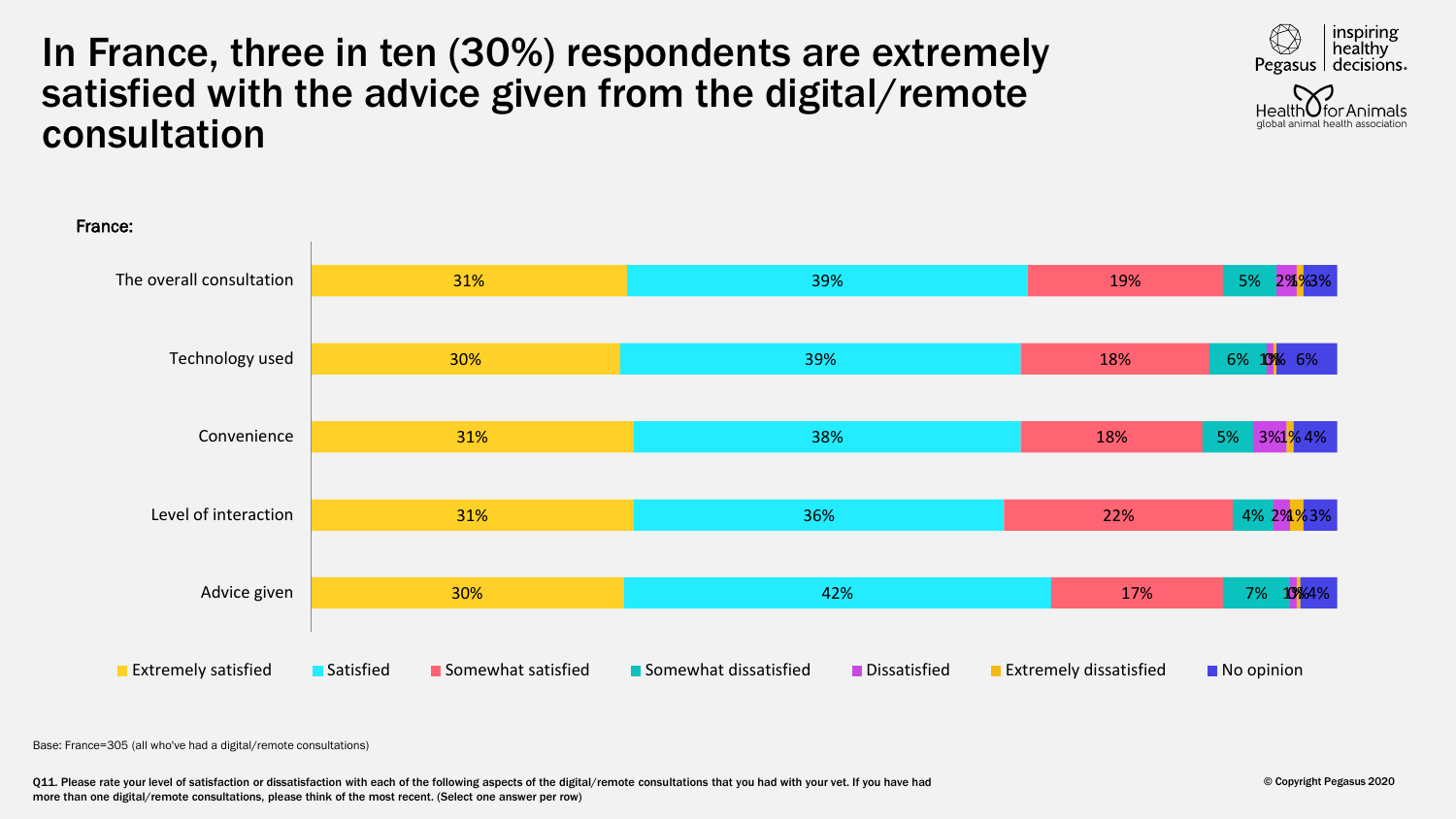## Over a third (36%) of respondents agreed they did not have to wait as long to speak to the vet, compared to a regular 'inperson' vet visit





Base: n=1626 US=507 UK=300 Brazil=514 France=305 (all who've had a digital/remote consultations)

Q12. How did your digital/remote consultation compare to a `regular` in-person veterinary visit? (Select all that apply) The digital/remote consultation...

#### © Copyright Pegasus 2020

2%

7%

11%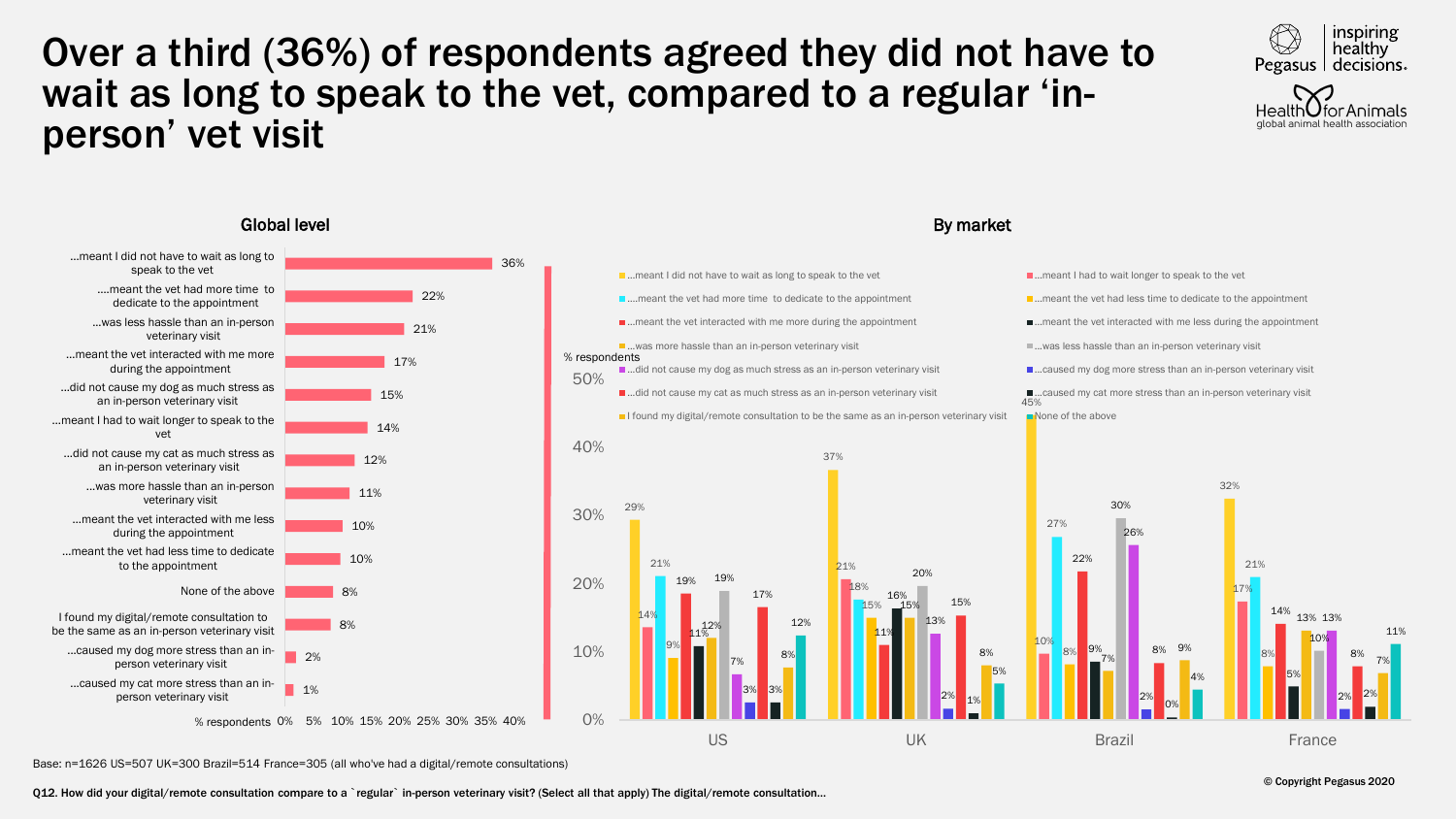# Over a quarter (26%) of respondents were asked about their dog's general wellbeing





Base: n=1626 US=507 UK=300 Brazil=514 France=305 (all who've had a digital/remote consultations) (dog owners) - see notes section for details on base sizes

Q13. What type of care was provided via the digital/remote consultationation that you had with your vet? (Select all that apply) The

vet…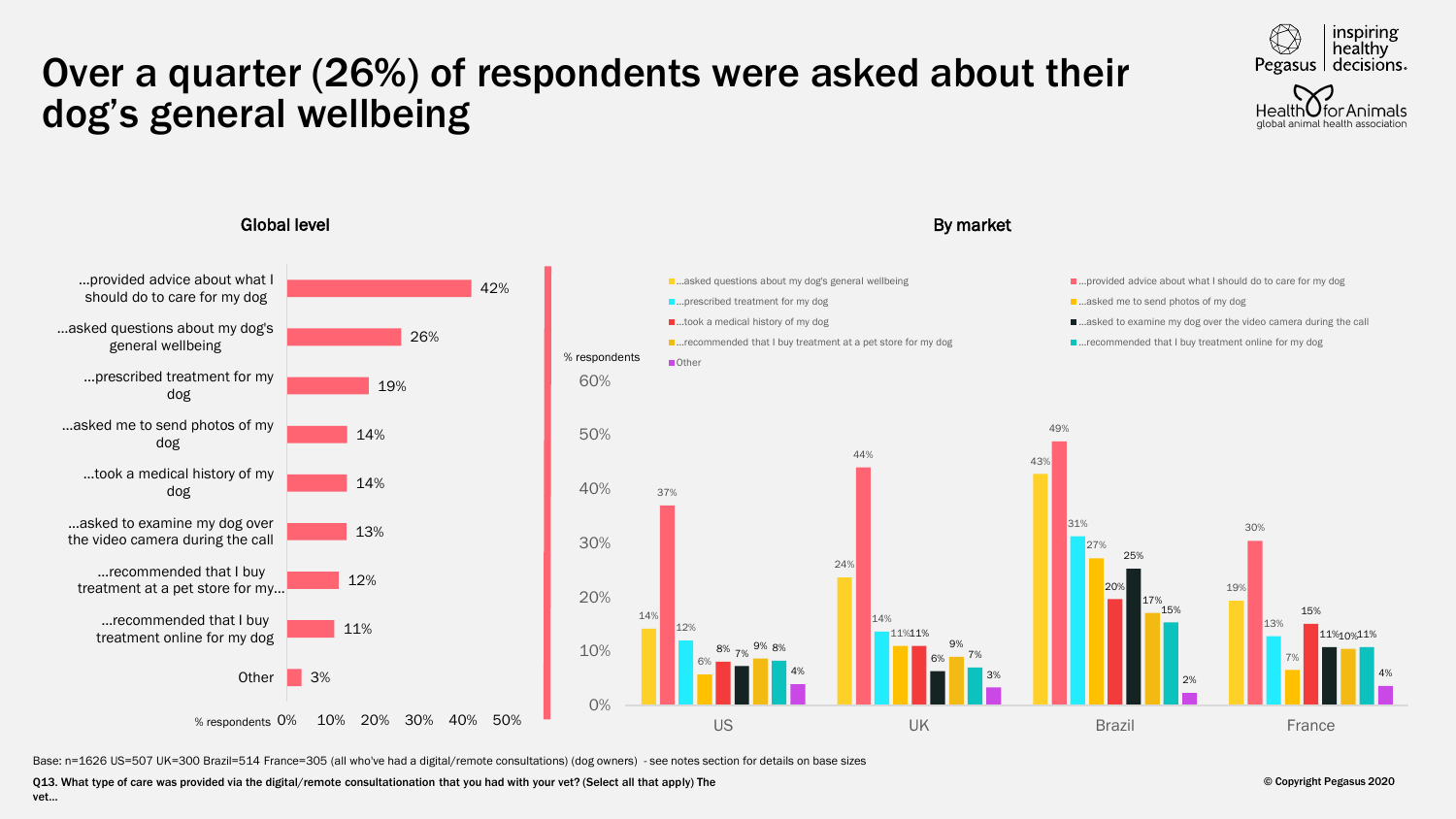# A quarter (25%) of respondents were asked about their cat's general wellbeing





Base: n=1626 US=507 UK=300 Brazil=514 France=305 (all who've had a digital/remote consultations) (cat owners) – see notes section for details on base sizes

Q13. What type of care was provided via the digital/remote consultation that you had with your vet? (Select all that apply) The vet…

#### © Copyright Pegasus 2020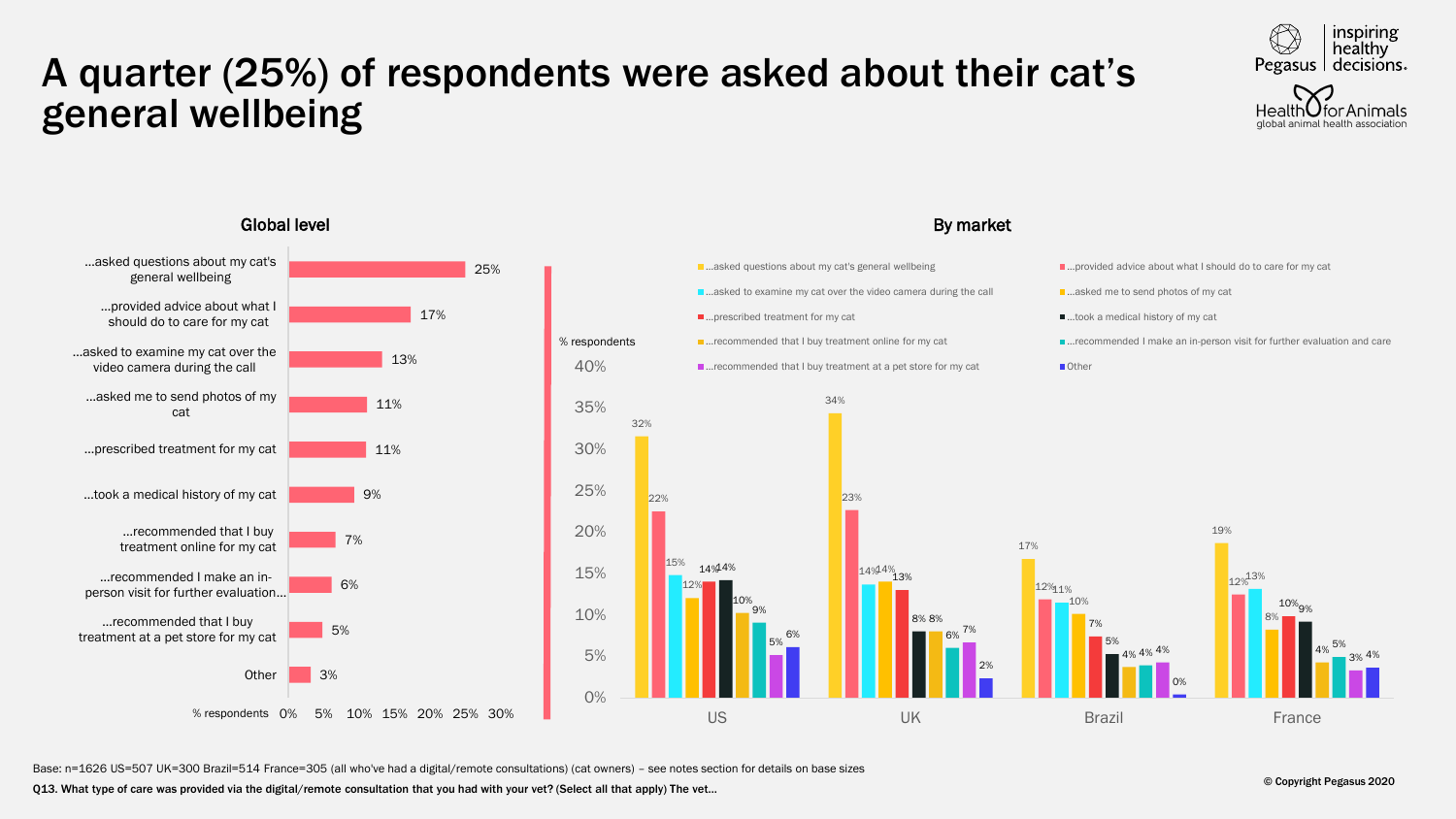#### inspiring healthy Pegasus decisions. For just under half (49%), the digital/remote consultation led



US UK Brazil France

# % respondents 47% 49% 51% 47% 48% 49% 50% 51% 52% Yes No

0% 10% 20%

Q14. Did the digital/remote consultation that you had with your vet lead to an in-person veterinary visit? (Select one answer only) Base: n=1626 US=507 UK=300 Brazil=514 France=305 (all who've had a digital/remote consultations)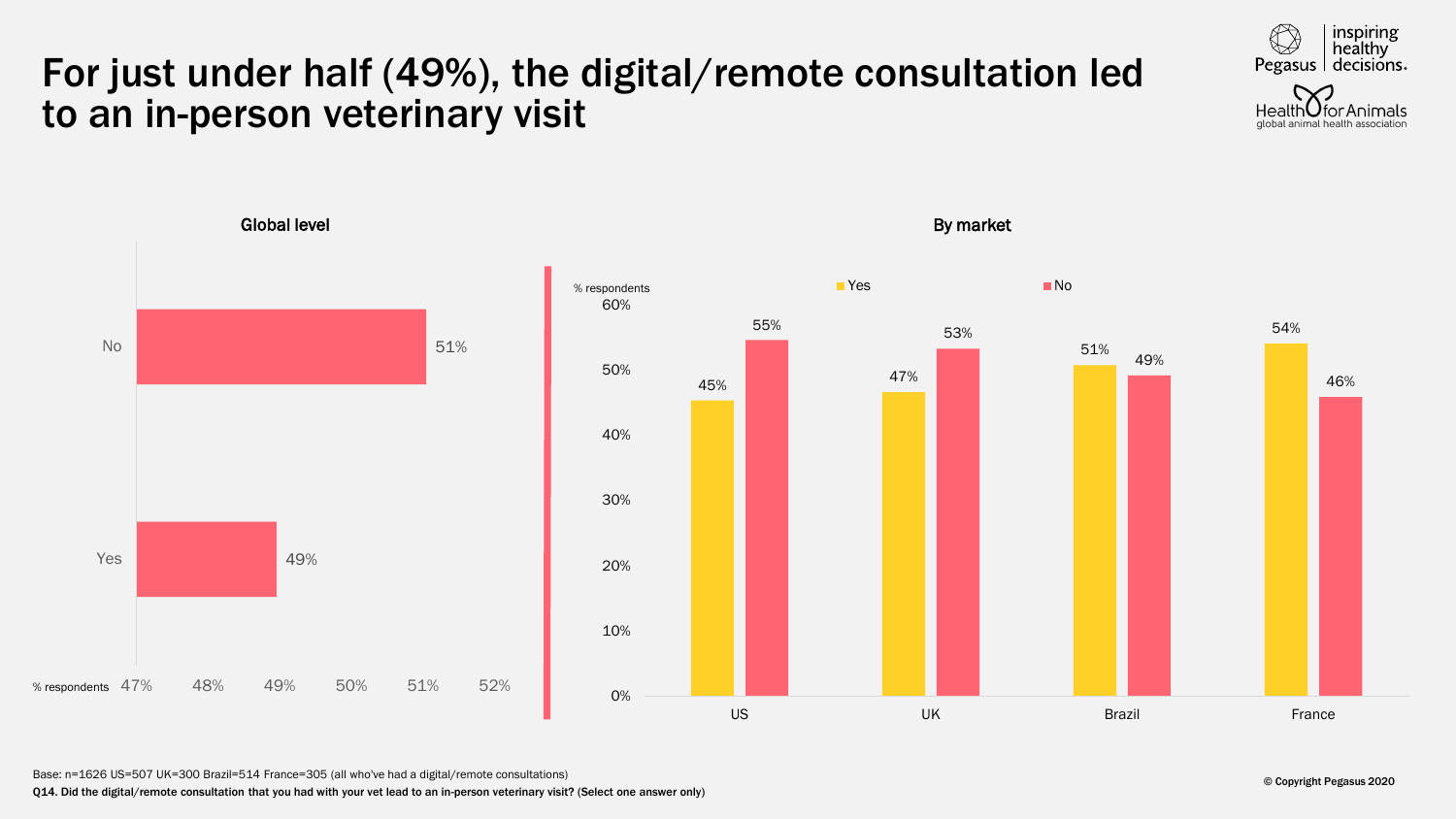#### Over two fifths (44%) of owners paid the same amount for a digital consultation as they would for a face-to-face consultation; while 1 in 7  $(14%)$  actually paid more for their digital consultation



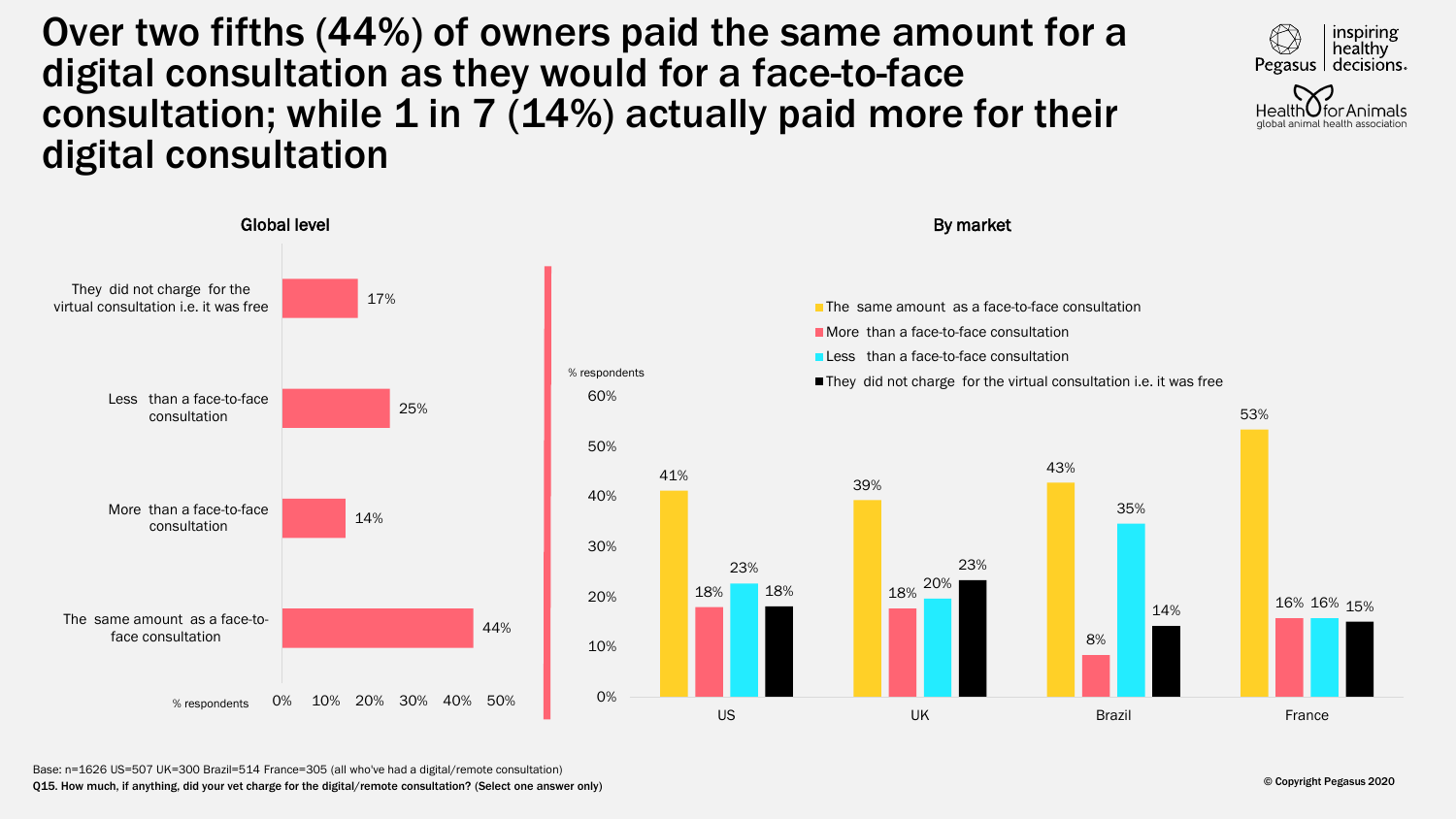# Almost 6 in 10 (58%) consider a new vet practice being local to where they live a top factor





Base: n=3258 US=1010 UK=608 Brazil=1015 France=625 (all respondents)

Q16. What are the top factors, if any, that you would consider when thinking about registering your dog/cat with a new vet practice? (Tick up to three)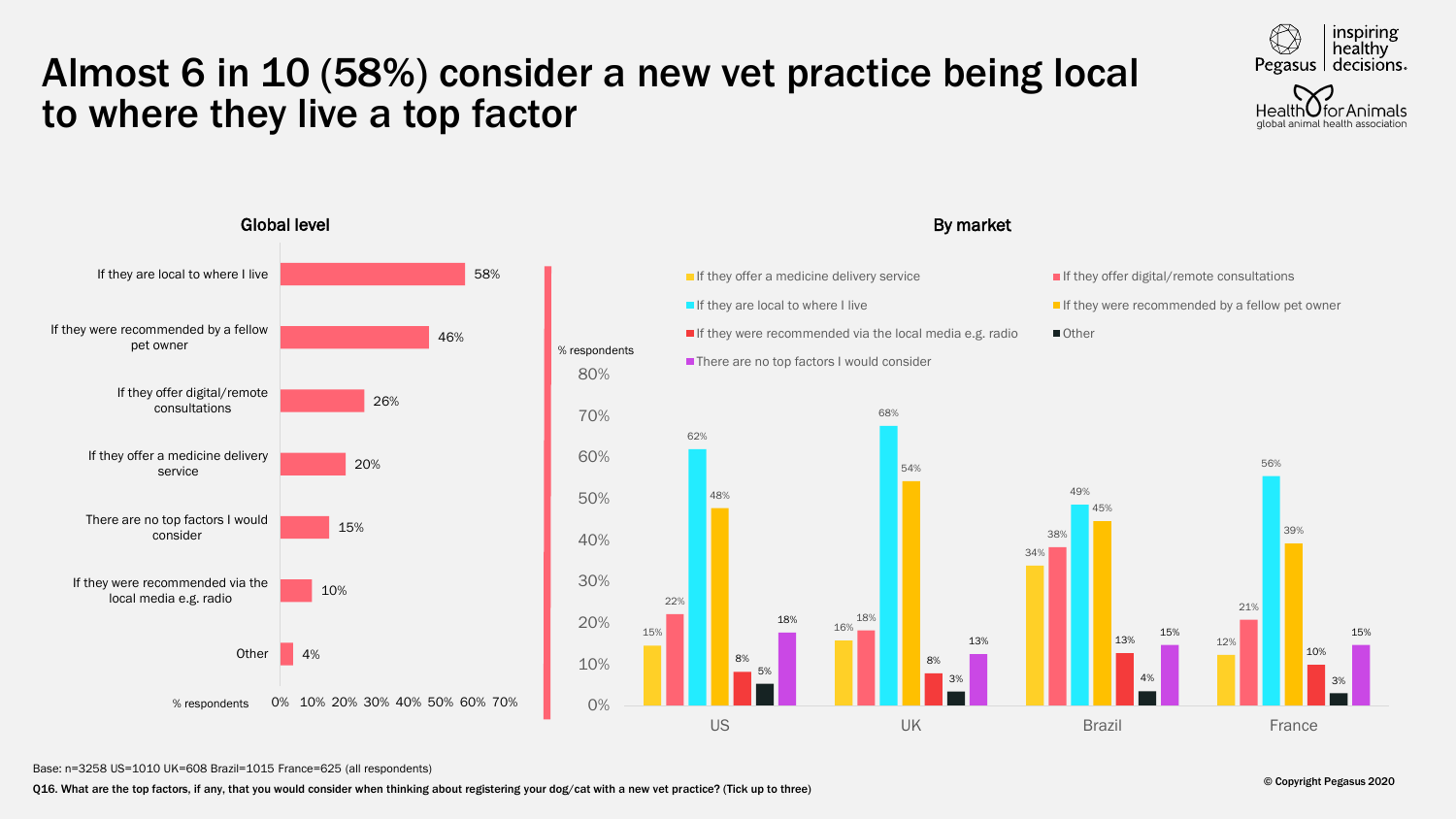Across four markets, almost a fifth (18%) strongly agree that if they knew that they could have a digital/remote consultation with their vet, they would be more likely to contact their vet practice



#### Global level

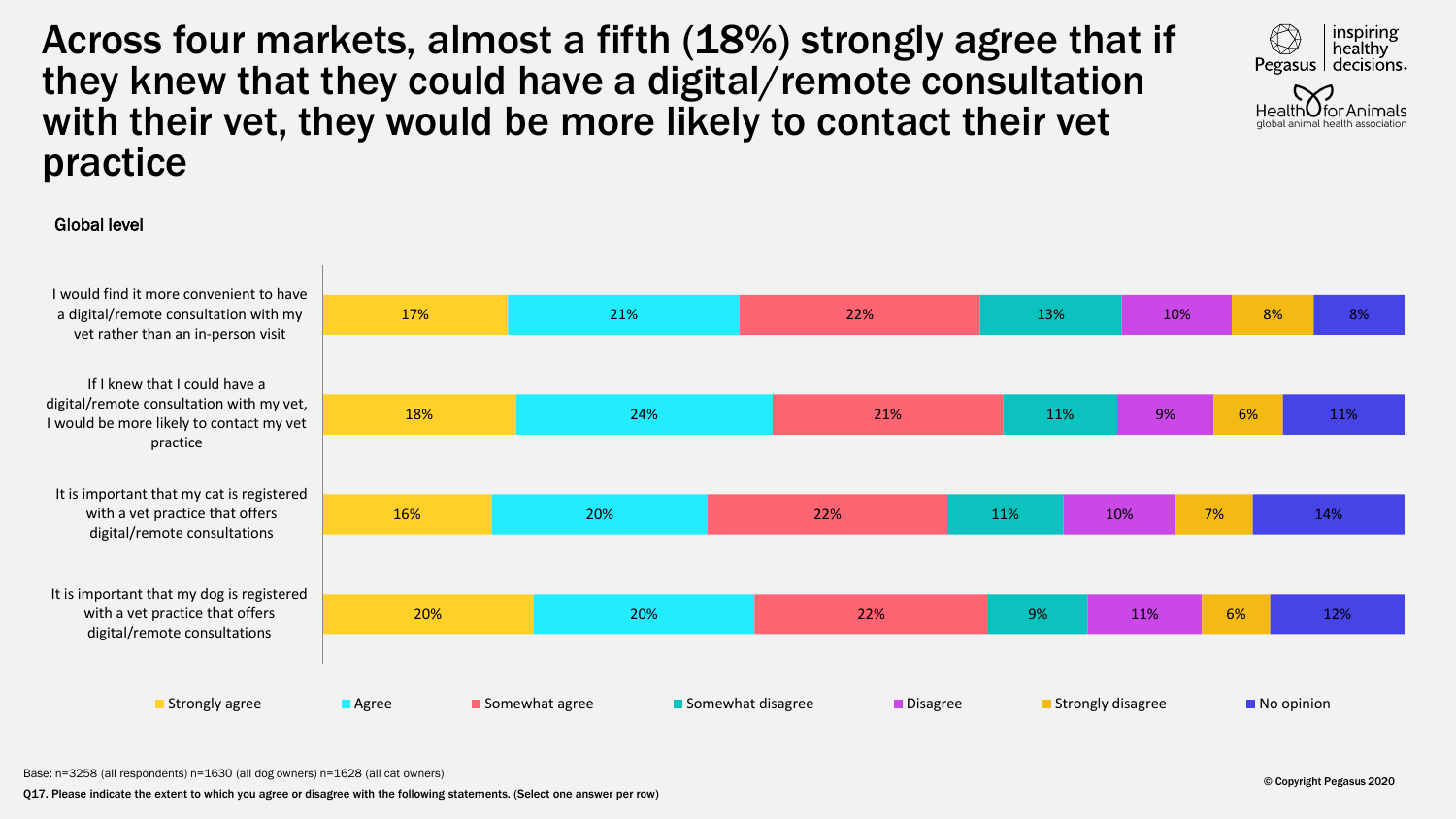# In the US, 1 in 7 (14%) strongly agree that if they knew that they could have a digital/remote consultation with their vet, they would be more likely to contact their vet practice



#### USA

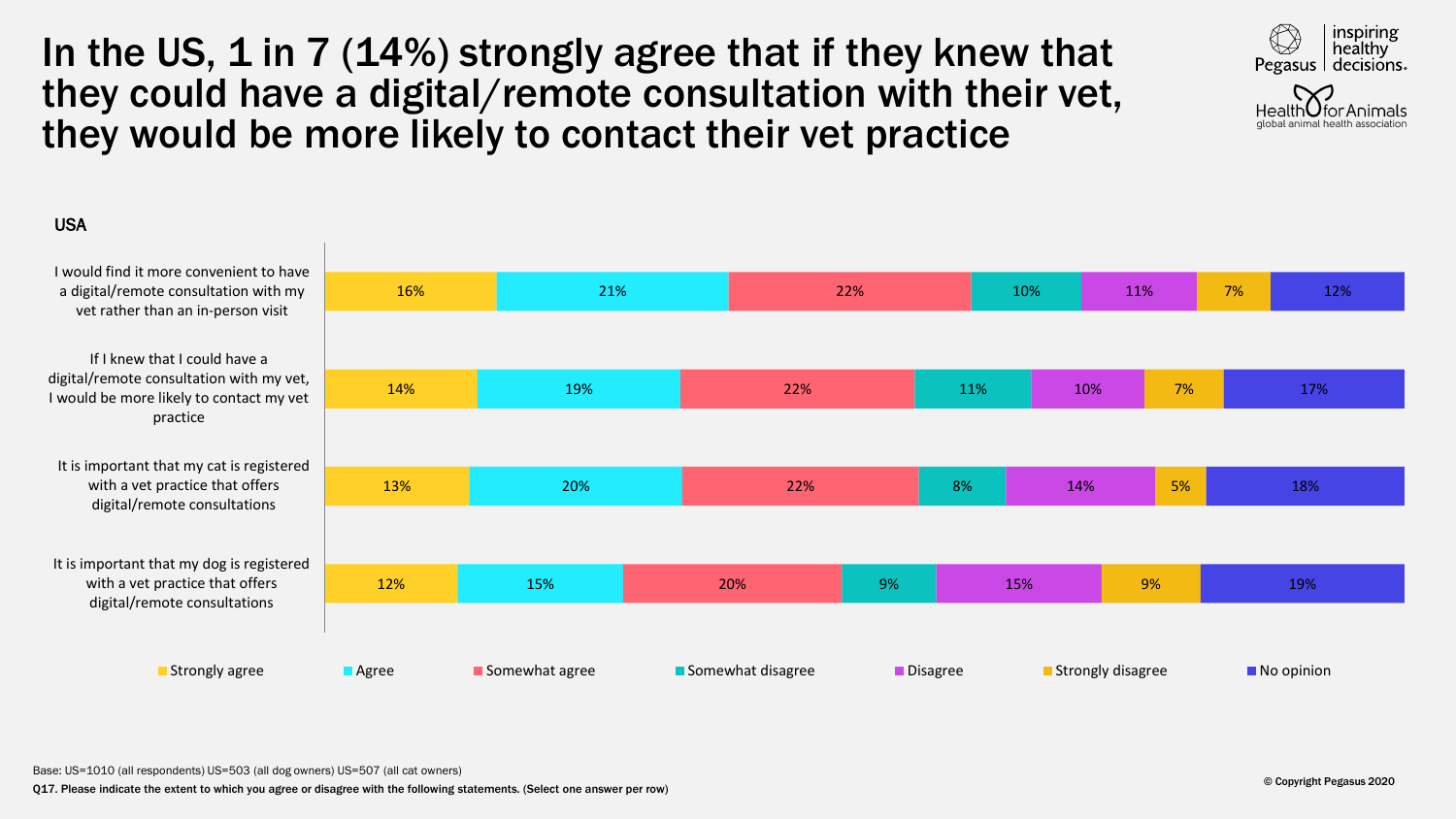# In the UK, Over 1 in 10 (11%) strongly agree that if they knew that they could have a digital/remote consultation with their vet, they would be more likely to contact their vet practice



#### UK

9% 9% 11% 11% 15% 18% 23% 23% 28% 26% 23% 23% 11% 12% 13% 15% 17% 12% 11% 11% 6% 5% 5% 6% 15% 18% 14% 10% It is important that my dog is registered with a vet practice that offers digital/remote consultations It is important that my cat is registered with a vet practice that offers digital/remote consultations If I knew that I could have a digital/remote consultation with my vet, I would be more likely to contact my vet practice I would find it more convenient to have a digital/remote consultation with my vet rather than an in-person visit **Strongly agree Agree Somewhat agree Somewhat agree Somewhat disagree Somewhat disagree Strongly disagree No opinion**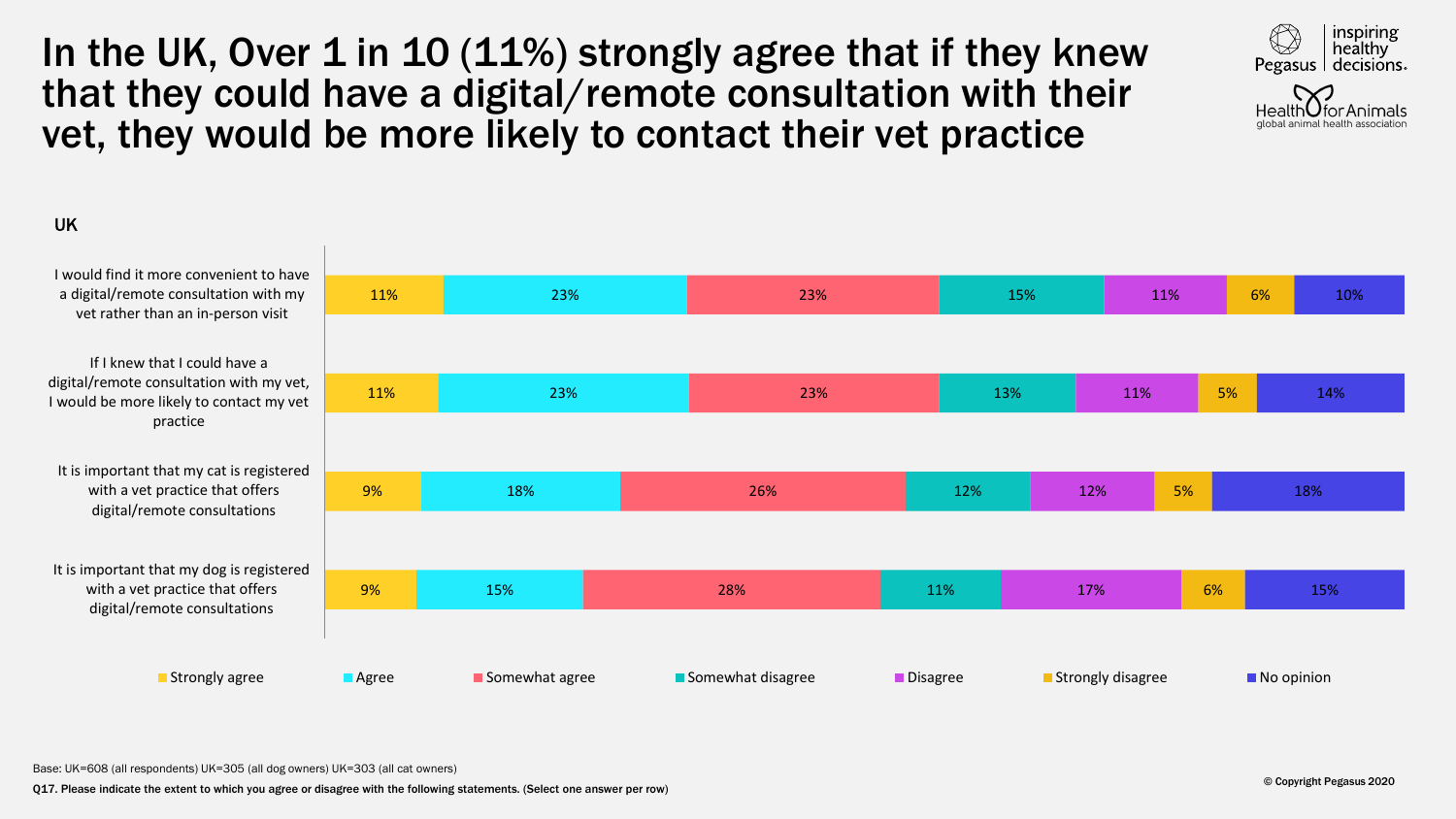In Brazil, over a quarter (27%) strongly agree that if they knew that they could have a digital/remote consultation with their vet, they would be more likely to contact their vet practice



#### Brazil



Base: Brazil=1015 (all respondents) Brazil=509 (all dog owners) Brazil=506 (all cat owners)

Q17. Please indicate the extent to which you agree or disagree with the following statements. (Select one answer per row)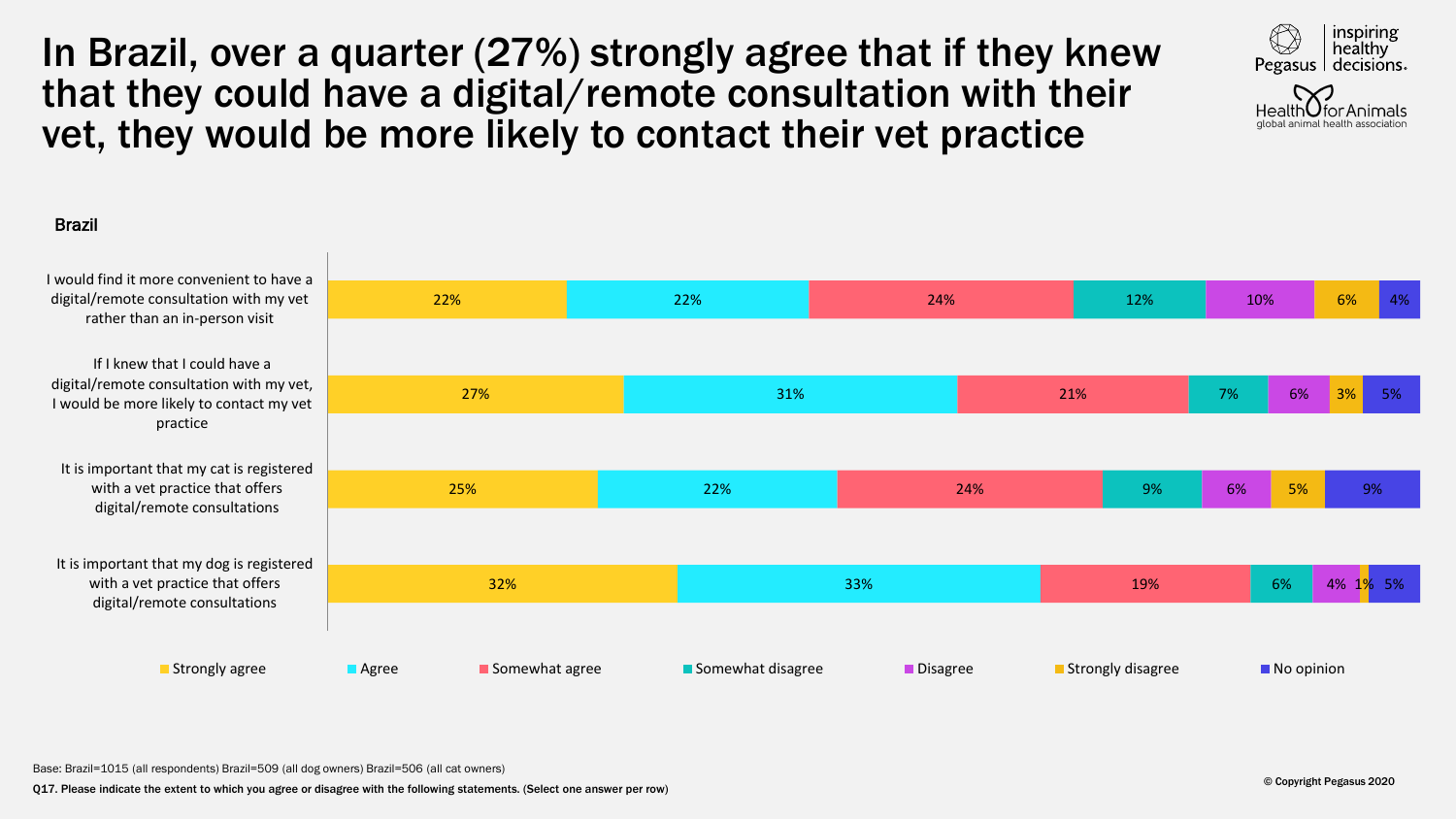# In France, 1 in 6 (16%) strongly agree that if they knew that they could have a digital/remote consultation with their vet, they would be more likely to contact their vet practice



#### France



Base: France=625 (all respondents) France=313 (all dog owners) France=312 (all cat owners)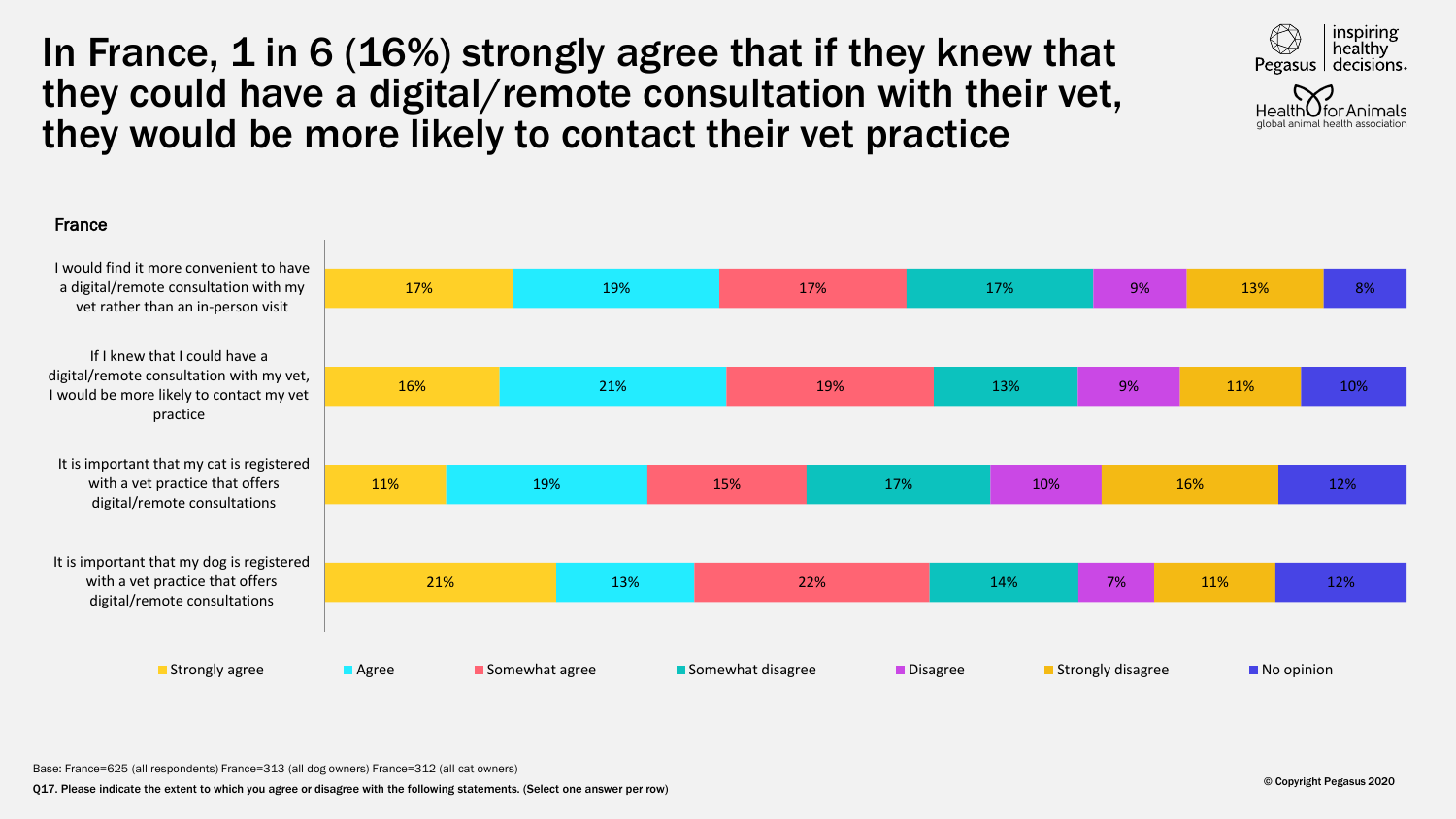

# COVID-19 in pets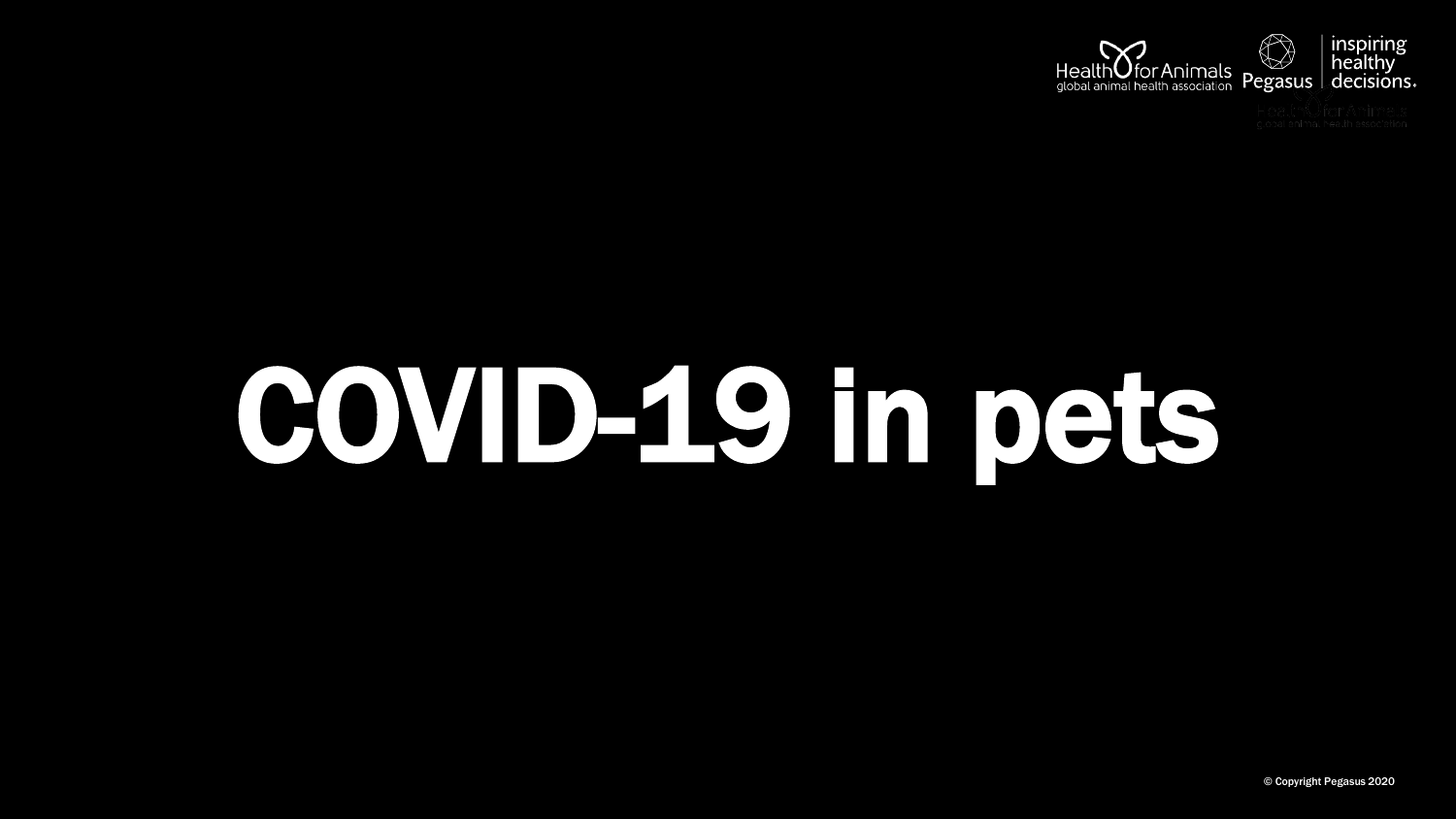# 46% of respondents have heard reports of either cats or dog falling ill with COVID, either at home or abroad





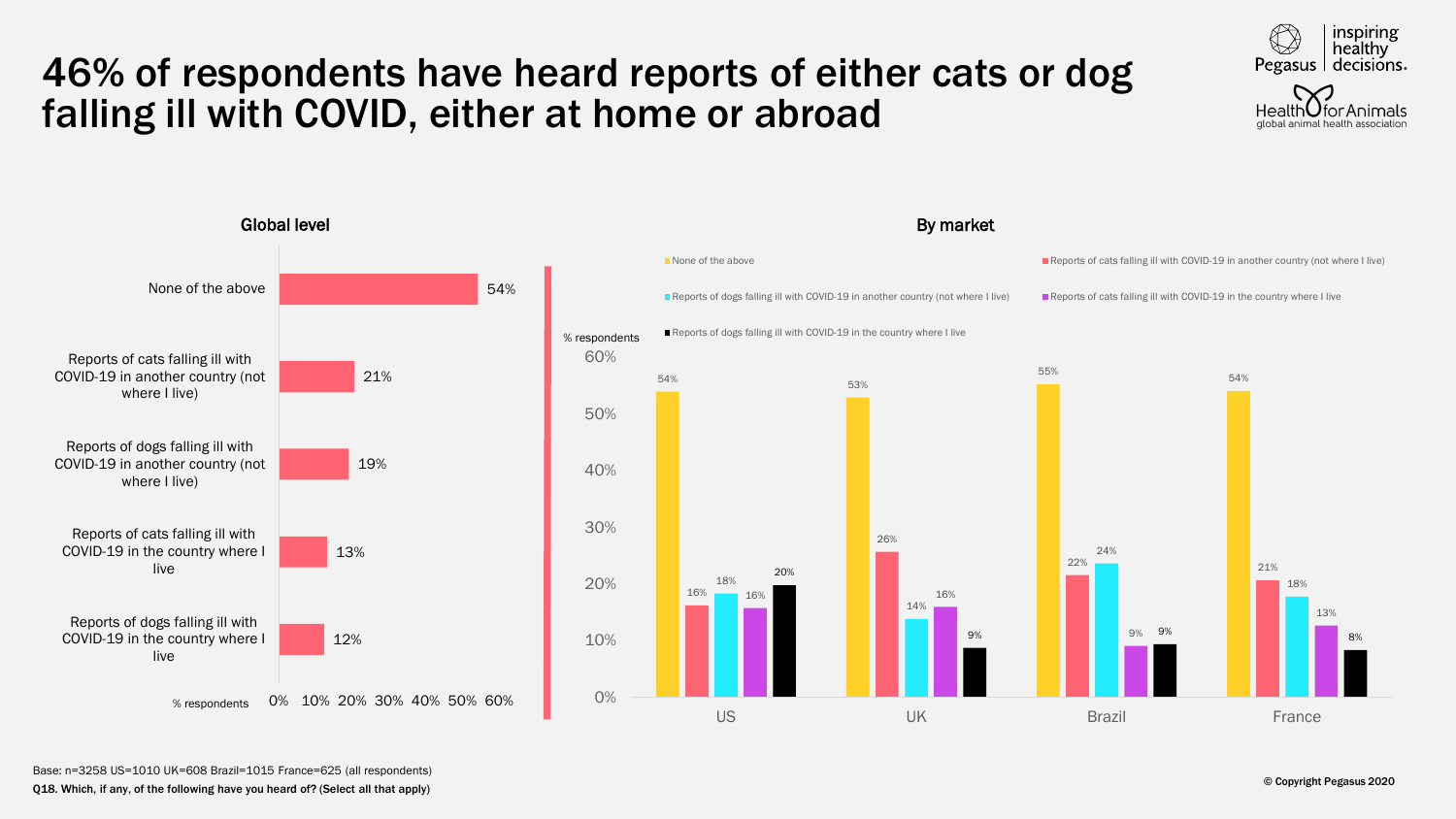# Almost a third (32%) of respondents are either 'Concerned' or 'Very concerned' about their dog/ cat falling ill with COVID-19



Base: n=3258 US=1010 UK=608 Brazil=1015 France=625 (all respondents)

Q19. How concerned, if at all, are you about your dog / cat falling ill with COVID-19? (Select one answer only)

inspiring healthy

Pegasus decisions.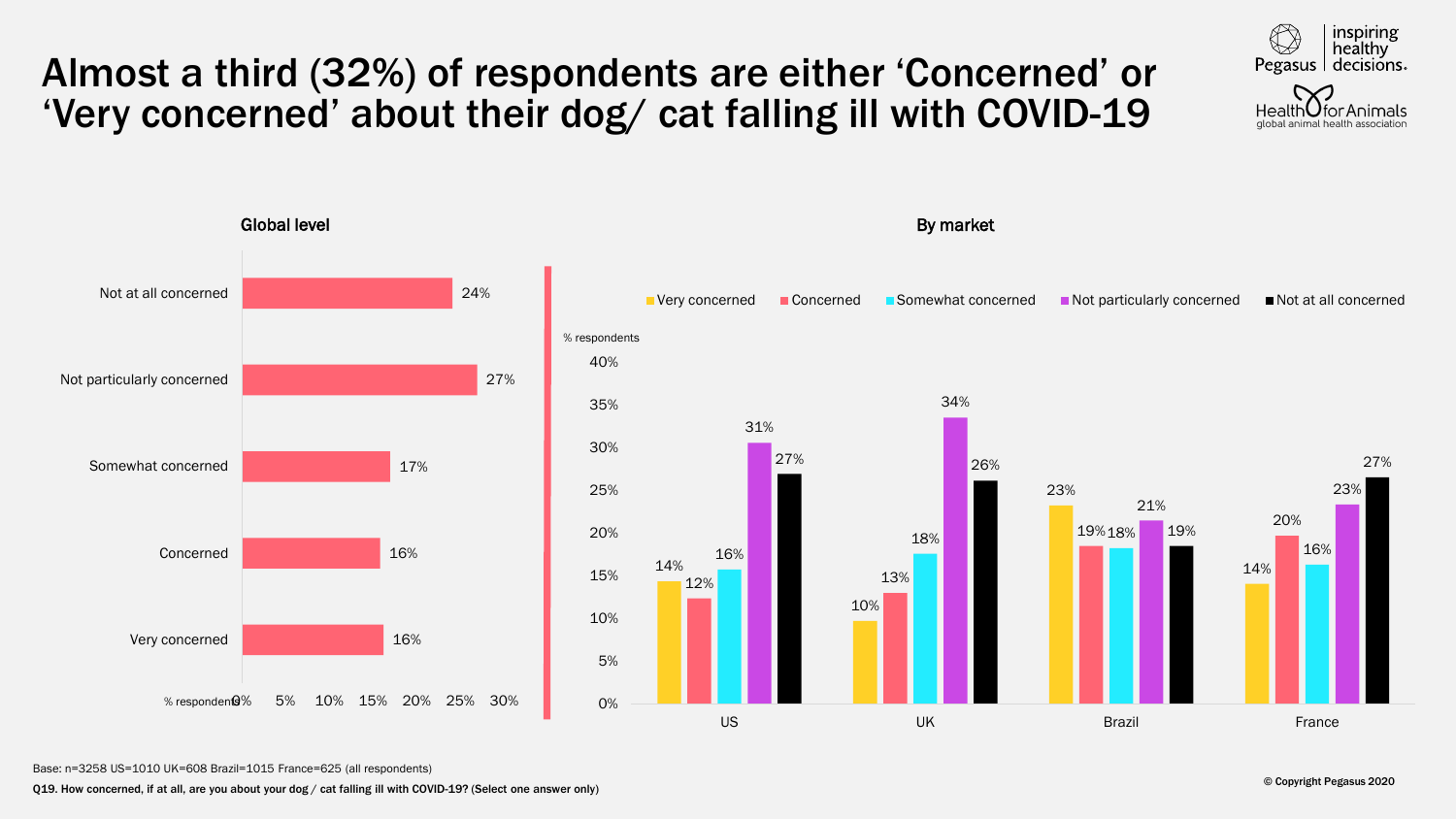# Google is the top source for searching for or receiving information about the risk of COVID-19 in pets, with almost a third (31%) using it

0%

10%

20%

30%

40%

50%

60%







Base: n=3258 US=1010 UK=608 Brazil=1015 France=625 (all respondents)

Q20. How, if at all, are you searching for or receiving information about the risk of COVID-19 in pets? (Select all that apply)